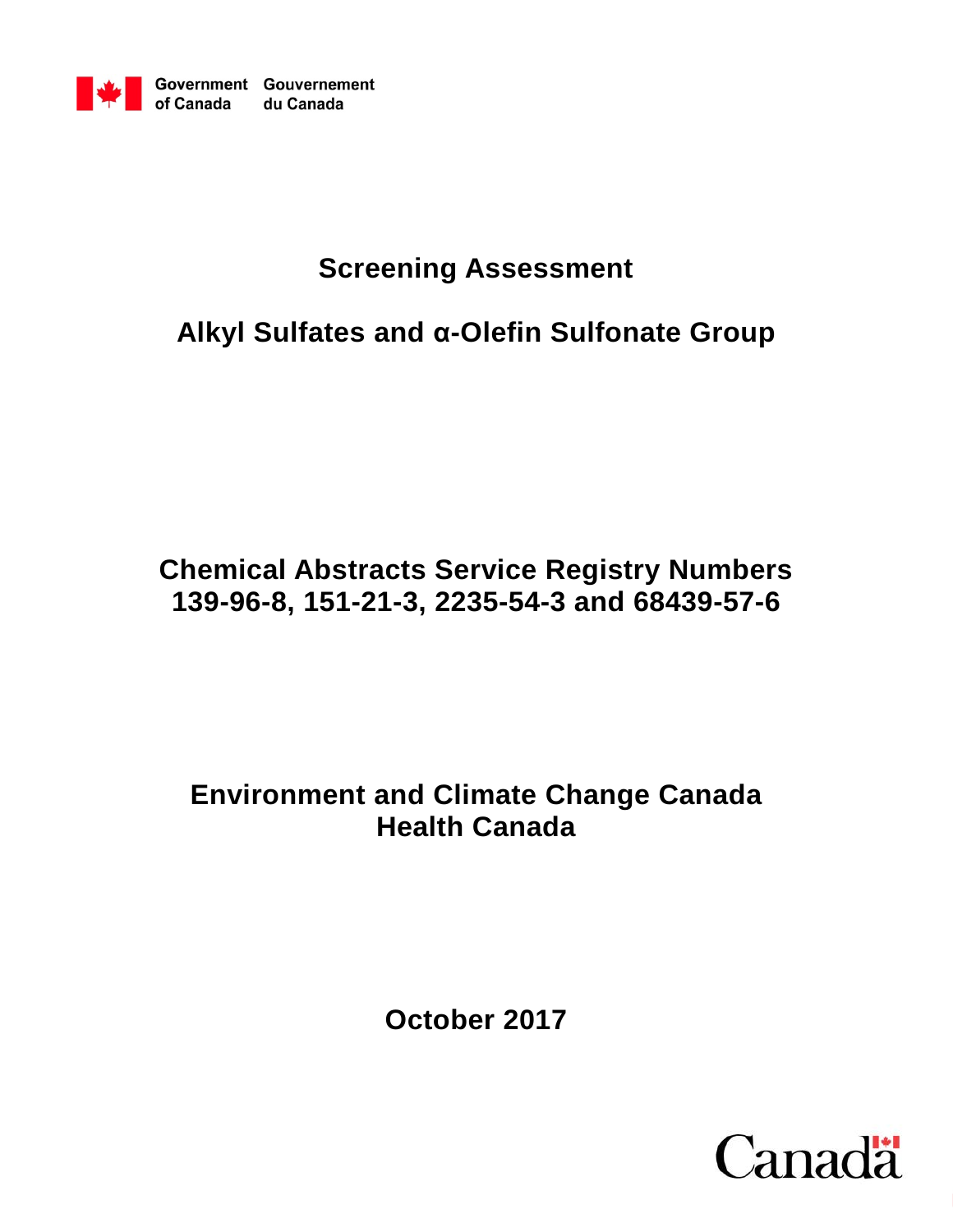Cat. No.: En14-293/2017E-PDF ISBN: 978-0-660-23661-2

Information contained in this publication or product may be reproduced, in part or in whole, and by any means, for personal or public non-commercial purposes, without charge or further permission, unless otherwise specified.

You are asked to:

- Exercise due diligence in ensuring the accuracy of the materials reproduced;
- Indicate both the complete title of the materials reproduced, as well as the author organization; and
- Indicate that the reproduction is a copy of an official work that is published by the Government of Canada and that the reproduction has not been produced in affiliation with or with the endorsement of the Government of Canada.

Commercial reproduction and distribution is prohibited except with written permission from the author. For more information, please contact Environment and Climate Change Canada's Inquiry Centre at 1-800-668-6767 (in Canada only) or 819-997-2800 or email to [ec.enviroinfo.ec@canada.ca.](mailto:ec.enviroinfo.ec@canada.ca)

© Her Majesty the Queen in Right of Canada, represented by the Minister of the Environment and Climate Change, 2016.

Aussi disponible en français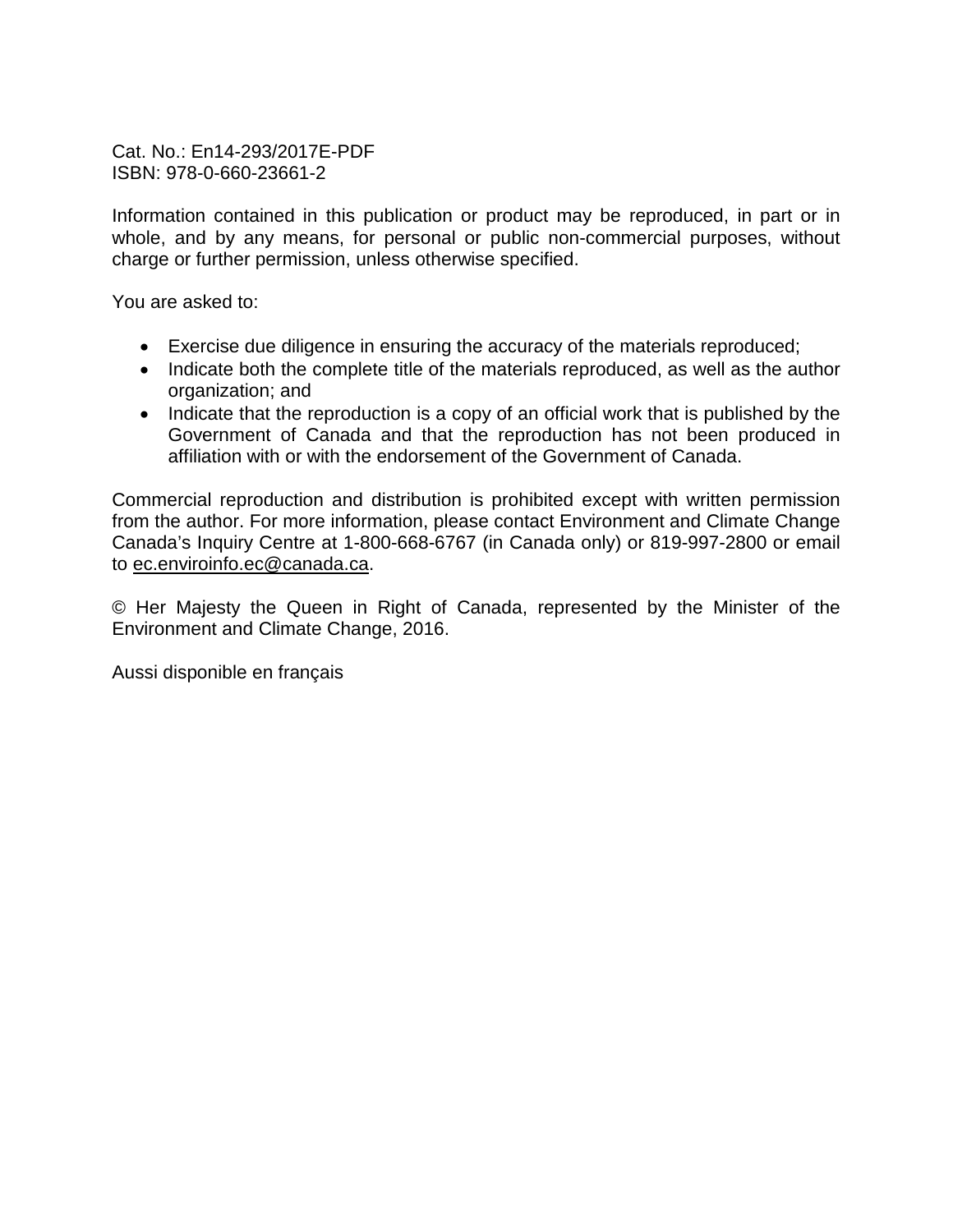### <span id="page-2-1"></span>**Synopsis**

 $\overline{a}$ 

Pursuant to section 74 of the *Canadian Environmental Protection Act, 1999* (CEPA), the Minister of the Environment and the Minister of Health have conducted a screening assessment of four substances referred to collectively as the Alkyl Sulfates and α-Olefin Sulfonate Group. The substances in this group were identified as priorities for assessment as they met categorization criteria under subsection 73(1) of CEPA. The Chemical Abstracts Service Registry Numbers (CAS RN<sup>[1](#page-2-0)</sup>), their *Domestic Substances List* names and their common names are listed in the table below.

| <b>CAS RN</b>           | <b>Domestic Substances List name</b>                                                        | <b>Common name</b>                      |
|-------------------------|---------------------------------------------------------------------------------------------|-----------------------------------------|
| 139-96-8                | Sulfuric acid, monododecyl ester,<br>compound with 2,2',2"-nitrilotris[ethanol]<br>(1:1)    | Triethanolamine (TEA)<br>lauryl sulfate |
| $151 - 21 - 3$          | Sulfuric acid monododecyl ester sodium<br>salt                                              | Sodium lauryl sulfate                   |
| 2235-54-3               | Sulfuric acid, monododecyl ester,<br>ammonium salt                                          | Ammonium lauryl<br>sulfate              |
| 68439-57-6 <sup>a</sup> | Sulfonic acids, C <sub>14-16</sub> -alkane hydroxy<br>and $C_{14-16}$ -alkene, sodium salts | Sodium $C_{14-16}$ olefin<br>sulfonate  |

#### **Substances in the Alkyl Sulfates and α-Olefin Sulfonate Group**

<sup>a</sup> This CAS RN is a UVCB (unknown or variable composition, complex reaction products, or biological materials).

All four substances in this group are anionic surfactants and do not occur naturally in the environment. They are primarily found in cleaning products (e.g. laundry, dishwashing, and household products) and in other products available to consumers (e.g. shampoos, toothpastes, soaps, bubble bath products). Sodium lauryl sulfate can also be found in food packaging materials and is an approved food additive with a limited number of permitted uses in a small number of food categories. In 2011, all substances, with the exception of TEA lauryl sulfate, were manufactured in Canada in quantities ranging from 100 to 1 000 000 kg. In the same year, all four substances were imported into Canada in quantities ranging from 10 000 to 2 240 000 kg.

The ecological risks of the substances in the Alkyl Sulfates and α-Olefin Sulfonate Group were characterized using the ecological risk classification of organic substances (ERC). The ERC is a risk-based approach that employs multiple metrics for both hazard and exposure based on weighted consideration of multiple lines of evidence for

<span id="page-2-0"></span><sup>&</sup>lt;sup>1</sup> The Chemical Abstracts Service Registry Number (CAS RN) is the property of the American Chemical Society, and any use or redistribution, except as required in supporting regulatory requirements and/or for reports to the Government of Canada when the information and the reports are required by law or administrative policy, is not permitted without the prior written permission of the American Chemical Society.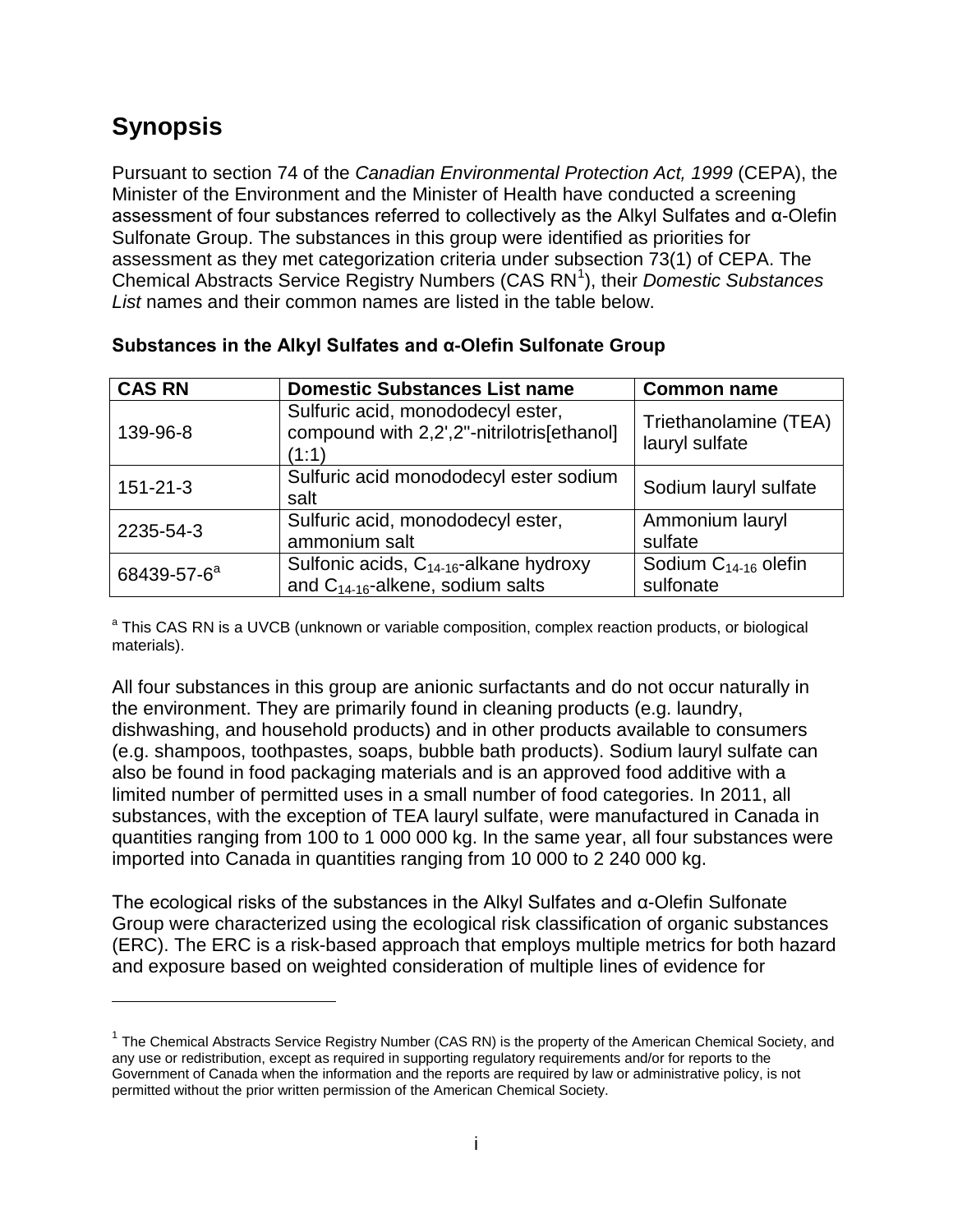determining risk classification. Hazard profiles are established based principally on metrics regarding mode of toxic action, chemical reactivity, food web–derived internal toxicity thresholds, bioavailability, and chemical and biological activity. Metrics considered in the exposure profiles include potential emission rate, overall persistence, and long-range transport potential. A risk matrix is used to assign a low, moderate or high level of potential concern for substances based on their hazard and exposure profiles. The ERC identified the four substances in this assessment as having low-tomoderate potential to cause ecological harm.

Considering all available lines of evidence presented in this screening assessment, there is a low risk of harm to organisms and the broader integrity of the environment from TEA lauryl sulfate, sodium lauryl sulfate, ammonium lauryl sulfate and sodium  $C_{14}$ . <sub>16</sub> olefin sulfonate. It is concluded that TEA lauryl sulfate, sodium lauryl sulfate, ammonium lauryl sulfate and sodium  $C_{14-16}$  olefin sulfonate do not meet the criteria under paragraph 64(*a*) or (*b*) of CEPA as they are not entering the environment in a quantity or concentration or under conditions that have or may have an immediate or long-term harmful effect on the environment or its biological diversity or that constitute or may constitute a danger to the environment on which life depends.

Exposures to the substances from drinking water and from use of cleaning products and cosmetics were estimated for the general population of Canada. Additionally, exposures to sodium lauryl sulfate were estimated based on its presence as a non-medicinal ingredient in natural health products and non-prescription drugs formulated as capsules/tablets and toothpastes.

TEA lauryl sulfate, sodium lauryl sulfate, and ammonium lauryl sulfate were grouped together on the basis of structural similarity and a read-across approach was used to characterize their health effects. Sodium  $C_{14-16}$  olefin sulfonate was addressed separately. The liver is the target organ for systemic toxicity for alkyl sulfates with certain chain lengths following oral administration. Liver effects, however, were not observed for sodium  $C_{14-16}$  olefin sulfonate. Developmental effects were observed for sodium  $C_{14-16}$  olefin sulfonate in some laboratory studies, but not in others.

The margins of exposure comparing critical effect levels and levels to which the general population may be exposed were considered adequate to address uncertainties in the health effects and exposure databases for TEA lauryl sulfate, sodium lauryl sulfate, ammonium lauryl sulfate and sodium  $C_{14-16}$  olefin sulfonate.

Based on the adequacy of the margins between critical effect levels and estimated exposure and on information presented in this screening assessment, it is concluded that TEA lauryl sulfate, sodium lauryl sulfate, ammonium lauryl sulfate and sodium  $C_{14-16}$ olefin sulfonate do not meet the criteria under paragraph 64(*c*) of CEPA as they are not entering the environment in a quantity or concentration or under conditions that constitute or may constitute a danger in Canada to human life or health.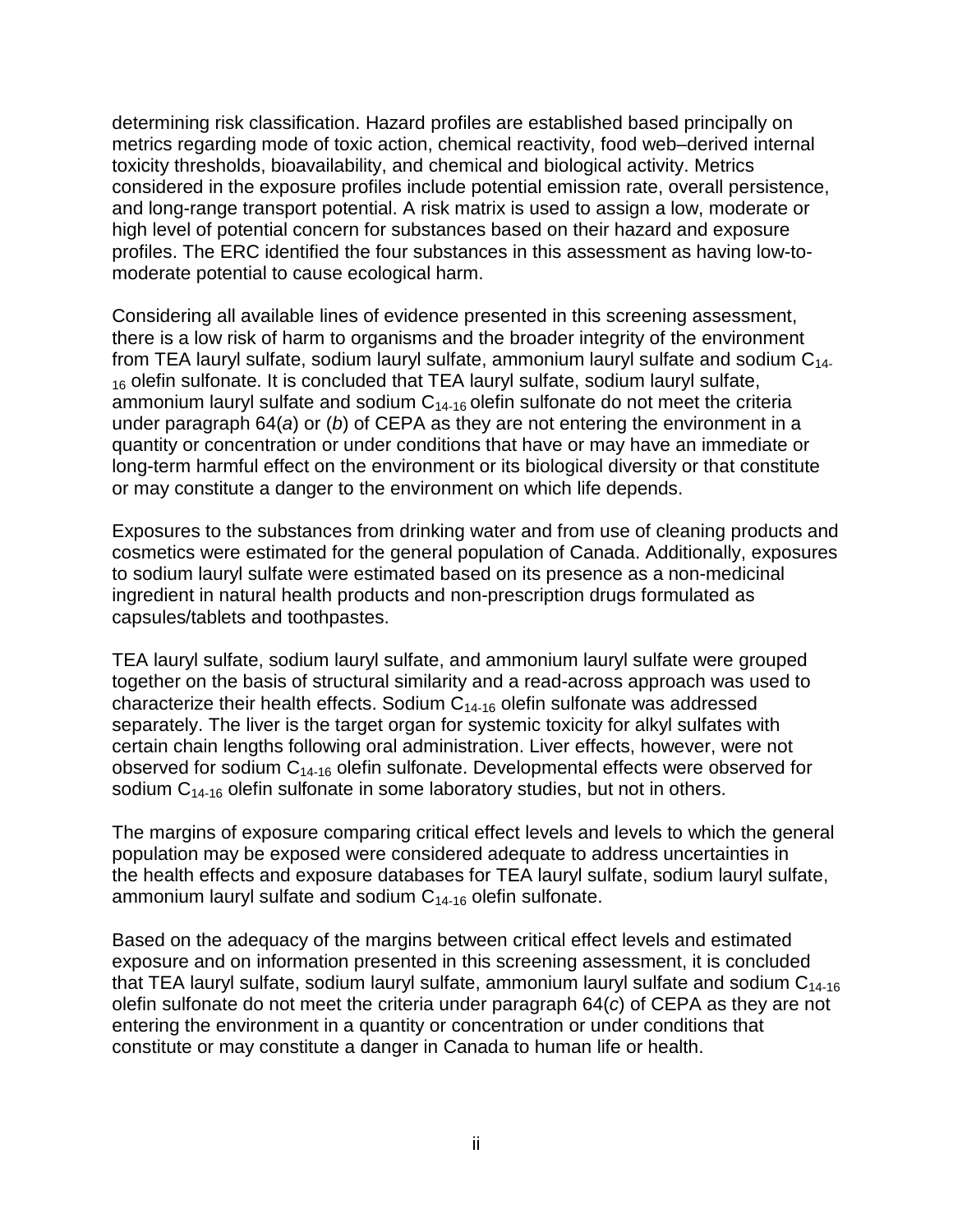It is concluded that TEA lauryl sulfate, sodium lauryl sulfate, ammonium lauryl sulfate and sodium  $\mathsf{C}_{\mathsf{14\text{-}16}}$  olefin sulfonate do not meet any of the criteria set out in section 64 of CEPA.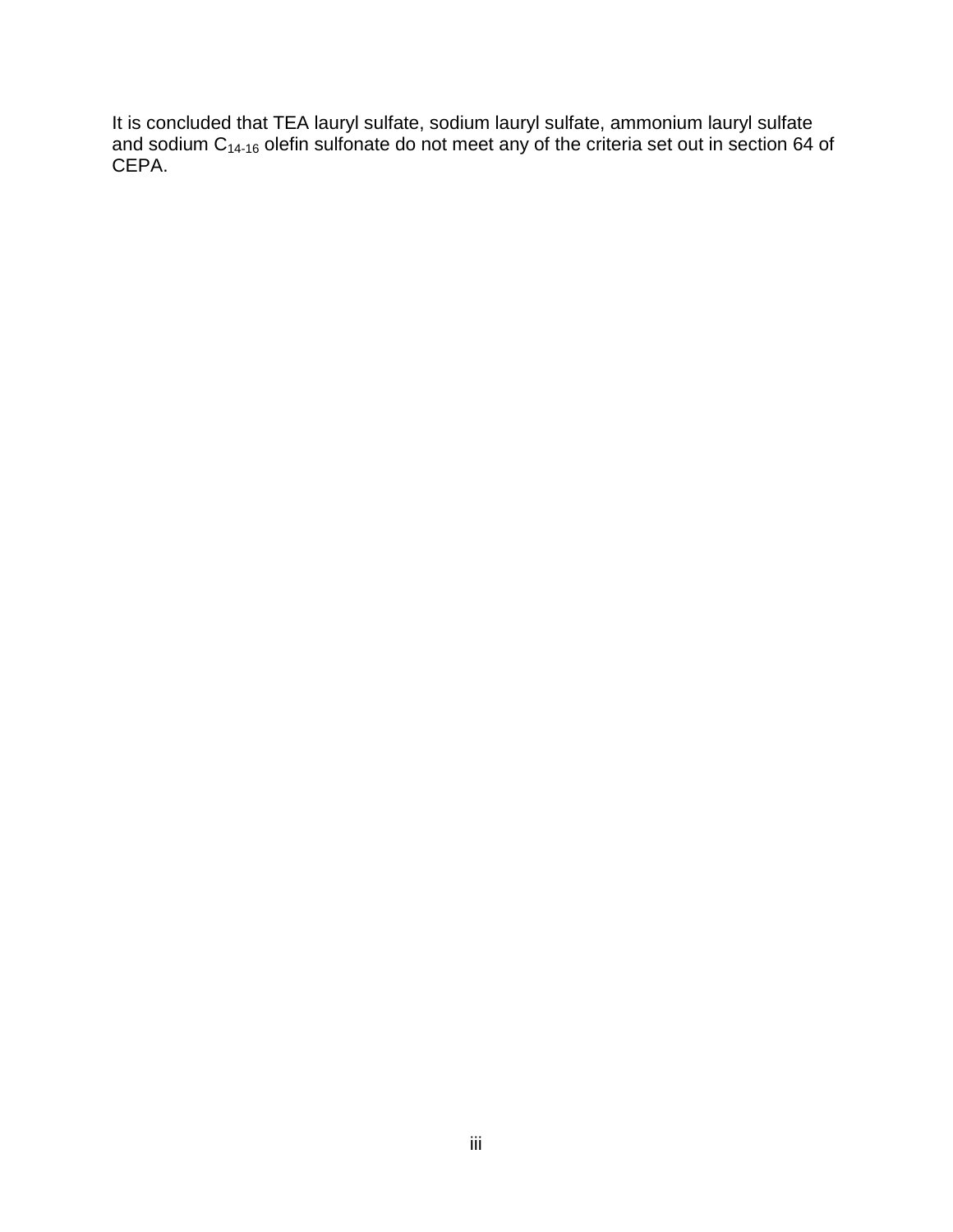# **Table of contents**

|                                                                              | 18 |
|------------------------------------------------------------------------------|----|
|                                                                              | 18 |
| References.                                                                  | 20 |
| Appendix A. Dermal and inhalation exposures from cosmetics and cleaning      |    |
| products.                                                                    | 27 |
| Appendix B. Oral exposure from dish detergent left as residue on dinnerware, |    |
| toothpaste, and use of non-prescription drugs and natural health products    |    |
| formulated as capsules/tablets.                                              | 28 |
|                                                                              |    |

## **List of tables**

| Table 2-1. Substance identities of the four substances in the Alkyl Sulfates and $\alpha$ -Olefin<br>. 3 |
|----------------------------------------------------------------------------------------------------------|
| Table 3-1. Range of key physical and chemical properties for the four substances in the                  |
| Table 4-1. Summary of information submitted pursuant to section 71 survey of CEPA4                       |
| Table 5-1. Ecological risk classification results for the four substances in the Alkyl                   |
|                                                                                                          |
| Table 6-1. Input values used to predict surface water concentration of the lauryl sulfate                |
|                                                                                                          |
| Table 6-2. Summary of estimates of dermal exposures for adults from use of cosmetics                     |
|                                                                                                          |
| Table 6-3. Summary of estimates of inhalation exposures of adults from use of cleaning                   |
|                                                                                                          |
| Table 6-4. Relevant exposure for the lauryl sulfate salts, ammonium lauryl sulfate and                   |
| TEA lauryl sulfate, as well as resulting MOEs based on the critical effect                               |
|                                                                                                          |
| Table 6-5. Relevant exposure values for sodium lauryl sulfate, as well as resulting                      |
| MOEs based on the critical effect level (NOAEL) of 86 mg/kg bw per day17                                 |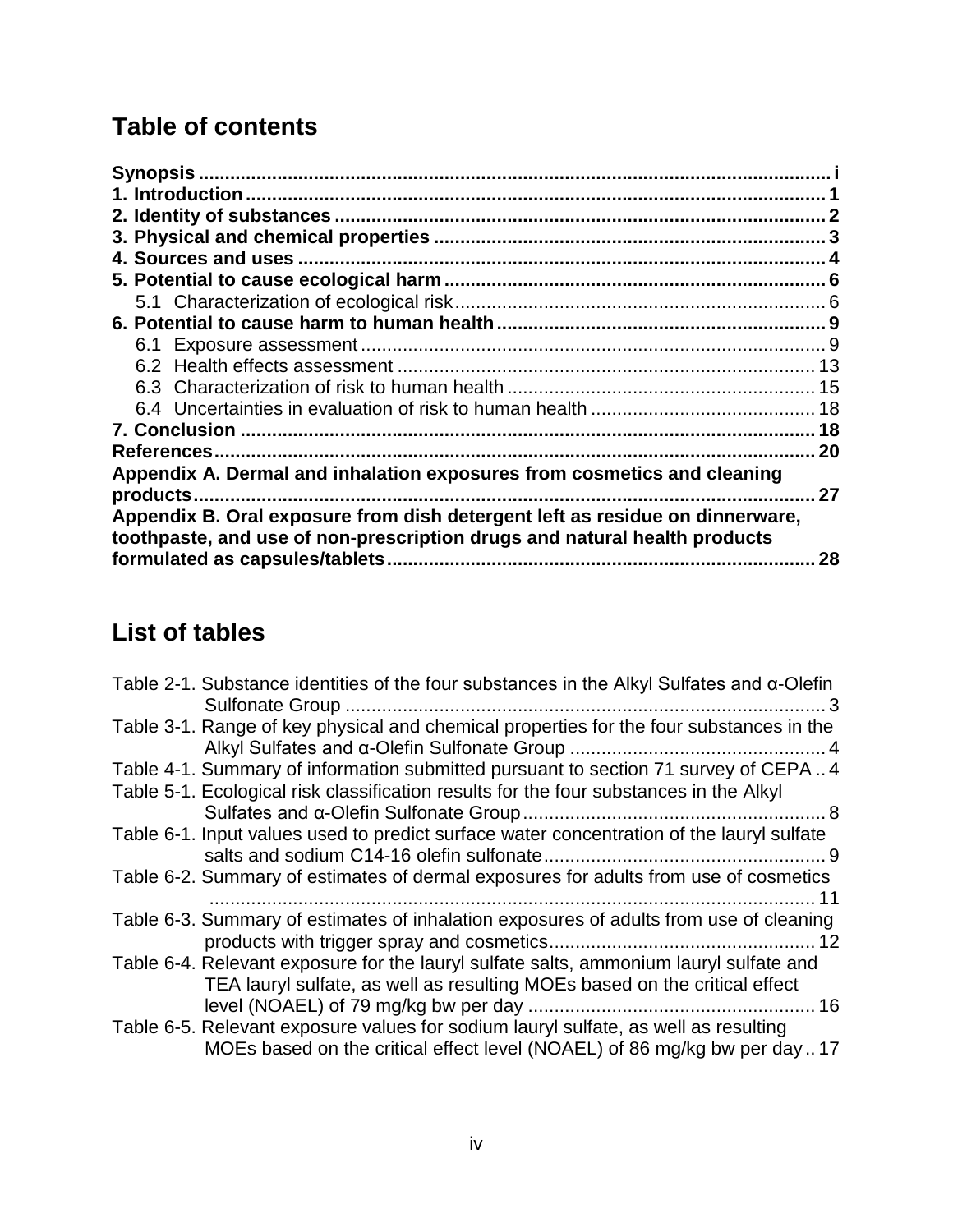| Table 6-6. Relevant exposure values for sodium C14-16 olefin sulfonate, as well as |  |
|------------------------------------------------------------------------------------|--|
| resulting MOEs based on the critical effect level (NOAEL) of 195 mg/kg bw          |  |
|                                                                                    |  |
|                                                                                    |  |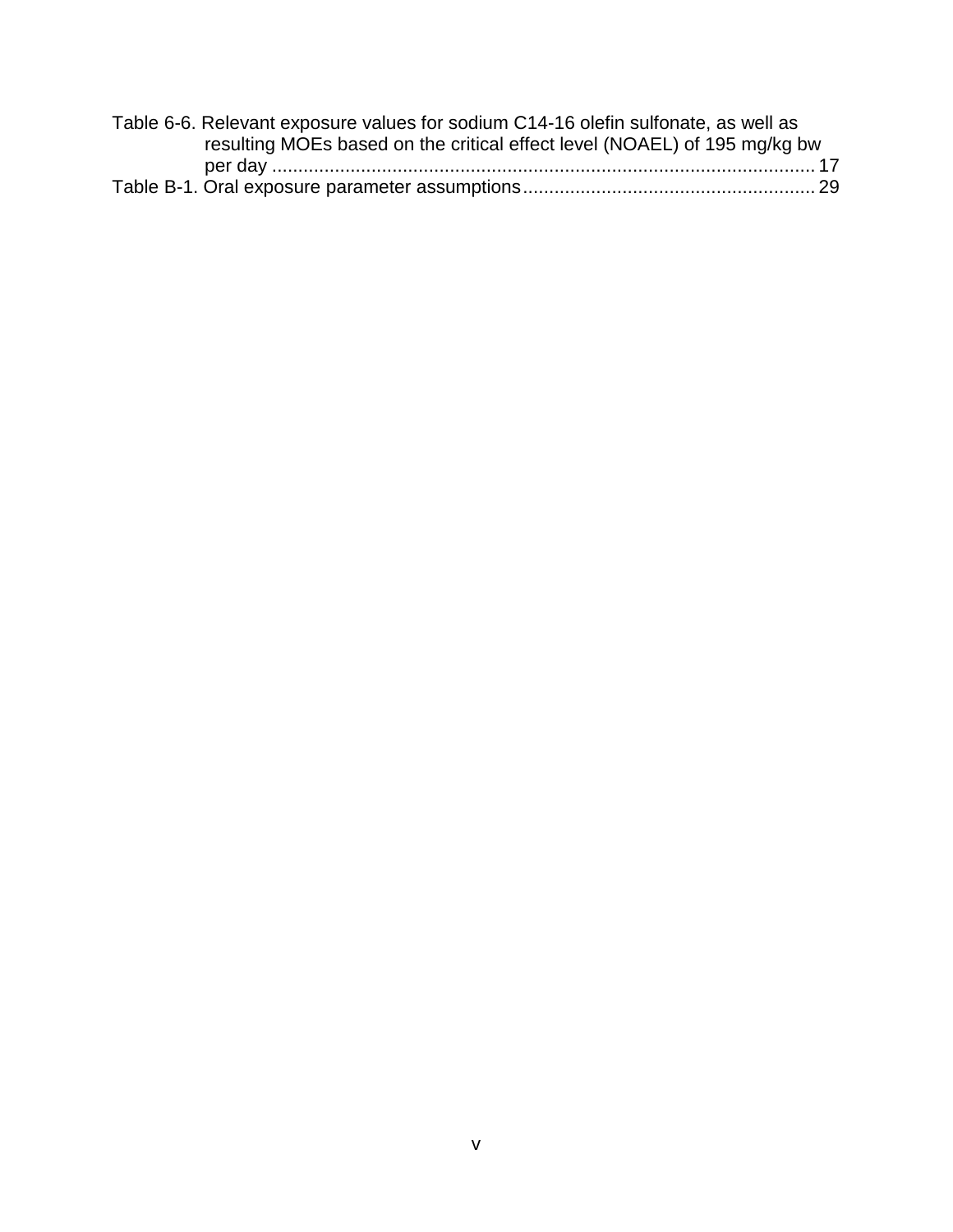## <span id="page-7-0"></span>**1. Introduction**

Pursuant to section 74 of the Canadian Environmental Protection Act, 1999 (CEPA) (Canada 1999), the Minister of the Environment and the Minister of Health have conducted a screening assessment of four substances referred to collectively as the Alkyl Sulfates and α-Olefin Sulfonate Group to determine whether these substances present or may present a risk to the environment or to human health. The substances in this group include triethanolamine (TEA) lauryl sulfate, sodium lauryl sulfate, ammonium lauryl sulfate and sodium  $C_{14-16}$  olefin sulfonate, and they were identified as priorities for assessment as they met categorization criteria under subsection 73(1) of CEPA (ECCC, HC [modified 2007]).

The substances in the Alkyl Sulfates and α-Olefin Sulfonate Group were previously reviewed internationally through the Cooperative Chemicals Assessment Programme of the Organisation for Economic Cooperation and Development (OECD), and a Screening Initial Data Set (SIDS) Initial Assessment Report (SIAR) is available. These assessments undergo rigorous review and endorsement processes by international governmental authorities. Health Canada and Environment and Climate Change Canada are active participants in this process and consider these assessments to be reliable. Additional health effects studies for sodium  $C_{14-16}$  olefin sulfonate were identified in Health Canada's proposed regulatory decision document on EXIT ISP (PMRA 2005). OECD SIAR for the category of alkyl sulfates, alkane sulfonates and αolefin sulfonates (OECD 2007) and the Health Canada document on EXIT ISP (PMRA 2005) are used to inform the characterization of health effects in this assessment. TEA lauryl sulfate, sodium lauryl sulfate and ammonium lauryl sulfate were sub-grouped together on the basis of their structural similarity; sodium  $C_{14-16}$  olefin sulfonate was addressed separately.

The ecological risk of TEA lauryl sulfate, sodium lauryl sulfate, ammonium lauryl sulfate and sodium  $C_{14-16}$  olefin sulfonate was characterized using the ecological risk classification of organic substances (ERC) (ECCC 2016a). The ERC describes the hazard of a substance using key metrics, including mode of toxic action, chemical reactivity, food web-derived internal toxicity thresholds, bioavailability, and chemical and biological activity and considers the possible exposure of organisms in the aquatic and terrestrial environments based on factors such as potential emission rates, overall persistence and long-range transport potential in air. The various lines of evidence are combined to identify substances as warranting further evaluation of their potential to cause harm to the environment or as having a low likelihood of causing harm to the environment.

This screening assessment includes consideration of information on chemical properties, environmental fate, hazards, uses and exposures, including additional information submitted by stakeholders. Relevant data were identified up to June 2016.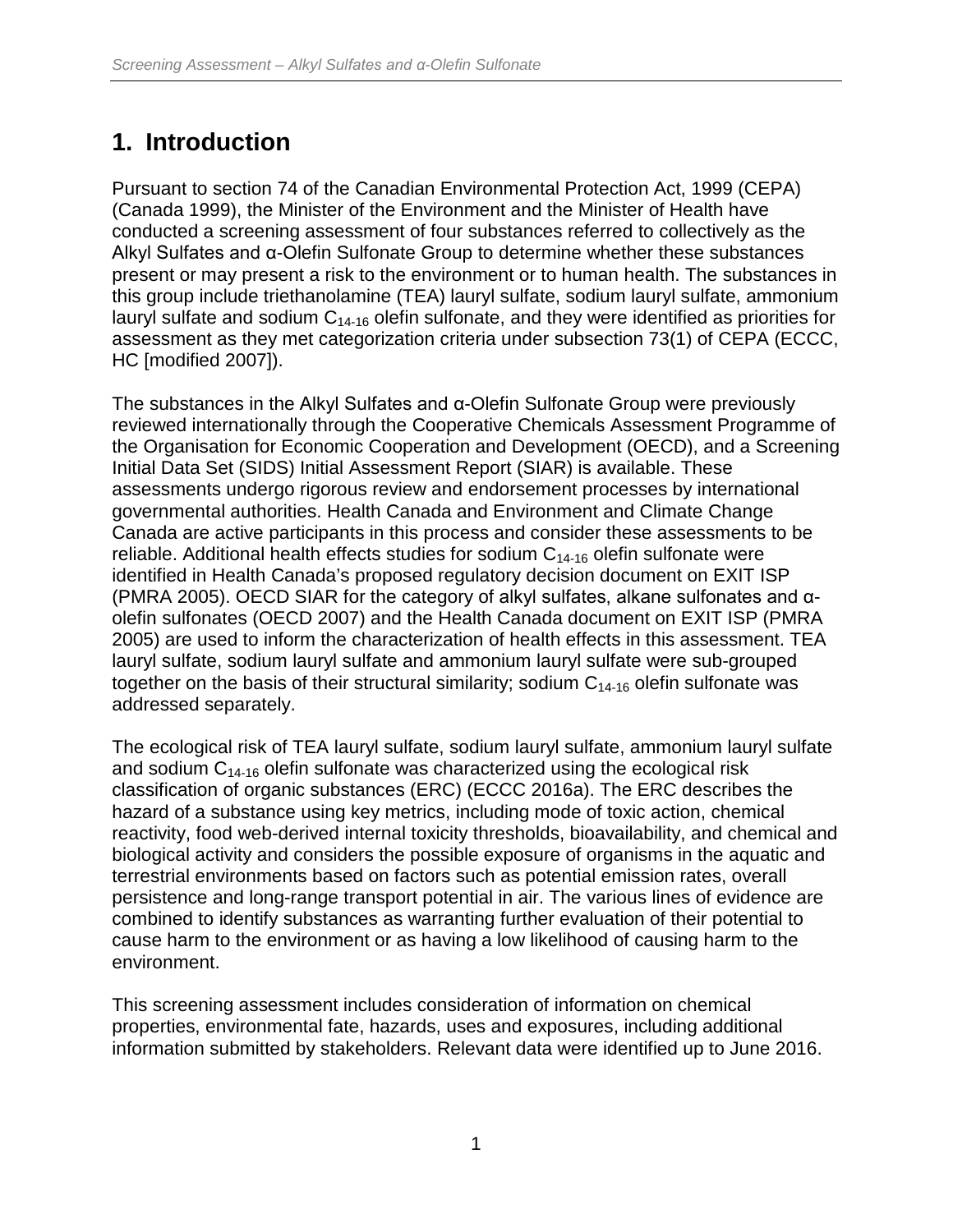This screening assessment was prepared by staff in the CEPA Risk Assessment Program at Health Canada and Environment and Climate Change Canada and incorporates input from other programs within these departments. The ecological portion of this assessment is based on the ERC document which was subject to an external peer-review. Additionally, the ERC document (published July, 2016) and the draft of this screening assessment (published December, 2016) were subject to a 60 day public comment period. While external comments were taken into consideration, the final content and outcome of the screening assessment remain the responsibility of Environment and Climate Change Canada and Health Canada.

This screening assessment focuses on information critical to determining whether the substances meet the criteria as set out in section 64 of CEPA. It examines scientific information and develops a conclusion by incorporating a weight-of-evidence approach and precaution. [2](#page-8-1) The screening assessment presents the critical information and considerations that form the basis of the conclusion.

### <span id="page-8-0"></span>**2. Identity of substances**

 $\overline{a}$ 

The Chemical Abstracts Service Registry Numbers (CAS RN<sup>[3](#page-8-2)</sup>), Domestic Substances List (DSL) names and common names for the individual substances in the Alkyl Sulfates and α-Olefin Sulfonate Group are presented in Table 2-1.

The four substances within this group are anionic surfactants. TEA lauryl sulfate, sodium lauryl sulfate and ammonium lauryl sulfate are alkyl sulfates and salts of lauryl sulfate; they have the same C12 alkyl chain with different counter-ions (i.e., triethanolamine, sodium and ammonium). Sodium  $C_{14-16}$  olefin sulfonate is an α-olefin sulfonate; it is a mixture composed of mono-unsaturated alkene sulfonates and hydroxyalkane sulfonates, with the double bond and hydroxyl group located at various positions along a C14 or C16 alkyl chain and having sodium as the counter-ion.

<span id="page-8-1"></span> $2A$  determination of whether one or more of the criteria of section 64 of CEPA are met is based upon an assessment of potential risks to the environment and/or to human health associated with exposures in the general environment. For humans, this includes, but is not limited to, exposures from ambient and indoor air, drinking water, foodstuffs, and products used by consumers. A conclusion under CEPA is not relevant to, nor does it preclude, an assessment against the hazard criteria specified in the *Hazardous Products Regulations*, which are part of the regulatory framework for the Workplace Hazardous Materials Information System for hazardous products intended for workplace use, handling and storage. Similarly, a conclusion based on the criteria contained in section 64 of CEPA does not preclude actions being taken under other sections of CEPA or other Acts.

<span id="page-8-2"></span> $3$  The CAS RN is the property of the American Chemical Society, and any use or redistribution, except as required in supporting regulatory requirements and/or for reports to the Government of Canada when the information and the reports are required by law or administrative policy, is not permitted without the prior written permission of the American Chemical Society.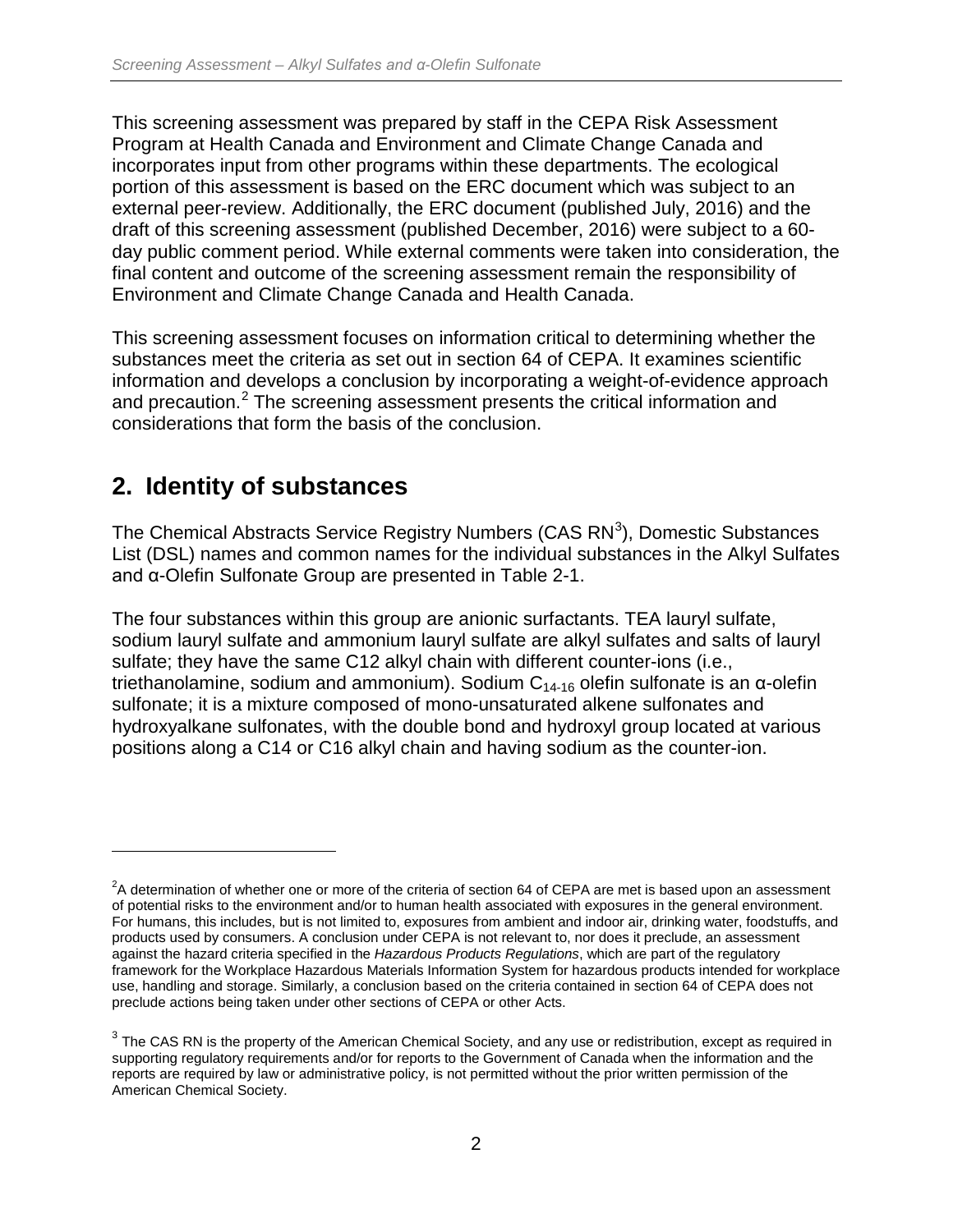<span id="page-9-1"></span>

| Table 2-1. Substance identities of the four substances in the Alkyl Sulfates and $\alpha$ - |  |  |
|---------------------------------------------------------------------------------------------|--|--|
| <b>Olefin Sulfonate Group</b>                                                               |  |  |

| <b>CAS RN</b>           | <b>DSL name</b>                                                                                    | <b>Chemical structure and molecular</b>                                                       | <b>Molecular</b>     |
|-------------------------|----------------------------------------------------------------------------------------------------|-----------------------------------------------------------------------------------------------|----------------------|
|                         | (common name)                                                                                      | formula                                                                                       | weight               |
|                         |                                                                                                    |                                                                                               | (g/mol)              |
| 139-96-8                | Sulfuric acid,<br>monododecyl<br>ester, compound<br>with 2,2',2"-<br>nitrilotris[ethanol]<br>(1:1) | OH<br>ЮH<br>$C_{12}H_{26}$ . SO <sub>4</sub> . C <sub>6</sub> H <sub>15</sub> NO <sub>3</sub> | 415.59               |
|                         | (Triethanolamine<br>(TEA) lauryl<br>sulfate)                                                       |                                                                                               |                      |
| $151 - 21 - 3$          | Sulfuric acid<br>monododecyl<br>ester sodium salt                                                  | $\int_{\sqrt{5}^{10} \text{Na}^+}^{\text{O}}$                                                 | 288.38               |
|                         | (Sodium lauryl<br>sulfate)                                                                         | $C_{12}H_{26}$ . SO <sub>4</sub> . Na                                                         |                      |
| 2235-54-3               | Sulfuric acid,<br>monododecyl<br>ester, ammonium<br>salt                                           | $\frac{10^{10}}{10^{10}}$ NH <sub>4</sub> <sup>+</sup>                                        | 283.43               |
|                         | (Ammonium<br>lauryl sulfate)                                                                       | $C_{12}H_{26}$ . SO <sub>4</sub> . NH <sub>4</sub>                                            |                      |
| 68439-57-6 <sup>a</sup> | Sulfonic acids,<br>$C_{14-16}$ -alkane<br>hydroxy and<br>$C_{14-16}$ -alkene,<br>sodium salts      | <b>NA</b><br>$C_{14-16}$ =/OH.SO <sub>3</sub> ·Na                                             | $298.42 -$<br>344.49 |
|                         | (Sodium $C_{14-16}$<br>olefin sulfonate)                                                           |                                                                                               |                      |

Abbreviations: NA, not available.

<span id="page-9-0"></span><sup>a</sup> This CAS RN is a UVCB (unknown or variable composition, complex reaction products, or biological materials).

## **3. Physical and chemical properties**

No experimental values of vapour pressure were identified in the literature. However, considering the ionic character of these salts, it is expected that they have low vapour pressure and do not evaporate into air. They are very soluble in water (>10<sup>5</sup> mg/L) and completely dissociate in the aquatic compartment. As surfactants, they have a tendency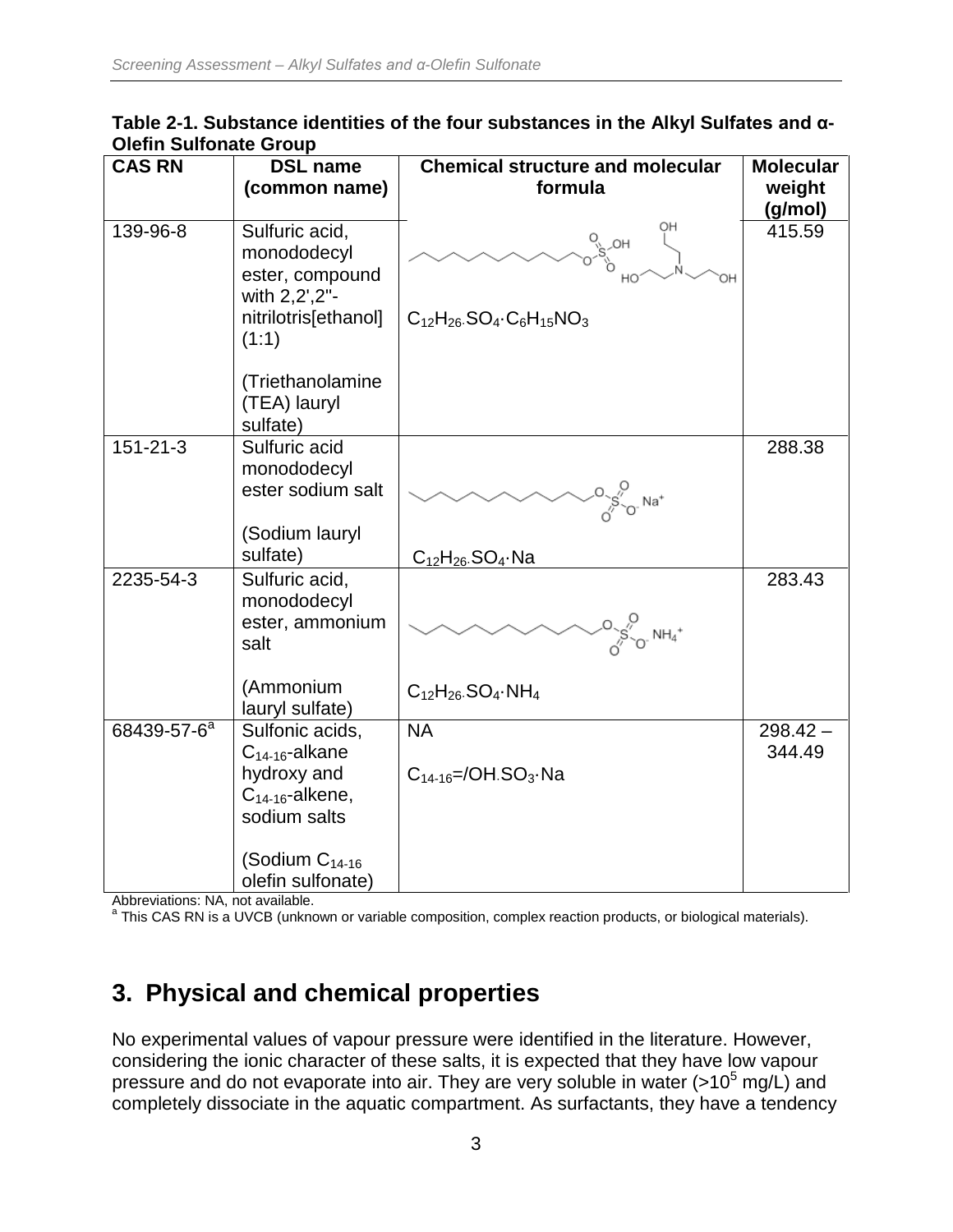to concentrate at hydrophilic and hydrophobic boundaries rather than to equilibrate between phases. It is therefore difficult to accurately measure or model the octanolwater partition coefficient for these ionizing substances.

Key physical and chemical properties of these four substances are summarized in Table 3-1. Additional physical and chemical properties are presented in ECCC (2016b).

| in the Alkyl Suilates and d-Olehn Suilonate Group |                        |              |                       |  |
|---------------------------------------------------|------------------------|--------------|-----------------------|--|
| <b>Property</b>                                   | Value or range         | Type of data | <b>Key references</b> |  |
| Melting point $(^{\circ}C)$                       | $\geq 72$              | Experimental | OECD 2007, Lide       |  |
|                                                   |                        |              | 2005, CHRIP c2008     |  |
| Boiling point (°C)                                | ≥388                   | Modelled     | EPI Suite c2000-      |  |
|                                                   |                        |              | 2010                  |  |
|                                                   |                        | Modelled/    | ECHA c2007-2015,      |  |
| Vapour pressure (Pa)                              | ≤5.87×10 <sup>-6</sup> | calculated   | EPI Suite c2000-      |  |
|                                                   |                        |              | 2010, OECD 2007       |  |
| Henry's Law constant                              | ≤0.0667                | Calculated   | EPI Suite c2000-      |  |
| $(Pa \cdot m^3/mol)$                              |                        |              | 2010, OECD 2007       |  |
|                                                   |                        |              | OECD 2007, ECHA       |  |
| Water solubility (mg/L)                           | ≥130 000               | Experimental | c2007-2015, Dreger    |  |
|                                                   |                        |              | et al. 1944           |  |

<span id="page-10-1"></span>**Table 3-1. Range of key physical and chemical properties for the four substances in the Alkyl Sulfates and α-Olefin Sulfonate Group**

### <span id="page-10-0"></span>**4. Sources and uses**

TEA lauryl sulfate, sodium lauryl sulfate, ammonium lauryl sulfate and sodium  $C_{14-16}$ olefin sulfonate are anionic surfactants and do not occur naturally in the environment. Sources of these four substances are industrial activities and products available to consumers.

On the basis of information submitted pursuant to section 71 of CEPA 1999 regarding commercial activity in Canada under Phase 2 of the DSL Inventory Update, manufacture and/or import quantities of these four substances have been reported and are summarized in Table 4-1 (Environment Canada 2013).

<span id="page-10-2"></span>**Table 4-1. Summary of information submitted pursuant to section 71 survey of CEPAa**

| <b>Common name</b>                  | <b>Range of manufacture</b><br>quantity (kg) | <b>Range of import</b><br>quantity (kg) |
|-------------------------------------|----------------------------------------------|-----------------------------------------|
| <b>TEA lauryl sulfate</b>           | None                                         | $10000 - 10000$                         |
| Sodium lauryl sulfate               | $100000 - 1000000$                           | 1 123 920                               |
| Ammonium lauryl sulfate             | $100000 - 1000000$                           | 82 385                                  |
| Sodium $C_{14-16}$ olefin sulfonate | $100 - 1000$                                 | 2 2 3 4 4 5 3                           |

<sup>a</sup> Values reflect quantities reported in response to a survey conducted under section 71 of CEPA (Environment Canada 2013). See survey for specific inclusions and exclusions (schedules 2 and 3).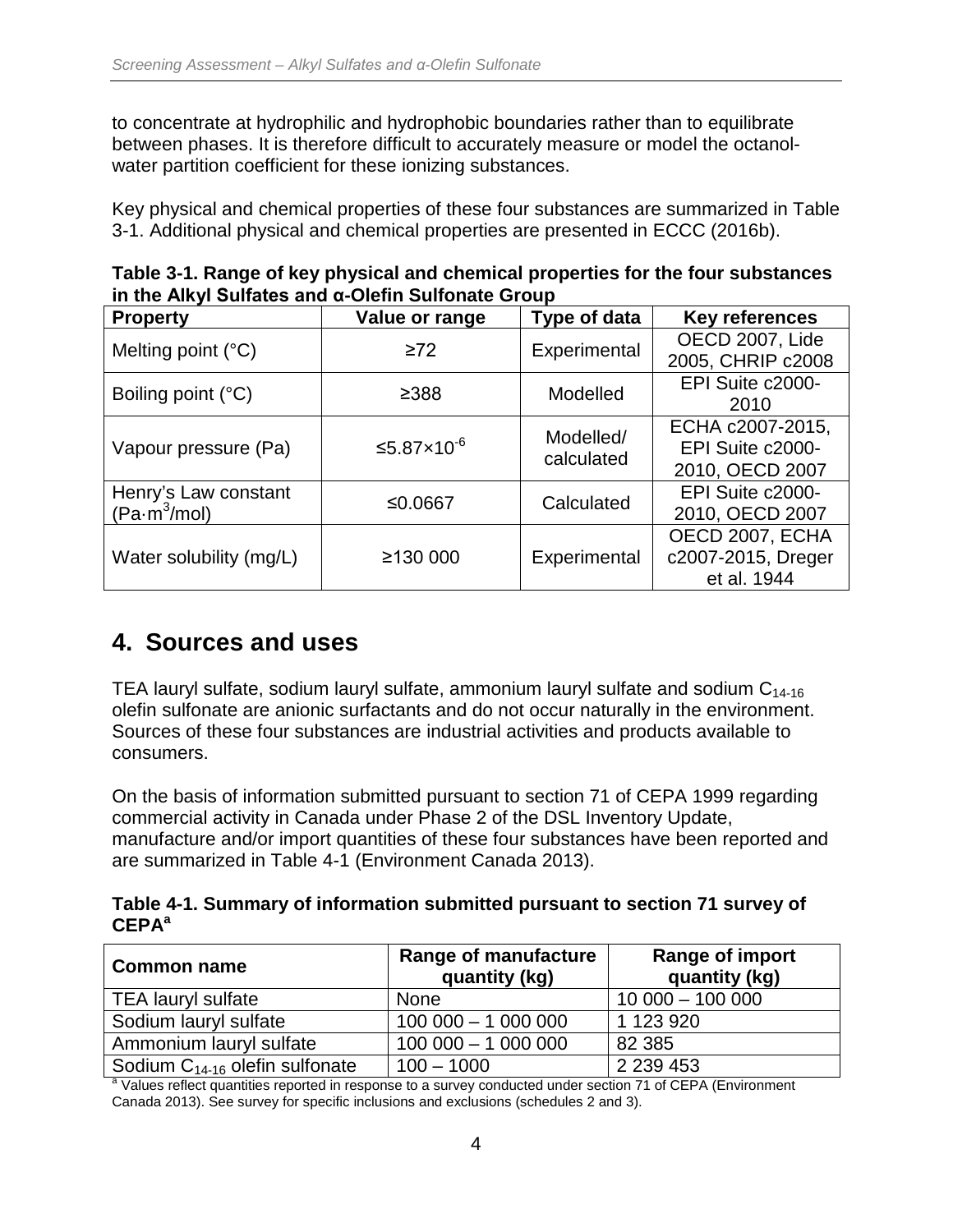TEA lauryl sulfate, sodium lauryl sulfate, ammonium lauryl sulfate and sodium  $C_{14-16}$ olefin sulfonate are used in a number of products available to consumers.

In Canada, all four substances are used in a number of cleaning products including general purpose cleaners/degreasers, multi-purpose cleaners, multi-surface cleaners, hard-surface floor cleaners, carpet cleaners, upholstery cleaners, toilet bowl cleaners, shower cleaners, glass cleaners, food surface cleaners, garbage disposal cleaners/deodorizers and jewellery cleaners (MSDS 1996, 2006a,b, 2007a, 2012a,b, 2013a,b,c,d, 2014a,b, 2015a,b,c,d,e, date unknown). They are also used in dishwashing detergents, laundry detergents and fabric stain removers (MSDS 2007b,c, 2010a,b, 2012c, 2013e,f, 2014c, 2015f). According to the information available, sodium lauryl sulfate has a broader use pattern than the other substances.

All four substances are also used in a variety of cosmetics, including shampoos and conditioners, cleansers and soaps, shaving creams, hair dyes, hair products, body and face moisturizers, tanning products and make-up removers (Household Product Database 1993–, MSDS 2006c,d,e,f,g,h, 2007d,e,f, 2008a,b, 2009, 2010c,d,e,f,g, 2011, 2012d,e, 2014d,e, 2015g,h,i,j, personal communications, emails from Consumer Product Safety Directorate, Health Canada, to Risk Management Bureau, Safe Environments Directorate, Health Canada, 2015; unreferenced).

TEA lauryl sulfate, ammonium lauryl sulfate and sodium  $C_{14-16}$  olefin sulfonate are listed in the Natural Health Products Ingredients Database (NHPID) as having a nonmedicinal role for use as an emulsifying agent or surfactant, as ane mulsifying agent or surfactant – cleansing agent in topical products, and as a surfactant – cleansing agent in topical products, respectively (NHPID [modified 2016]). They are listed in the Licensed Natural Health Products Database (LNHPD [modified 2016]) as being present as non-medicinal ingredients in products such as shampoos, skin cleansers and moisturizers.

Sodium lauryl sulfate is also listed in the NHPID as having a non-medicinal role for use as a detergent, emulsifying agent, lubricant, skin penetrant, solubilizing agent, surfactant, surfactant – cleansing agent or wetting agent (NHPID [modified 2016]). It is listed in the LNHPD as a non-medicinal ingredient in a variety of products, including toothpastes, mouthwashes, face creams, massage creams, shampoos, skin cleansers and products formulated as capsules/tablets (LNHPD [modified 2016]).

The four substances in this group are also used as non-medicinal ingredients in nonprescription drugs, such as shampoos and skin cleansers (DPD [modified 2015], personal communications, emails from Therapeutic Products Directorate, Health Canada, to Risk Management Bureau, Safe Environments Directorate, Health Canada, 2015; unreferenced). Sodium lauryl sulfate is used as an emulsifying agent, modifiedrelease agent, penetration enhancer, solubilising agent or capsules/tablets lubricant in non-prescription and prescription drugs (EMA 2015, personal communications, emails from Therapeutic Products Directorate, Health Canada, to Risk Management Bureau, Safe Environments Directorate, Health Canada, 2015; unreferenced). Sodium lauryl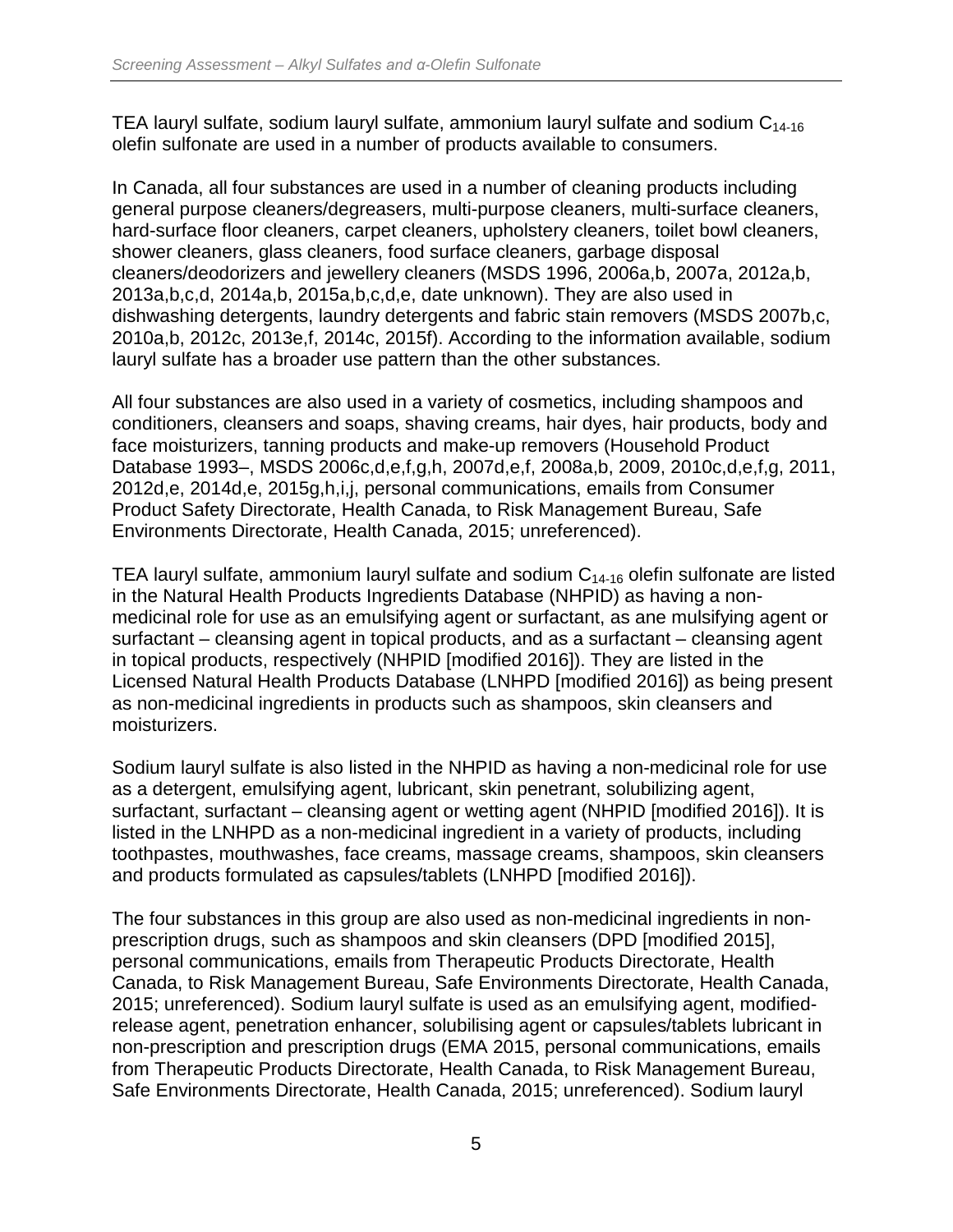sulfate and sodium  $C_{14-16}$  olefin sulfonate are found in disinfectants, and ammonium lauryl sulfate is found in a small number of pet shampoos (MSDS 2007g, personal communications, emails from Therapeutic Products Directorate, Health Canada, to Risk Management Bureau, Safe Environments Directorate, Health Canada, 2015; unreferenced).

In Canada, sodium lauryl sulfate is an approved food additive with a limited number of permitted uses in a small number of food categories (i.e., as a whipping agent in egg whites and in gelatin intended for marshmallow compositions) as listed in the List of Permitted Food Additives With Other Generally Accepted Uses, which is incorporated by reference into its associated Marketing Authorization, issued under the authority of the Food and Drugs Act (Canada [1978]) (personal communications, emails from Food Directorate, Health Canada, to Risk Management Bureau, Safe Environments Directorate, Health Canada, 2015; unreferenced). It has also been identified as being used in a limited number of food processing aids and in the manufacture of different types of food packaging materials in Canada (personal communications, emails from Food Directorate, Health Canada, to Risk Management Bureau, Safe Environments Directorate, Health Canada, 2015; unreferenced).

In Canada, all four substances in this group have been identified for use as components of incidental additives in products used in food processing plants, including hand treatments, cleaners, sanitizers and disinfectants, release agents, lubricants and odor control agents (personal communications, emails from Food Directorate, Health Canada, to Risk Management Bureau, Safe Environments Directorate, Health Canada, 2015; unreferenced).

All four substances are listed on the Canadian Pest Management Regulatory Agency (PMRA) Pesticide Formulants List. Sodium lauryl sulfate and sodium  $C_{14-16}$  olefin sulfonate are also listed on PMRA's List of Active Pesticide Ingredients.

Uses were also identified for these substances in automotive care products and pet care products (Household Products Database 1983- ). Sodium lauryl sulfate was also identified for use as an additive for plastics and lattices and in paints and lacquers (OECD 1995).

## <span id="page-12-0"></span>**5. Potential to cause ecological harm**

### <span id="page-12-1"></span>**5.1 Characterization of ecological risk**

The ecological risks of substances in the Alkyl Sulfates and α-Olefin Sulfonate Group were characterized using the ecological risk classification of organic substances (ERC) (ECCC 2016a). The ERC is a risk-based approach that considers multiple metrics for both hazard and exposure based on weighted consideration of multiple lines of evidence for determining risk classification. The various lines of evidence are combined to discriminate between substances of lower or higher potency and lower or higher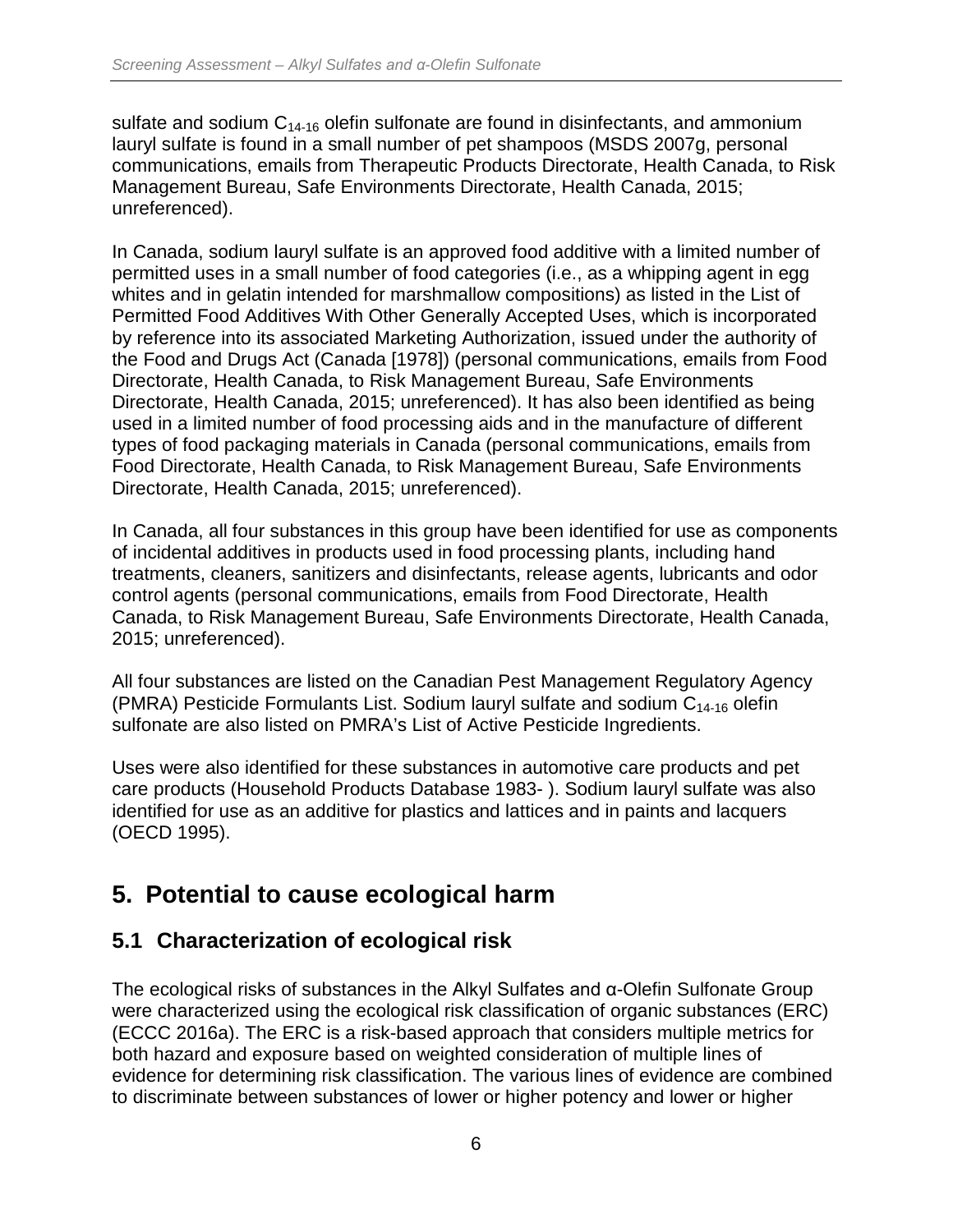potential for exposure in various media. This approach reduces the overall uncertainty with risk characterization compared to an approach that relies on a single metric in a single medium (e.g.,  $LC_{50}$ ) for characterization. The following summarizes the approach, which is described in detail in ECCC (2016a).

Data on physical-chemical properties, fate (chemical half-lives in various media and biota, partition coefficients, fish bioconcentration), acute fish ecotoxicity, and chemical import or manufacture volume in Canada were collected from scientific literature, from available empirical databases (e.g., OECD QSAR Toolbox), and from responses to surveys under section 71 of CEPA, or they were generated using selected quantitative structure-activity relationship (QSAR) or mass-balance fate and bioaccumulation models. These data were used either as inputs to other mass-balance models or to complete the substance hazard and exposure profiles.

Hazard profiles were established based principally on metrics regarding mode of toxic action, chemical reactivity, food web-derived internal toxicity thresholds, bioavailability, and chemical and biological activity. Exposure profiles were also composed of multiple metrics, including potential emission rate, overall persistence and long-range transport potential. Hazard and exposure profiles were compared to decision criteria in order to classify the hazard and exposure potentials for each organic substance as low, moderate or high. Additional rules were applied (e.g., classification consistency, margin of exposure) to refine the preliminary classifications of hazard or exposure.

A risk matrix was used to assign a low, moderate or high classification of potential risk for each substance based on its hazard and exposure classifications. ERC classifications of potential risk were verified using a two-step approach. The first step adjusted the risk classification outcomes from moderate or high to low for substances that had a low estimated rate of emission to water after wastewater treatment, representing a low potential for exposure. The second step reviewed low risk potential classification outcomes using relatively conservative, local-scale (i.e., in the area immediately surrounding a point-source of discharge) risk scenarios, designed to be protective of the environment, to determine whether the classification of potential risk should be increased.

ERC uses a weighted approach to minimize the potential for both over and under classification of hazard and exposure and subsequent risk. The balanced approaches for dealing with uncertainties are described in greater detail in ECCC 2016a. The following describes two of the more substantial areas of uncertainty. Error in empirical or modeled acute toxicity values could result in changes in classification of hazard, particularly metrics relying on tissue residue values (i.e., mode of toxic action), many of which are predicted values from QSAR models. However, the impact of this error is mitigated by the fact that overestimation of median lethality will result in a conservative (protective) tissue residue value used for critical body residue (CBR) analysis. Error of underestimation of acute toxicity will be mitigated through the use of other hazard metrics such as structural profiling of mode of action, reactivity and/or estrogen binding affinity. Changes or errors in chemical quantity could result in differences in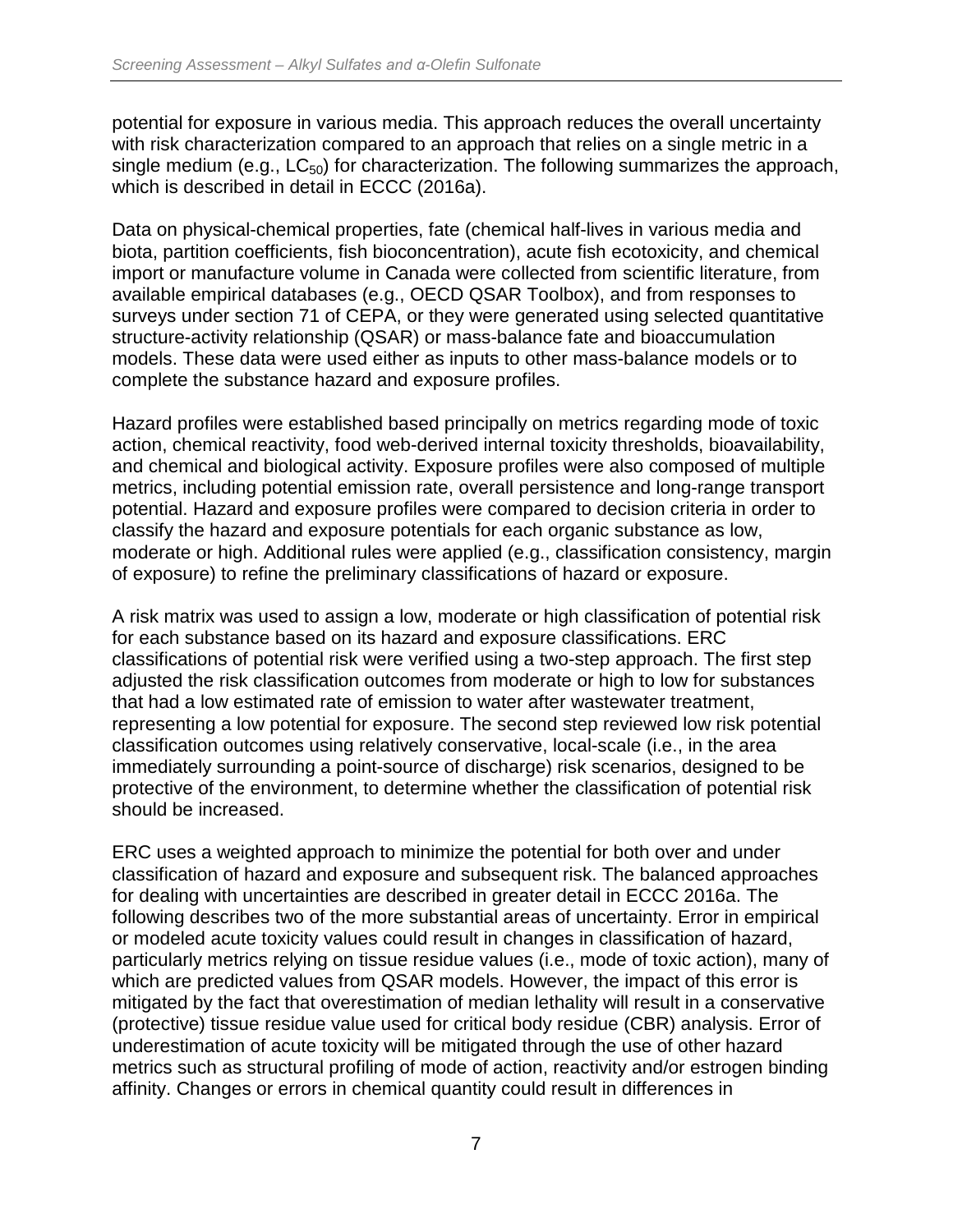classification of exposure as the exposure and risk classifications are highly sensitive to emission rate and use quantity. The ERC classifications thus reflect exposure and risk in Canada based on what is believed to be the current use quantity and may not reflect future trends.

Critical data and considerations used to develop the substance-specific profiles for the four substances in the Alkyl Sulfates and α-Olefin Sulfonate Group and the hazard, exposure and risk classification results are presented in ECCC (2016b).

The hazard and exposure classifications for the four substances in the Alkyl Sulfates and α-Olefin Sulfonate Group are summarized in Table 5-1.

<span id="page-14-0"></span>

| Table 5-1. Ecological risk classification results for the four substances in the |  |
|----------------------------------------------------------------------------------|--|
| Alkyl Sulfates and α-Olefin Sulfonate Group                                      |  |

| <b>CAS RN</b>                                  | <b>ERC hazard</b><br>classification | <b>ERC</b> exposure<br>classification | <b>ERC risk classification</b>                            |
|------------------------------------------------|-------------------------------------|---------------------------------------|-----------------------------------------------------------|
| <b>TEA lauryl</b><br>sulfate                   | low                                 | low                                   | moderate (based on potential for<br>local-scale exposure) |
| Sodium<br>lauryl<br>sulfate                    | moderate                            | low                                   | moderate (based on potential for<br>local-scale exposure) |
| Ammonium<br>lauryl<br>sulfate                  | low                                 | low                                   | low                                                       |
| Sodium $C_{14}$<br>$_{16}$ olefin<br>sulfonate | high                                | low                                   | moderate                                                  |

Sodium  $C_{14-16}$  olefin sulfonate was classified as having high hazard potential based on mode of toxic action (i.e. above baseline toxicity (above narcosis)) and tissue residuebased metrics, but low exposure potential. Sodium  $C_{14-16}$  olefin sulfonate was classified as having a moderate potential for ecological risk. On the basis of low exposure potential, this substance is unlikely to result in concerns for organisms or the broader integrity of the environment in Canada.

Sodium lauryl sulfate was classified as having a moderate hazard potential based on internal toxicity threshold metrics. The substance has a low exposure potential based on current use patterns with greater potential for local-scale exposures. This substance was classified as having a moderate potential for ecological risk; however, on the basis of low exposure potential, this substance is unlikely to result in concerns for organisms or the broader integrity of the environment in Canada.

Based on low hazard and low exposure potential ammonium lauryl sulfate was classified as having a low potential for ecological risk. TEA lauryl sulfate also had a low hazard and low exposure potential based on current use patterns with greater potential for local-scale exposures; therefore, this substance was classified as having a moderate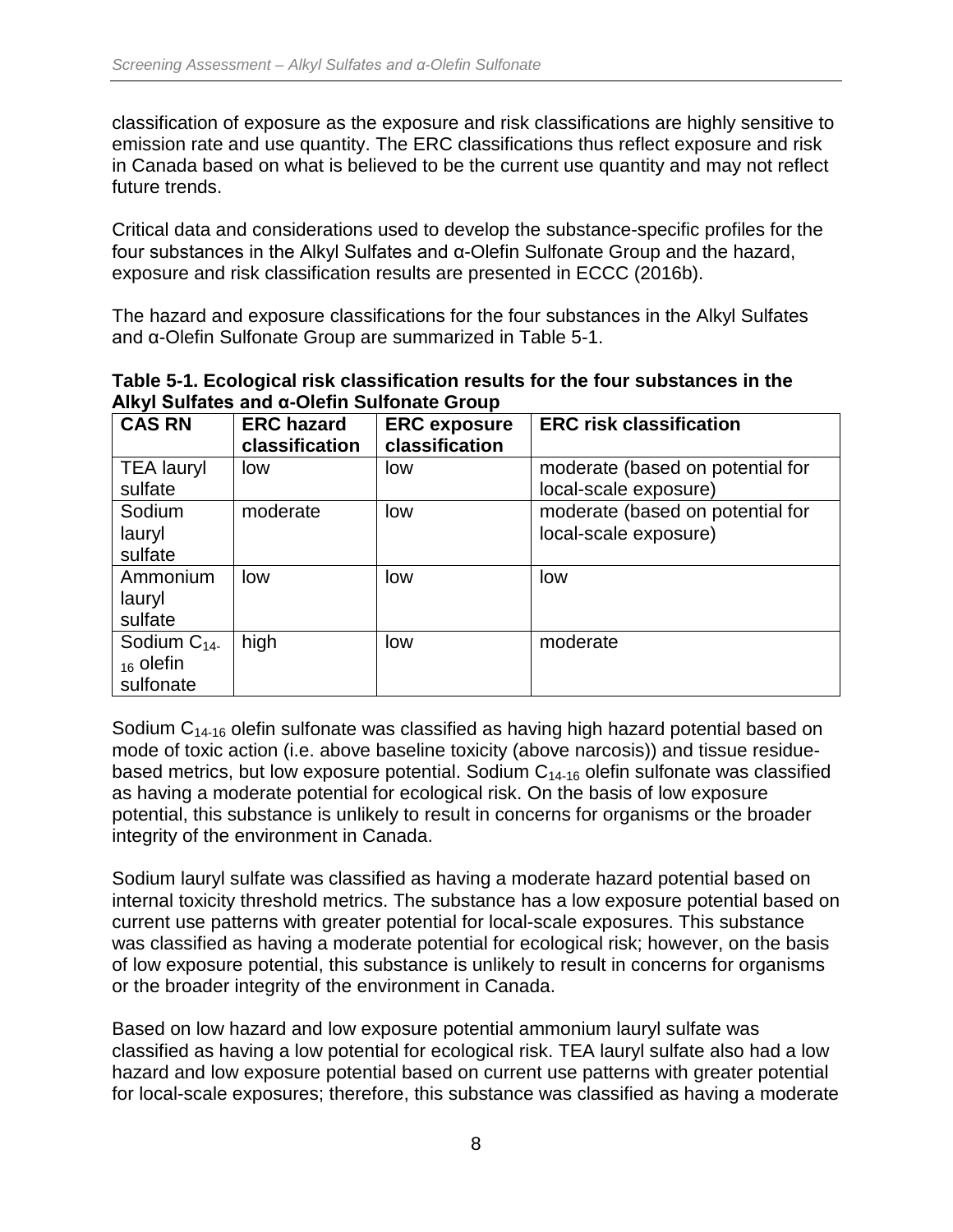potential for ecological risk. Based on low exposure potentials, ammonium lauryl sulfate and TEA lauryl sulfate are unlikely to result in concerns for organisms or the broader integrity of the environment in Canada.

## <span id="page-15-0"></span>**6. Potential to cause harm to human health**

### <span id="page-15-1"></span>**6.1 Exposure assessment**

#### **Environmental media**

The lauryl sulfate salts and sodium  $C_{14-16}$  olefin sulfonate are not expected to be released to air given their very low vapour pressure and high water solubility. Volatilization would be negligible from either dry or moist soil surfaces or from surface waters given that they are found in a protonated form in the environment (OECD 2007).

These substances enter the environment primarily via wastewater as a result of their use in products available to consumers, including cosmetics and household cleaning products.

A number of monitoring studies are summarized for alkyl sulfates and α-olefin sulfonates in OECD (2007). Alkyl sulfates were measured in raw sewage, wastewater treatment plant effluent (below 10 µg/L), receiving surface waters (mostly below 5 µg/L, maximum of 10.2 µg/L) and their sediments (0.021 to 0.0035 mg/kg dry weight). α-Olefin sulfonates were monitored at seven locations of four rivers (median of 0.04 µg/L and 0.06 µg/L for C14-substances and sum of C14-C18 substances, respectively) near two Japanese metropolitans.

In a more recent study in the Faroe Islands, Iceland, and Greenland, sodium lauryl sulfate was measured in wastewater treatment plant influent (less than or equal to 0.0079 µg/L), effluent (less than or equal to 0.0056 µg/L) and sludge (210 to 3100 µg/kg dry weight), as well as in receiving waters (less than or equal to  $4.1 \times 10^{-3}$  µg/L) and sediment (less than or equal to 93 µg/kg dry weight); it was detected in 35 out of the 41 samples investigated (Huber et al. 2016).

Given the absence of Canadian-specific surface monitoring or drinking water data, a down-the-drain scenario, using the EAU Drinking Water Spreadsheet, was used to derive the concentration of the substances in surface water for potential ingestion through drinking water (Health Canada 2015). The values used to predict the concentration of the substances are provided in Table 6-1.

<span id="page-15-2"></span>

| Table 6-1. Input values used to predict surface water concentration of the lauryl |
|-----------------------------------------------------------------------------------|
| sulfate salts and sodium $C_{14-16}$ olefin sulfonate                             |

| <b>Parameters</b>   | Lauryl sulfate salts | Sodium C $_{14\text{-}16}$ olefin<br>sulfonate |
|---------------------|----------------------|------------------------------------------------|
| Canadian population | 34 755 634           | 34 755 634                                     |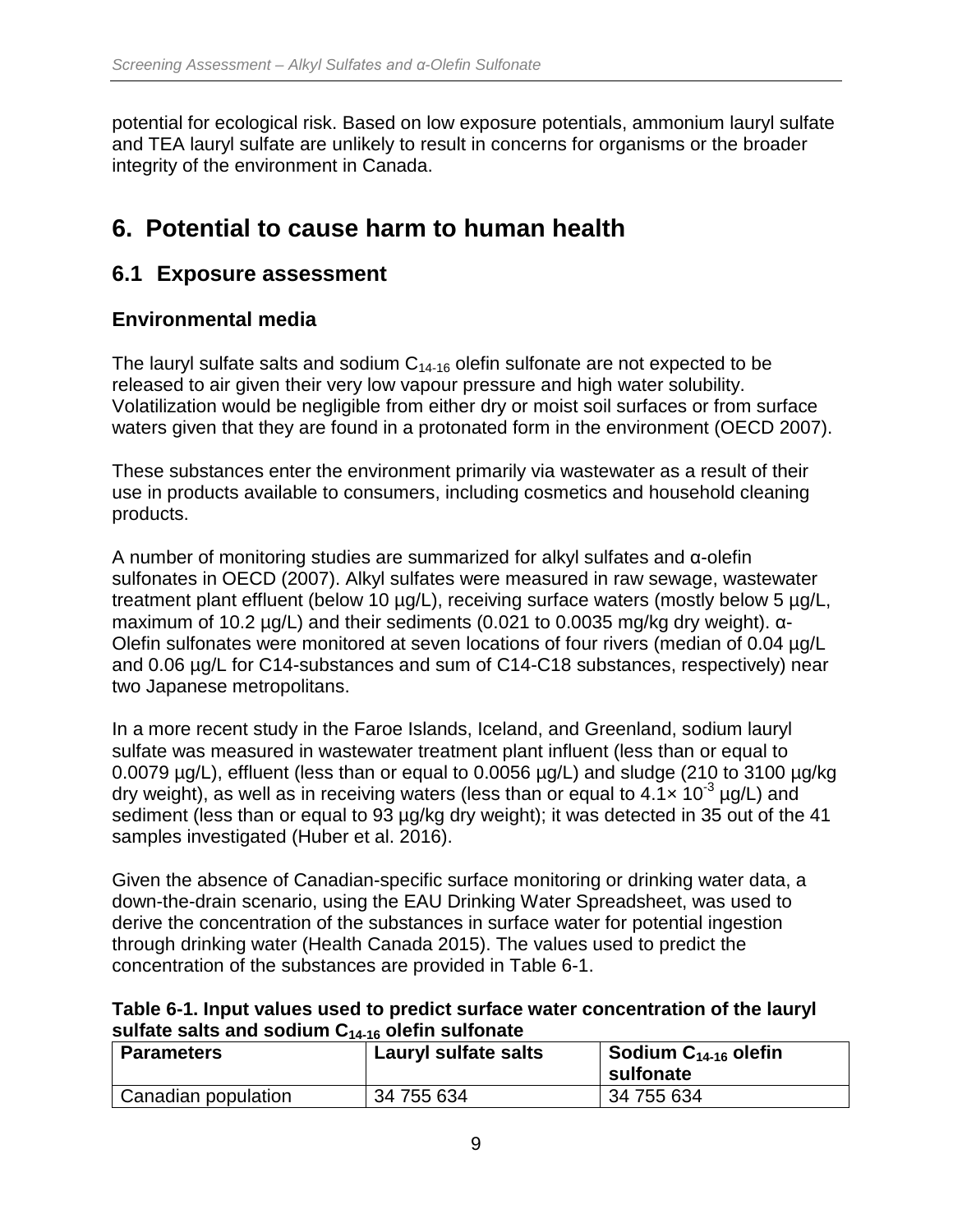| Total annual usage                                                        | 3 306 305 kg                                       | 2 240 453 kg                                  |
|---------------------------------------------------------------------------|----------------------------------------------------|-----------------------------------------------|
| Estimated removal by an<br>activated sludge wastewater<br>treatment plant | $94.5\%$ (as a worst-case<br>scenario) (OECD 2007) | 70% (as a worst-case<br>scenario) (OECD 2007) |

On the basis of these input values, the surface water concentration for the lauryl sulfate salts and sodium C<sub>14-16</sub> olefin sulfonate is estimated to be 2.62  $\times$  10<sup>-3</sup> and 9.67 $\times$  10<sup>-3</sup> mg/L, respectively, which results in intake estimates from drinking water of 2.79  $\times$  10<sup>-4</sup> mg/kg bw per day (infants 0-0.5 years) for lauryl sulfate salts and  $1.03 \times 10^{-3}$  mg/kg bw per day (infants 0-0.5 years) for sodium  $C_{14-16}$  olefin sulfonate.

These drinking water exposure estimates are considered conservative and are higher than those derived by the OECD (2007) and HERA (2002) for the alkyl sulfates, alkane sulfonates and α-olefin sulfonates group (2.0  $\times$  10<sup>-4</sup> mg/kg bw per day) and for C12 alkyl sulfates (4.52  $\times$  10<sup>-5</sup> mg/kg bw per day), respectively.

#### **Food**

Of the four substances in this group, only sodium lauryl sulfate would be expected to be found in food due to its use as an approved food additive and in the manufacture of certain food packaging materials. Although sodium lauryl sulfate is an approved food additive, it is permitted only in a limited number of foods and under conditions of use that are described by Health Canada's List of Permitted Food Additives With Other Generally Accepted Uses. Dietary exposure from these limited food additive uses is expected to be low. There are also a limited number of food processing aids that contain sodium lauryl sulfate; however, it is expected that such use would result in no or negligible residues in or on the finished food (personal communications, emails from Food Directorate, Health Canada, to Risk Management Bureau, Safe Environments Directorate, Health Canada, 2015; unreferenced).

Sodium lauryl sulfate has been identified as being used in the manufacture of a number of different types of food packaging materials in Canada; however, exposure from these uses is expected to be negligible (personal communications, emails from Food Directorate, Health Canada, to Risk Management Bureau, Safe Environments Directorate, Health Canada, 2015; unreferenced).

In Canada, all four substances within this group have been identified for use as components of incidental additives in products used in food processing plants, including hand treatments, cleaners, sanitizers and disinfectants, release agents, lubricants and odor control agents (personal communications, emails from Food Directorate, Health Canada, to Risk Management Bureau, Safe Environments Directorate, Health Canada, 2015; unreferenced).

Based on consideration of the above information, exposure of the general population to sodium lauryl sulfate through food in Canada is expected to be low.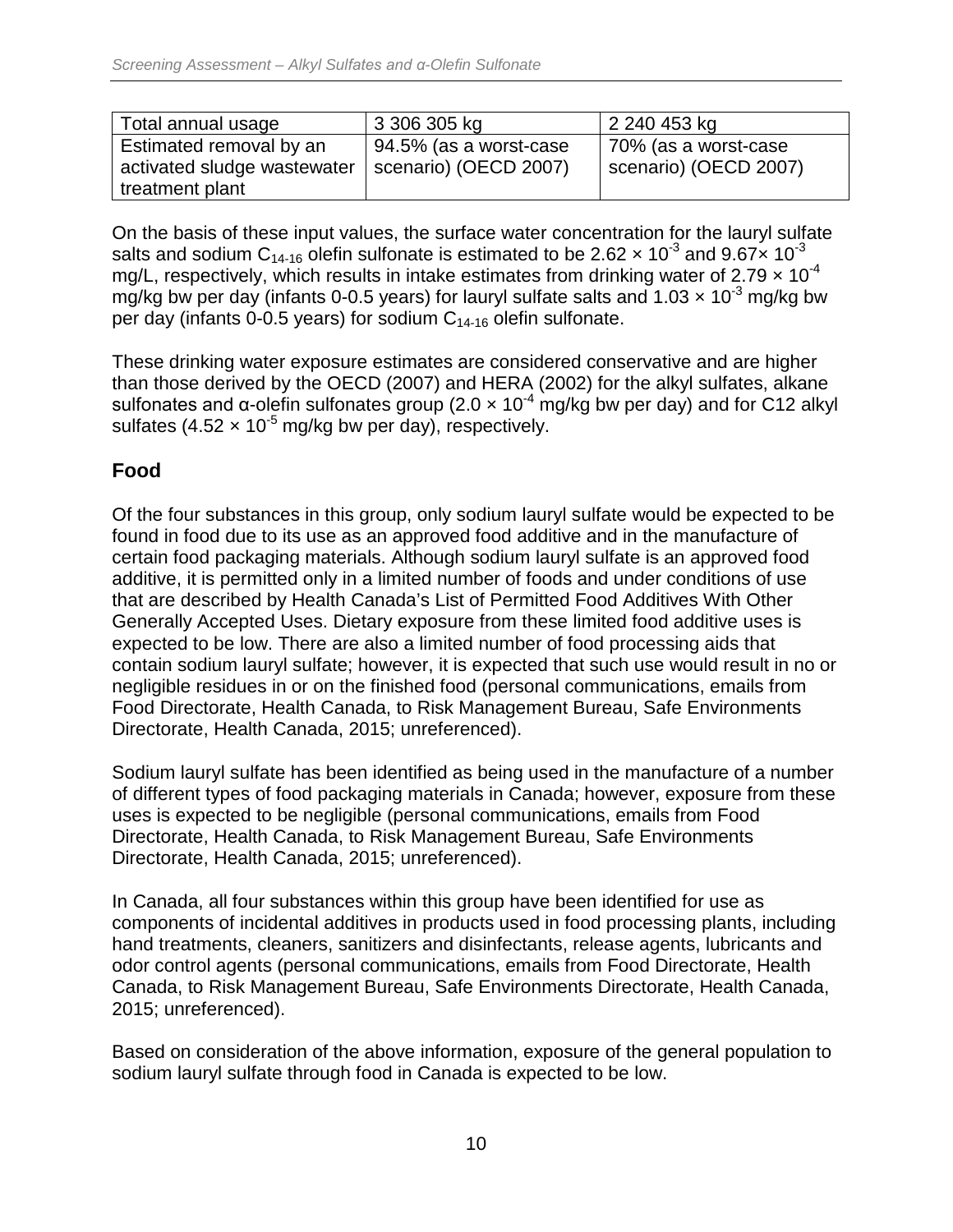#### **Products available to consumers**

Exposures to sodium lauryl sulfate, ammonium lauryl sulfate, TEA lauryl sulfate and sodium  $C_{14-16}$  olefin sulfonate were estimated for cleaning products, cosmetics, natural health products and non-prescription drugs. Only those scenarios that resulted in the highest exposure for each of the routes of exposure are presented in this section. Additional details of these exposure scenarios are summarized in Appendices A and B.

Exposure via the dermal route was evaluated for a number of products and estimates are provided in Table 6-2. Based on the studies described in section 6.2 Health Effects Assessment, dermal absorption was assumed to be 1% for this group.

| <b>Substance</b>           | <b>Cosmetic</b><br><b>Scenario</b> | Concen-<br>tration<br>$(% w/w)^a$ | <b>Per Application</b><br><b>Systemic</b><br><b>Exposure</b><br>(mg/kg bw) | <b>Daily Systemic</b><br><b>Exposure</b><br>(mg/kg bw per<br>day) |
|----------------------------|------------------------------------|-----------------------------------|----------------------------------------------------------------------------|-------------------------------------------------------------------|
| Sodium lauryl<br>sulfate   | Body cream                         | $0.1 - 4$                         | $0.00062 - 0.025$                                                          | $0.00068 -$<br>0.027                                              |
|                            |                                    |                                   |                                                                            |                                                                   |
| Sodium lauryl              | Hair                               | $≤10$                             | ≤0.11                                                                      | <b>NA</b>                                                         |
| sulfate                    | perm/straightener                  |                                   |                                                                            |                                                                   |
| Ammonium lauryl<br>sulfate | Hair shampoo                       | ≤70                               | ≤0.012                                                                     | ≤0.013                                                            |
| Ammonium lauryl            | Permanent hair                     | $\leq 30$                         | $≤0.42$                                                                    | <b>NA</b>                                                         |
| sulfate                    | dye (wash-in)                      |                                   |                                                                            |                                                                   |
| <b>TEA lauryl sulfate</b>  | Hair shampoo                       | $≤40$                             | ≤6.7 × 10 <sup>-3</sup>                                                    | ≤7.3 $\times$ 10 <sup>-3</sup>                                    |
| Sodium $C_{14-16}$         | Body cream                         | $≤10$                             | ≤0.062                                                                     | ≤0.068                                                            |
| olefin sulfonate           |                                    |                                   |                                                                            |                                                                   |

#### <span id="page-17-0"></span>**Table 6-2. Summary of estimates of adult dermal exposure from use of cosmetics**

NA, not applicable<br><sup>a</sup> Concentrations are based on notifications submitted under the Cosmetic Regulations to Health Canada (2016 email from Consumer Product Safety Directorate, Health Canada, to Existing Substances Risk Assessment Bureau, Health Canada; unreferenced).

There is also potential for dermal exposure to sodium lauryl sulfate and sodium  $C_{14-16}$ olefin sulfonate from use of automotive care products and pet care products, and to TEA lauryl sulfate from use of pet care products. Such exposures are less than the exposures presented above.

Exposures via the oral route to ammonium lauryl sulfate, sodium lauryl sulfate and sodium  $C_{14-16}$  olefin sulfonate were evaluated for a number of products; estimates are provided below.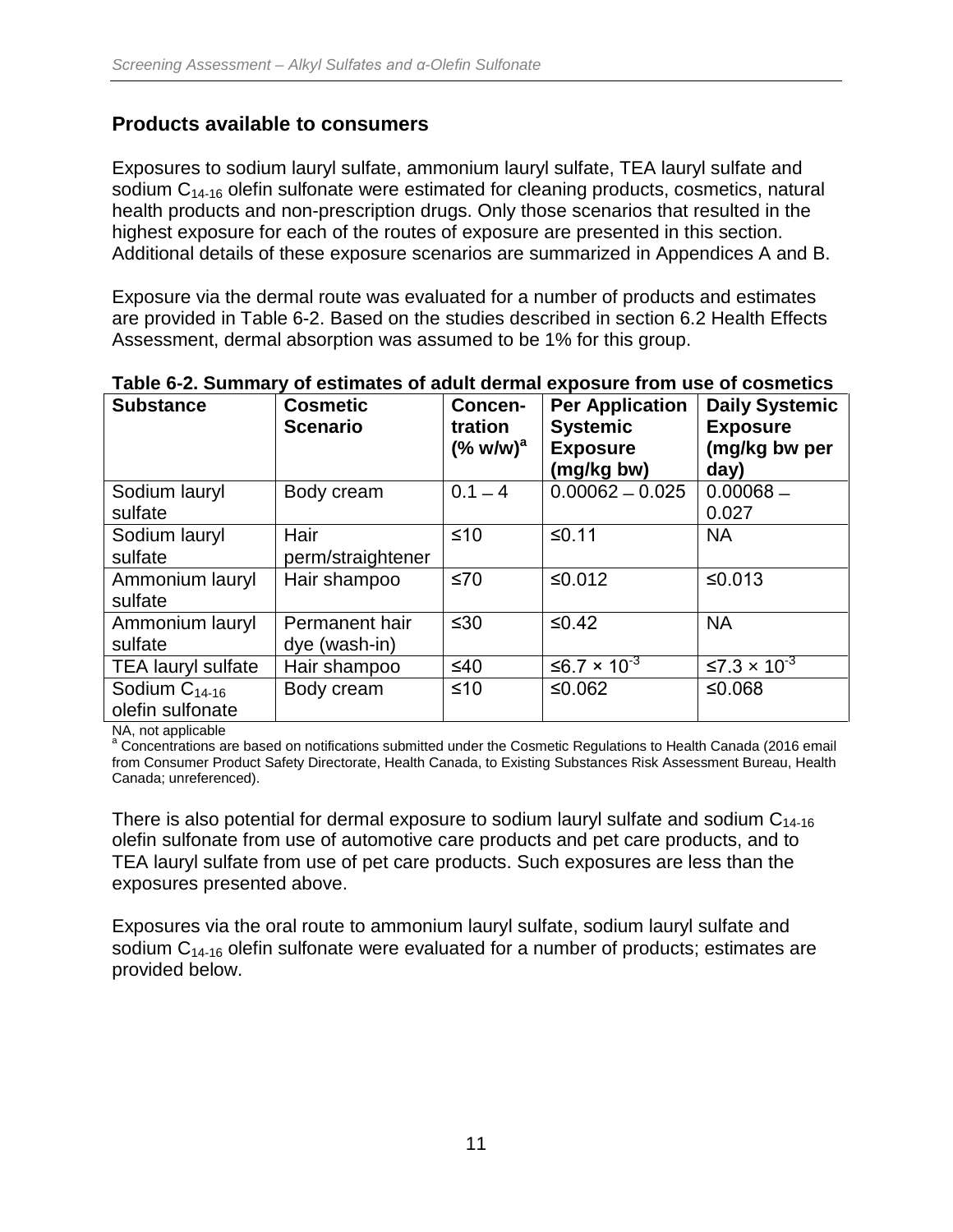Oral exposure to ammonium lauryl sulfate and sodium  $C_{14-16}$  olefin sulfonate from dish detergent left as residue on dinnerware was estimated. The estimates for this oral exposure to ammonium lauryl sulfate (5%) ranged from 2.96  $\times$  10<sup>-4</sup> mg/kg bw per day (for adults) to 1.35  $\times$  10<sup>-3</sup> mg/kg bw per day (for toddlers), while estimates for sodium  $C_{14-16}$  olefin sulfonate (10%) ranged from 5.92  $\times$  10<sup>-4</sup> mg/kg bw per day (for adults) to  $2.71 \times 10^{-3}$  mg/kg bw per day (for toddlers).

Potential oral exposures to sodium lauryl sulfate were estimated for non-prescription drugs and natural health products formulated as capsules/tablets and toothpastes for adults, children and/or toddlers.

Estimates for non-prescription drugs range from 0.106 to 0.21 mg/kg bw for adults and from 0.035 to 0.14 mg/kg bw for children. The ranges provided correspond to taking one capsule/tablet a day to the maximum recommended daily dose (personal communication, emails from the Risk Management Bureau, Safe Environments Directorate, Health Canada, to the Existing Substances Risk Assessment Bureau, Health Canada, dated June 16, 2015; unreferenced).

Estimates for natural health products formulated as capsules/tablets were 0.21 mg/kg bw per day and 0.48 mg/kg bw per day for adults and children, respectively. These estimates correspond to taking the maximum recommended daily dose of the capsules/tablets containing the highest concentration of sodium lauryl sulfate available to the general population of Canada (LNHPD [modified 2016], personal communication, emails from Health Products and Food Branch, Health Canada, to the Existing Substances Risk Assessment Bureau, Health Canada, dated May 2016; unreferenced).

Sodium lauryl sulfate is found in a number of toothpastes, including brands specifically for children and toddlers (Household Product Database 1993-, MSDS 2015k,l,m, LNHPD [modified 2016]). The maximum concentration in child- and toddler-specific toothpastes is 2% (MSDS 2015k), which corresponds to an estimated intake of 0.77 mg/kg bw per day in toddlers.

Exposure via inhalation was also considered for some products, but was not considered significant relative to other routes. Estimates of inhalation exposure from use of cleaning products with a trigger spray and from use of certain cosmetics are presented in Table 6-3.

<span id="page-18-0"></span>

| Table 6-3. Summary of estimates of adult inhalation exposure from use of |  |
|--------------------------------------------------------------------------|--|
| cleaning products with trigger spray and cosmetics                       |  |
|                                                                          |  |

| <b>Substance</b>         | <b>Exposure</b><br><b>Scenario</b> | <b>Concentration</b><br>$(%$ w/w) <sup>a</sup> | Per<br><b>Application</b><br><b>Exposure</b><br>(mg/kg bw) | <b>Daily</b><br><b>Exposure</b><br>(mg/kg bw per<br>day) |
|--------------------------|------------------------------------|------------------------------------------------|------------------------------------------------------------|----------------------------------------------------------|
| Sodium lauryl<br>sulfate | All purpose<br>cleaner             | 5                                              | $2.39 \times 10^{-3}$                                      | $2.38 \times 10^{-3}$                                    |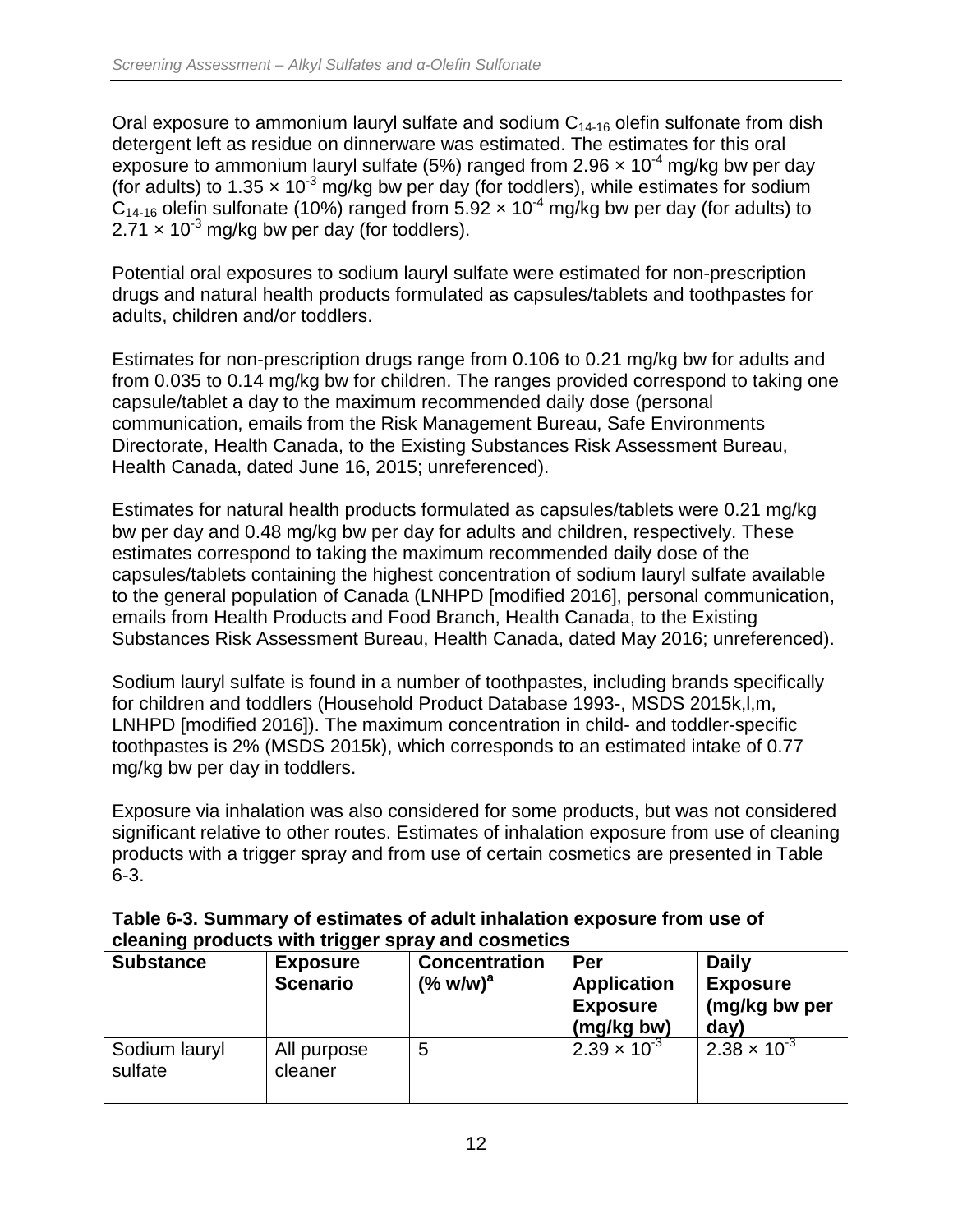| Ammonium lauryl   Glass cleaner<br>sulfate | spray                             | 3    | $2.06 \times 10^{-3}$ | <b>NA</b>                       |
|--------------------------------------------|-----------------------------------|------|-----------------------|---------------------------------|
| Sodium $C_{14-16}$<br>olefin sulfonate     | <b>Bathroom</b><br>cleaning spray | 5    | $9.11 \times 10^{-3}$ | <b>NA</b>                       |
| Sodium $C_{14-16}$<br>olefin sulfonate     | Hairspray                         | ≤0.3 | <b>NA</b>             | ≤1.73 $\times$ 10 <sup>-3</sup> |

NA, not applicable

### <span id="page-19-0"></span>**6.2 Health effects assessment**

OECD (2007) summarizes the health effects literature related to TEA lauryl sulfate, sodium lauryl sulfate, ammonium lauryl sulfate and sodium  $C_{14-16}$  olefin sulfonate (CAS RNs 151-21-3, 2235-54-3, 139-96-8 and 68439-57-6, respectively) [as part of the alkyl sulfates, alkane sulfonates and α-olefin sulfonates category]. Additional studies on sodium  $C_{14-16}$  olefin sulfonate were identified in Health Canada's proposed regulatory decision document on EXIT ISP (PMRA 2005). OECD (2007) and PMRA (2005) were largely used to inform the hazard section of this screening assessment, including selection of effect levels for critical endpoints [i.e., no observed adverse effects level (NOAELs) and/or lowest observed adverse effects level (LOAELs)].

A literature search was conducted from the year prior to the OECD (2007) to 2015, and no additional health effects studies, which could result in points of departure lower than those identified by OECD (2007) and PMRA (2005), were identified.

Based on structural similarity and the subgroupings used in OECD (2007), TEA lauryl sulfate, sodium lauryl sulfate, and ammonium lauryl sulfate were sub-grouped and were used for read-across. Under environmental conditions, the surfactant (i.e., lauryl sulfate) and counter-ion (i.e., Na<sup>+</sup>, NH<sub>4</sub><sup>+</sup>, or TEA<sup>+</sup>) are expected to dissociate; the latter has very low systemic toxicity and is not expected to affect the chemical reactivity and hazard classification for the purpose of this screening assessment (OECD 2007, AGDH 2015). Sodium C<sub>14-16</sub> olefin sulfonate was addressed separately.

No inhalation studies were identified for any of the relevant toxicological endpoints.

The substances in this group are well absorbed after ingestion, but absorption through intact skin is poor, which is consistent with the ability of anionic surfactants to bind to the skin surface (OECD 2007, PMRA 2005).

Dermal absorption of sodium lauryl sulfate is reported to be 0.5% or less in in vivo studies conducted in guinea pigs and rats, while early studies with isolated human skin was unable to detect dermal penetration (OECD 1995, 2007). Human skin was also reported to be three times less permeable than rat skin in in vitro studies, and transdermal penetration was only apparent after prolonged exposure, which was considered to be related to the substance's irritating effects (OECD 1995).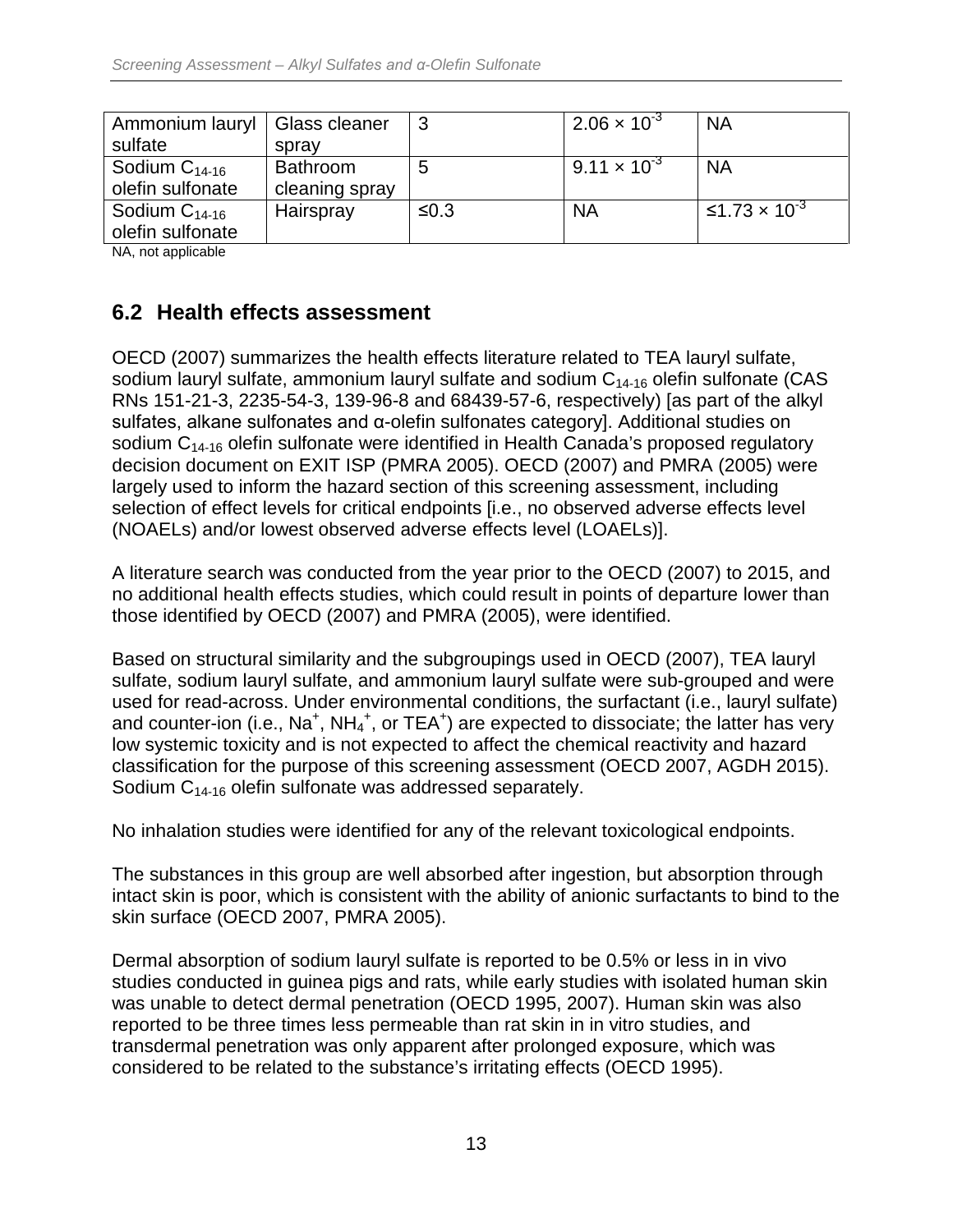Although no CAS RN-specific dermal absorption data was identified for sodium  $C_{14-16}$ olefin sulfonate, studies identified for another α-olefin sulfonate (CAS RN 30965-85-6) reported a dermal absorption of 0.6% or less. However, dermal absorption increased to 50% when the stratum corneum was removed (Minegishi et al. 1977).

Following absorption, these substances are distributed mainly to the liver and are subsequently metabolized by cytochrome P450. The metabolites are then rapidly excreted in the urine; excretion of the lauryl sulfate salts is complete within 6 hours of oral exposure, while α-olefin sulfonates were rapidly eliminated from the whole body within 24 hours (OECD 2007).

Acute oral toxicity studies for certain substances in the Alkyl Sulfates and α-Olefin Sulfonate Group reported acute toxicity values ranging from slight to moderate (OECD 2007).

Acute dermal toxicity studies for certain substances in the Alkyl Sulfates and α-Olefin Sulfonate Group reported acute toxicity values ranging from low to moderate. There is evidence that acute toxicity increases when skin is abraded (OECD 2007).

Substances within this group can cause skin irritation.

Sodium lauryl sulfate is considered the most irritating alkyl sulfate. It is moderately to severely irritating in rabbits under semi-occlusive and occlusive conditions when tested up to a concentration of 25%. In contrast, it is only moderately irritating in humans at a concentration of 20% under occlusive conditions, and OECD (2007) considers 20% as the threshold concentration for irritative effects of alkyl sulfates in humans. Different counter-ions did not significantly influence the degree of skin irritation.

Sodium  $C_{14-16}$  olefin sulfonate was irritating to the skin of rabbits when tested at a concentration of 40% according to OECD Test Guideline 404.

When 0, 40, 200, 1000 or 5000 ppm (corresponding to 0, 3, 17, 86, 430 mg/kg bw per day) of sodium lauryl sulfate was administered in the diet of rats for 90 days, a NOAEL of 86 mg/kg bw per day and a LOAEL of 430 mg/kg bw per day were established based on increases in absolute liver weights in females. No other effects were observed at the LOAEL (Walker et al. 1967). A similar NOAEL of 90 mg/kg bw per day was established when sodium lauryl sulfate was administered by gavage in a 28-day rat study (Henkel KGaA 1987). Although gastrointestinal irritation was the primary effect following administration of the substance by gavage, the liver is considered the only target organ of systemic toxicity for alkyl sulfates with chain lengths between C12 and C18 following oral administration. The gastrointestinal effects are confined to the gavage route of exposure and are consistent with the primary irritant properties of alkyl sulfates and the bolus effect after gavage administration (OECD 2007).

Two 90-day oral studies were identified for sodium  $C_{14-16}$  olefin sulfonate, where rats were exposed to 0, 40, 200 or 1000 mg/kg bw per day or 0, 50, 150 or 500 mg/kg bw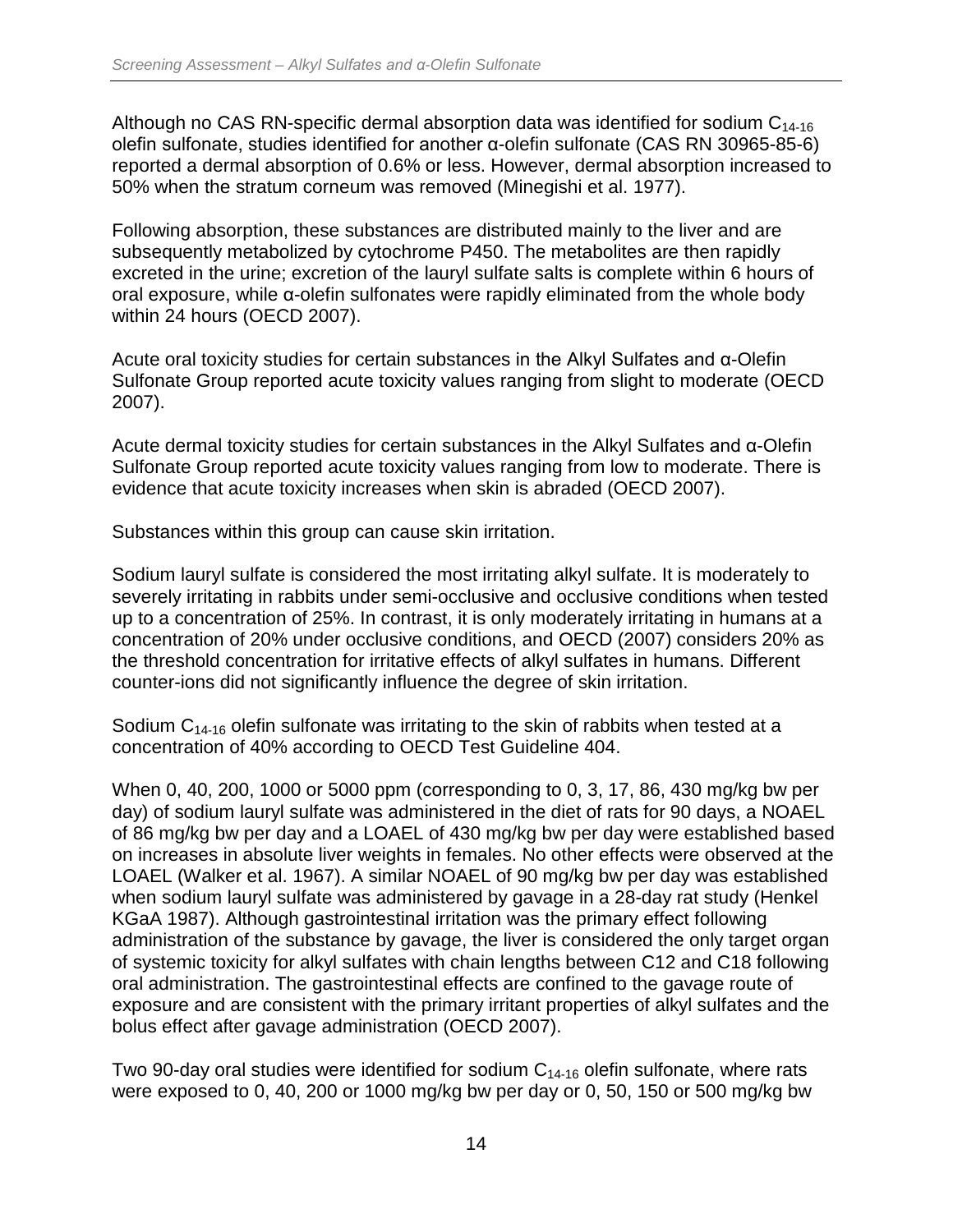per day from the diet. For both studies, the highest dose tested was considered the NOAEL (PMRA 2005). In a more comprehensive study, male and female rats were exposed to 0, 1000, 2500 or 5000 ppm (corresponding to 0, 39-57, 96-132 or 195-259 mg/kg bw per day) of sodium  $C_{14-16}$  olefin sulfonate in their diet for two years. The high dose was considered the NOAEL. At the NOAEL, a slight reduction in food intake (females) and a transient, but significant reduction in body weight gain (both sexes) between weeks 14 and 26 of the study were observed (Lion Co. 1975, Hunter and Benson 1976).

No dermal repeated-dose study was identified for the lauryl sulfate salts in this group.

Consistent with the poor dermal absorption reported for sodium  $C_{14-16}$  olefin sulfonate, no adverse effects were reported in rats or mice dermally exposed to the substance for up to two years or in mice dermally exposed to the substance during gestational day 0 to 14 (PMRA 2005). Similarly, only mild to moderate skin irritation was observed when rabbits were dermally exposed to 100 mg/kg bw per day of sodium  $C_{14-16}$  olefin sulfonate for 90 days (PMRA 2005).

Substances in this group are not considered to be carcinogenic or genotoxic (OECD 2007).

No adverse effects on reproduction were identified for the substances in this group (OECD 2007).

Potential effects on development were investigated in several studies (OECD 2007). Developmental effects were not observed in the absence of maternal toxicity.

### <span id="page-21-0"></span>**6.3 Characterization of risk to human health**

No evidence for carcinogenicity or genotoxicity was observed in the available empirical data for the lauryl sulfate salts or sodium  $C_{14-16}$  olefin sulfonate. Therefore, characterization of risk in this screening assessment is based on non-cancer effects.

The 13-week rat diet study for sodium lauryl sulfate was identified as the most relevant study for risk characterization for both acute and daily exposure to the lauryl sulfate salts. A NOAEL of 86 mg/kg bw per day was derived based on an increase in absolute liver weight in females at the LOAEL of 430 mg/kg bw per day (Walker et al., 1967). The critical effect levels are in the same range as those identified in a 4-week rat gavage study (NOAEL = 90 mg/kg bw per day, LOAEL = 270-540 mg/kg bw per day) for the same substance (Henkel KGaA 1987). They are also used to read-across to the other salts of lauryl sulfate (i.e., ammonium and TEA) given that the salts will dissociate in aqueous environments and that very low systemic toxicity is associated with the counter-ions (AGDH 2015).

For sodium  $C_{14-16}$  olefin sulfonate, the two-year rat diet study was identified as the most appropriate study for risk characterization for both acute and daily exposure. The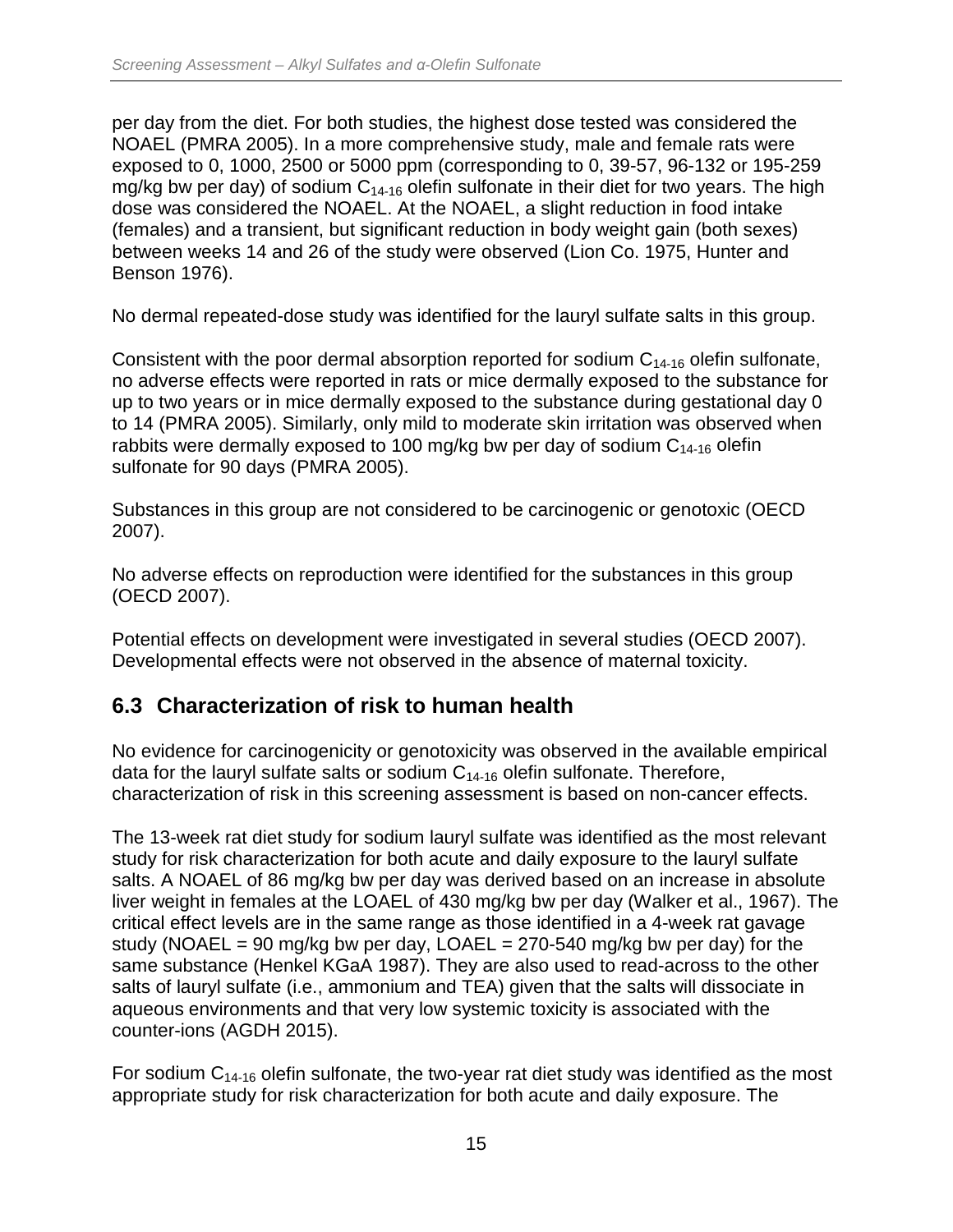highest dose, 195 mg/kg bw per day, was considered the study's NOAEL. A slight reduction in food intake (in females only) and a transient, but significant reduction in body weight gain (in both sexes) between weeks 14 and 26 of the study was observed at this dose (Lion Co. 1975, Hunter and Benson 1976). This NOAEL is also considered protective of the developmental effects (i.e., cleft palate) observed in mice at 300 mg/kg bw per day. These effects were not observed in rats or rabbits (Palmer et al. 1975a,b).

The subchronic rat diet study for sodium lauryl sulfate and the chronic rat diet study for sodium  $C_{14-16}$  olefin sulfonate were used to characterize risk from both per event and daily exposure to the relevant substances. Although there are no studies for chronic durations for the lauryl sulfate salts, the substances are not expected to remain in the body due to the rapid excretion of the metabolites in urine (OECD 2007).

Tables 6-4, 6-5 and 6-6 provide the relevant estimates of exposure and effect levels for the lauryl sulfate salts and sodium  $C_{14-16}$  olefin sulfonate, as well as the resulting margins of exposure (MOEs). In Table 6-4, exposure estimates and the critical effect level of 86 mg/kg bw per day were converted to lauryl sulfate equivalents because the critical effect level was based on a study using sodium lauryl sulfate.

| Substance(s)                                                | <b>Exposure Scenario</b>                                                               | <b>Systemic Exposure<sup>a</sup></b>                        | MOE(s)  |
|-------------------------------------------------------------|----------------------------------------------------------------------------------------|-------------------------------------------------------------|---------|
| Lauryl sulfate salts<br>(i.e., sodium,<br>ammonium and TEA) | Drinking water (daily,<br>oral)                                                        | Infants: 2.56 $\times$ 10 <sup>-4</sup><br>mg/kg bw per day | 308 600 |
| <b>TEA lauryl sulfate</b>                                   | Hair shampoo (daily,<br>dermal)                                                        | Adults: $\leq 4.66 \times 10^{-3}$<br>mg/kg bw per day      | 16 950  |
| Ammonium lauryl<br>sulfate                                  | Oral exposure from dish<br>detergent left as residue<br>on dinnerware (daily,<br>oral) | Toddlers: $\leq 1.26 \times 10^{-3}$<br>mg/kg bw per day    | 62 700  |
| Ammonium lauryl<br>sulfate                                  | Hair shampoo (daily,<br>dermal)                                                        | Adults: $\leq 0.012$ mg/kg<br>bw per day                    | 6 5 8 0 |
| Ammonium lauryl<br>sulfate                                  | Permanent hair dye<br>(wash-in) (acute,<br>dermal)                                     | Adults: ≤0.39 mg/kg<br>bw                                   | 200     |
| Ammonium lauryl<br>sulfate                                  | Bathroom cleaning<br>spray (acute, inhalation)                                         | Adults: $1.93 \times 10^{-3}$<br>mg/kg bw                   | 40 900  |

<span id="page-22-0"></span>

| Table 6-4. Relevant exposure for the lauryl sulfate salts, ammonium lauryl sulfate   |
|--------------------------------------------------------------------------------------|
| and TEA lauryl sulfate, as well as resulting MOEs based on the critical effect level |
| (NOAEL) of 79 mg/kg bw per day $a$                                                   |

a Converted to lauryl sulfate equivalents.

These MOEs are considered adequate to address uncertainties in the health effects and exposure databases.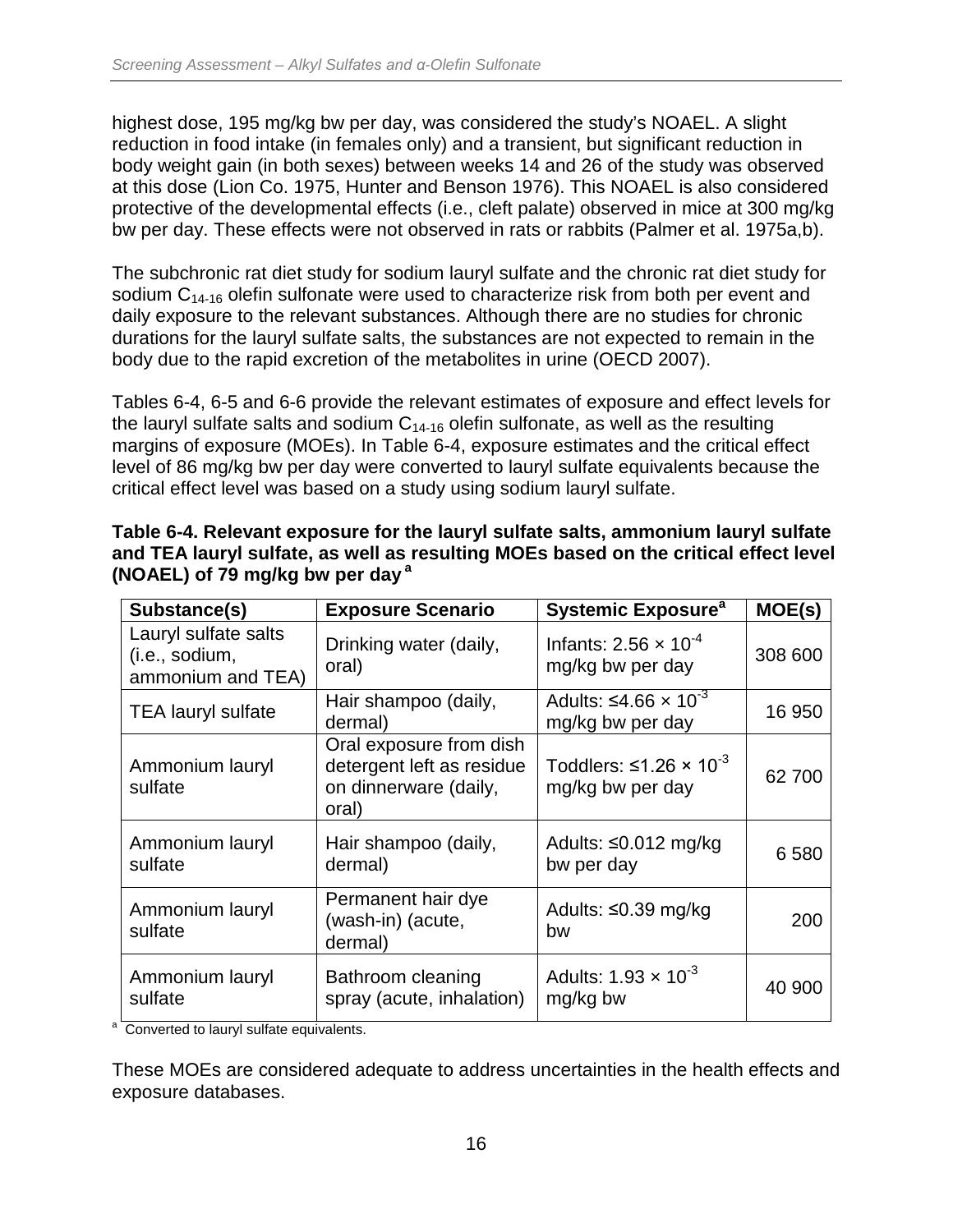| <b>Exposure Scenario</b>                                                     | <b>Estimated Exposure</b>              | MOE(s)      |
|------------------------------------------------------------------------------|----------------------------------------|-------------|
| Natural health products                                                      |                                        |             |
| formulated as                                                                | Children: 0.48 mg/kg bw per day        | 180         |
| capsules/tablets (daily,<br>oral)                                            | Adults: 0.21 mg/kg bw per day          | 410         |
| Toothpaste (daily, oral)                                                     | Toddlers: ≤0.77 mg/kg bw per day       | 110         |
| Non-prescription drugs<br>formulated as<br>capsules/tablets (acute,<br>oral) | Adults: 0.106 to 0.21 mg/kg bw         | $400 - 800$ |
| Body cream (daily,<br>dermal)                                                | Adults: $\leq$ 0.027 mg/kg bw per day  | 3 200       |
| Hair perm/straightener<br>(acute, dermal)                                    | Adults: $\leq$ 0.11 mg/kg bw           | 860         |
| All purpose cleaner<br>(acute, inhalation)                                   | Adults: $2.39 \times 10^{-3}$ mg/kg bw | 36 000      |

#### <span id="page-23-0"></span>**Table 6-5. Relevant exposure values for sodium lauryl sulfate, as well as resulting MOEs based on the critical effect level (NOAEL) of 86 mg/kg bw per day**

These MOEs are considered adequate to address uncertainties in the health effects and exposure databases.

<span id="page-23-1"></span>**Table 6-6. Relevant exposure values for sodium C14-16 olefin sulfonate, as well as resulting MOEs based on the critical effect level (NOAEL) of 195 mg/kg bw per day**

| <b>Exposure Scenario</b>                                                              | <b>Estimated Exposure</b>                                    | MOE(s)  |
|---------------------------------------------------------------------------------------|--------------------------------------------------------------|---------|
| Drinking water (daily, oral)                                                          | Infants: $1.03 \times 10^{-3}$ mg/kg bw per<br>day           | 189 000 |
| Oral exposure from dish<br>detergent left as a residue on<br>dinnerware (daily, oral) | Toddlers: $\leq$ 2.71 × 10 <sup>-3</sup> mg/kg bw<br>per day | 71 900  |
| Body cream (daily, dermal)                                                            | Adults: $\leq 0.068$ mg/kg bw per day                        | 2 9 0 0 |
| Hairspray (daily, inhalation)                                                         | Adults: $\leq 1.73 \times 10^{-3}$ mg/kg bw per<br>day       | 112700  |
| Bathroom cleaning spray<br>(acute, inhalation)                                        | Adults: $9.11 \times 10^{-3}$ mg/kg bw                       | 21 40C  |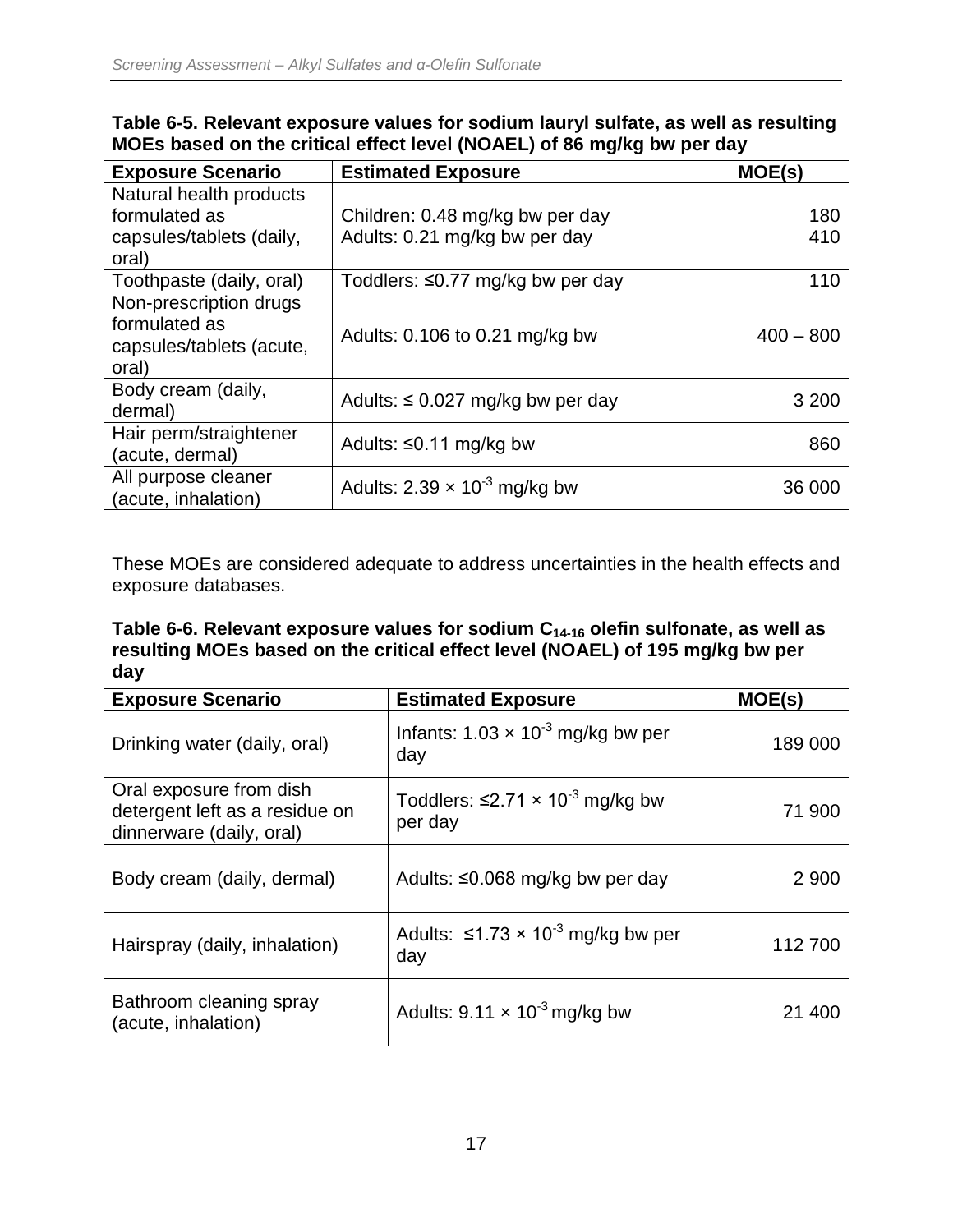These MOEs are considered adequate to address uncertainties in the health effects and exposure databases.

The risk characterization for the lauryl sulfate salts is considered conservative for a number of reasons, including the fact that the critical effect level is based on a NOAEL rather than a LOAEL and that the critical effect is associated with low severity (i.e., increase in absolute liver weight in females at the LOAEL for sodium lauryl sulfate). Conservative default values and algorithms and use of maximum concentrations (e.g., maximum recommended daily dose of the capsules/tablets containing the highest concentration of sodium lauryl sulfate available to the general population of Canada) were used in estimating exposures. In addition, alkyl sulfates are usually used in conjunction with other surfactants when formulated in products available to consumers; these mixed surfactant systems form micelles that typically lead to a reduction in the irritation potential of the mixture, compared to the irritation potential of the individual ingredients (Dillarstone and Paye 1993, Effendy and Maibach 2006, Paye et al. 2006).

### <span id="page-24-0"></span>**6.4 Uncertainties in evaluation of risk to human health**

There is uncertainty in the estimated daily intakes of lauryl sulfate salts and sodium  $C_{14}$ .  $16$  olefin sulfonate from drinking water due to the absence of substance-specific monitoring studies and the lack of measured concentrations in Canadian surface water or drinking water. However, confidence is high that actual exposures to these substances in Canadian drinking water would be lower than the exposures estimated based on modelled concentrations in surface water.

Due to the lack of or limited health effects data for relevant routes and durations of exposure for the lauryl sulfate salts and sodium  $C_{14-16}$  olefin sulfonate, route-to-route extrapolation was required, and/or use of effect levels from studies with a longer or shorter duration of exposure than the exposure scenarios was applied. The resulting MOEs, however, were considered to be adequate to address these uncertainties.

# <span id="page-24-1"></span>**7. Conclusion**

Considering all available lines of evidence presented in this screening assessment, there is low risk of harm to organisms and the broader integrity of the environment from TEA lauryl sulfate, sodium lauryl sulfate, ammonium lauryl sulfate and sodium  $C_{14-16}$ olefin sulfonate. It is concluded that TEA lauryl sulfate, sodium lauryl sulfate, ammonium lauryl sulfate and sodium  $C_{14-16}$  olefin sulfonate do not meet the criteria under paragraphs 64(a) or (b) of CEPA as they are not entering the environment in a quantity or concentration or under conditions that have or may have an immediate or long-term harmful effect on the environment or its biological diversity or that constitute or may constitute a danger to the environment on which life depends.

Based on the information presented in this screening assessment, it is concluded that TEA lauryl sulfate, sodium lauryl sulfate, ammonium lauryl sulfate and sodium  $C_{14-16}$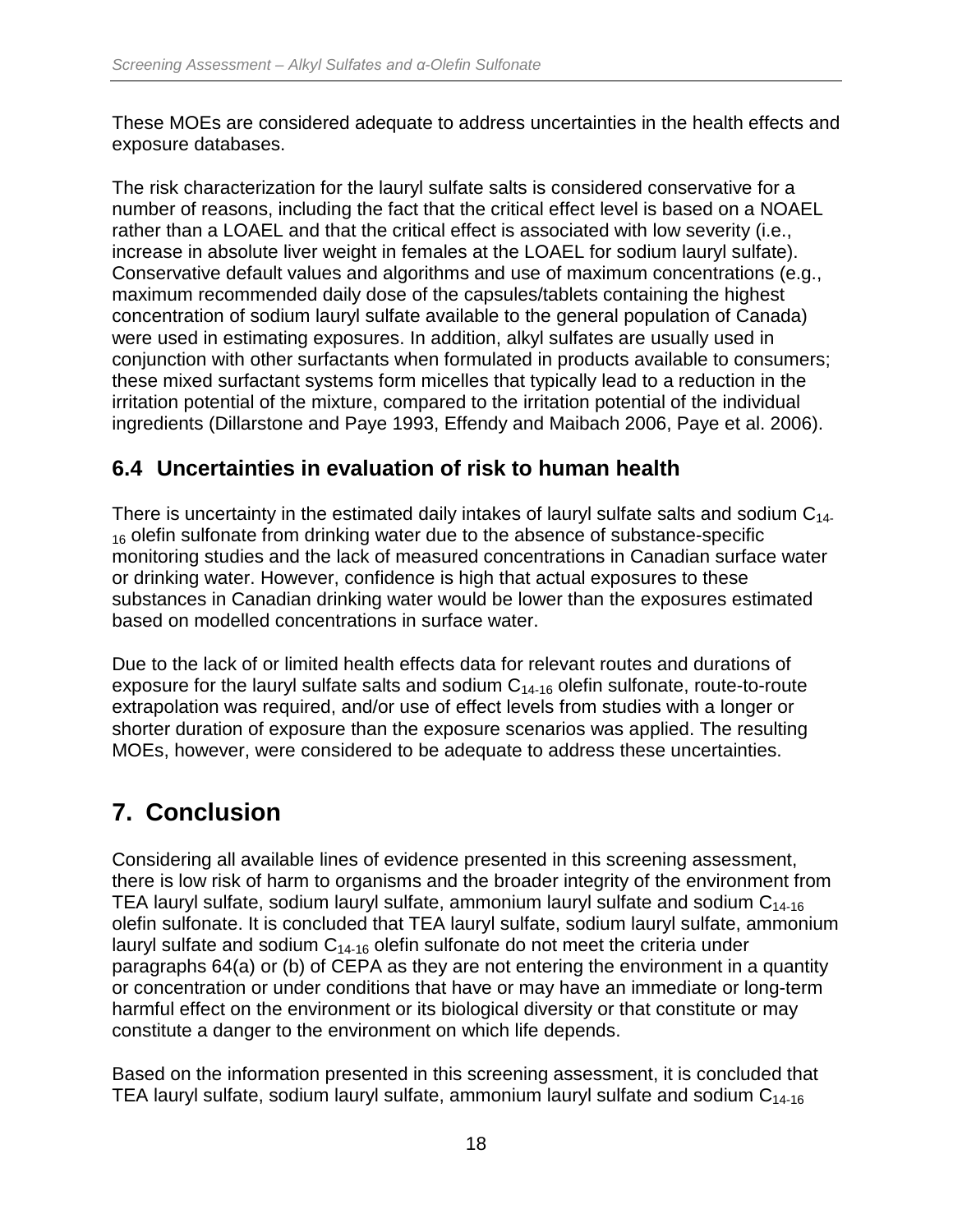olefin sulfonate do not meet the criteria under paragraph 64(c) of CEPA as they are not entering the environment in a quantity or concentration or under conditions that constitute or may constitute a danger in Canada to human life or health.

Therefore, it is concluded that TEA lauryl sulfate, sodium lauryl sulfate, ammonium lauryl sulfate and sodium  $C_{14-16}$  olefin sulfonate do not meet any of the criteria set out in section 64 of CEPA.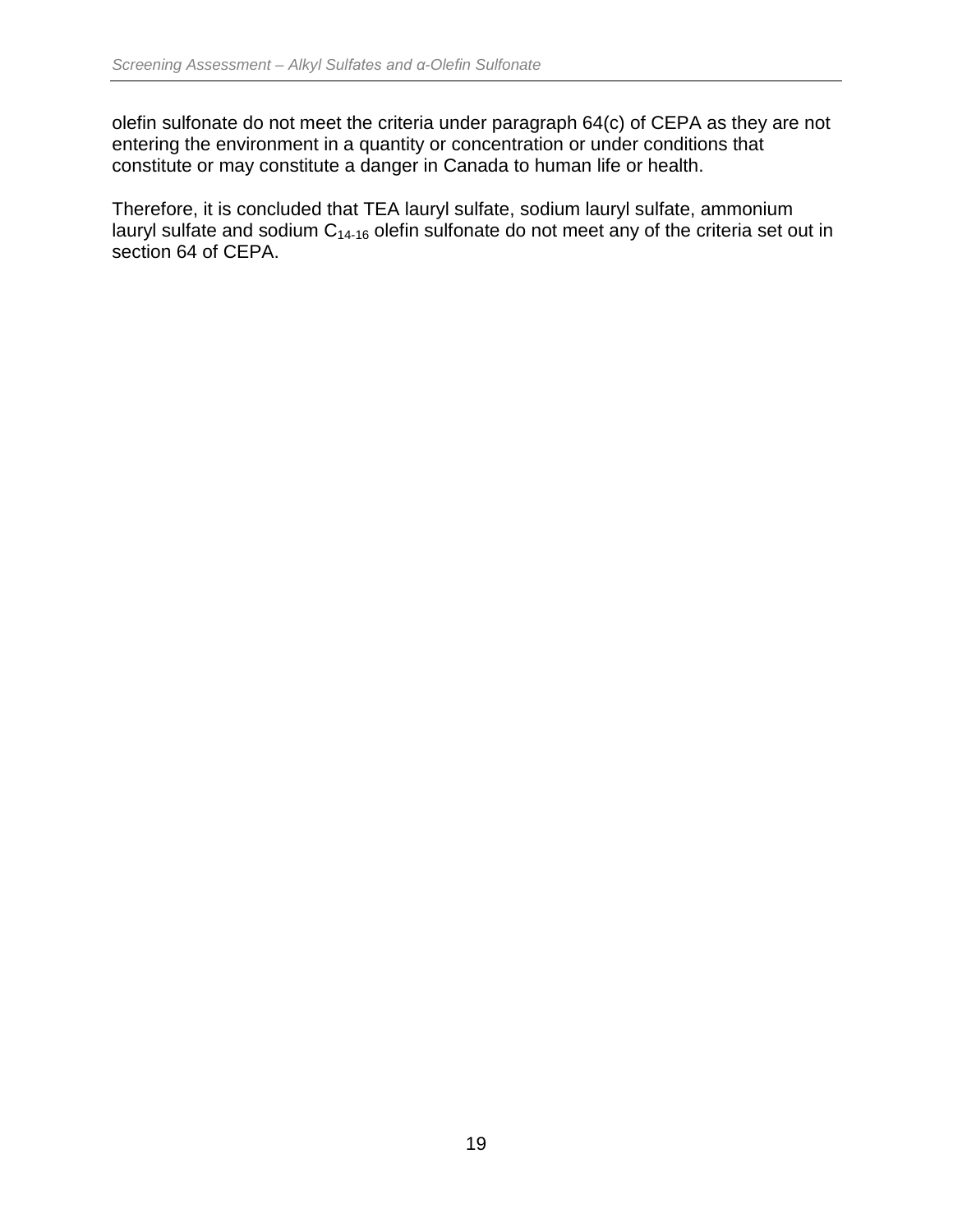### <span id="page-26-0"></span>**References**

[AGDH] Australian Government Department of Health. 2015. Human health tier II assessment for sodium, ammonium and potassium lauryl sulfate. National Industrial Chemicals Notification and Assessment Scheme (NICNAS). Inventory multi-tiered assessment and prioritization. [accessed 2015 May]. http://www.nicnas.gov.au/chemical-information/imap-assessments/imap-group-assessmentreport?assessment\_id=184.

Canada. [1978]. Food and Drug Regulations. C.R.C., c. 870. http://lawslois.justice.gc.ca/eng/regulations/c.r.c.,\_c.\_870/index.html.

Canada. 1999. Canadian Environmental Protection Act, 1999. S.C. 1999, c. 33. Canada Gazette Part III, vol. 22, no. 3. http://laws-lois.justice.gc.ca/eng/acts/C-15.31/.

Canada, Dept. of the Environment. 2012. Canadian Environmental Protection Act, 1999: Notice with respect to certain substances on the Domestic Substances List. Canada Gazette, Part I, vol. 146, no. 48, Supplement. http://www.gazette.gc.ca/rp-pr/p1/2012/2012-12-01/pdf/g1-14648.pdf.

[ConsExpo] Consumer Exposure Model [Internet]. 2006. Version 4.1. Bilthoven (NL): Rijksinstituut voor Volksgezondheid en Milieu [National Institute for Public Health and the Environment]. http://www.rivm.nl/en/healthanddisease/productsafety/ConsExpo.jsp#tcm:13-42840.

Dillarstone A, Paye M. 1993. Antagonism in concentrated surfactant systems. Contact Dermatitis. 28(3):198 [cited in OECD 2007].

[DPD] Drug Product Database [database]. [modified 2015 Jul 17]. Ottawa (ON): Health Canada. [accessed 2015 Oct]. http://webprod5.hc-sc.gc.ca/dpd-bdpp/index-eng.jsp.

Dreger EE, Klein G, Miles G, Shedlovsky L, Ross J. 1944. Sodium Alcohol Sulfates. Properties Involving Surface Activity. Ind Eng Chem. 36(7):610–617. [cited in ECHA 2015].

[ECCC] Environment and Climate Change Canada. 2016a. Ecological Science Approach: Ecological Risk Classification of Organic Substances. [http://www.canada.ca/ese-ees/default.asp?lang=En&n=A96E2E98-](http://www.canada.ca/ese-ees/default.asp?lang=En&n=A96E2E98-1) [1.](http://www.canada.ca/ese-ees/default.asp?lang=En&n=A96E2E98-1)

[ECCC] Environment and Climate Change Canada. 2016b. Gatineau (QC): Data used to create substance-specific hazard and exposure profiles and assign risk classifications in the Ecological Risk Classification of organic substances. Gatineau (QC). Available from: eccc.substances.eccc@canada.ca.

[ECCC, HC] Environment and Climate Change Canada, Health Canada. [modified 2007 Apr 20]. Categorization. Ottawa (ON): Government of Canada. [accessed 2016 Jan 20]. https://www.canada.ca/en/health-canada/services/chemical-substances/canada-approachchemicals/categorization-chemical-substances.html.

[ECHA] European Chemicals Agency. c2007-2015. Registered substances database; search results for CAS RN xxxx-xx-x. Helsinki (FI): ECHA. [accessed 2015 Oct]. http://echa.europa.eu/web/guest/information-on-chemicals/registered-substances.

Effendy I, Maibach HI. 2006. Detergents. In: Chew A, Maibach HI, editors. Irritant Dermatitis. Berlin (DE): Springer-Verlag. p. 249–256 [cited in OECD 2007].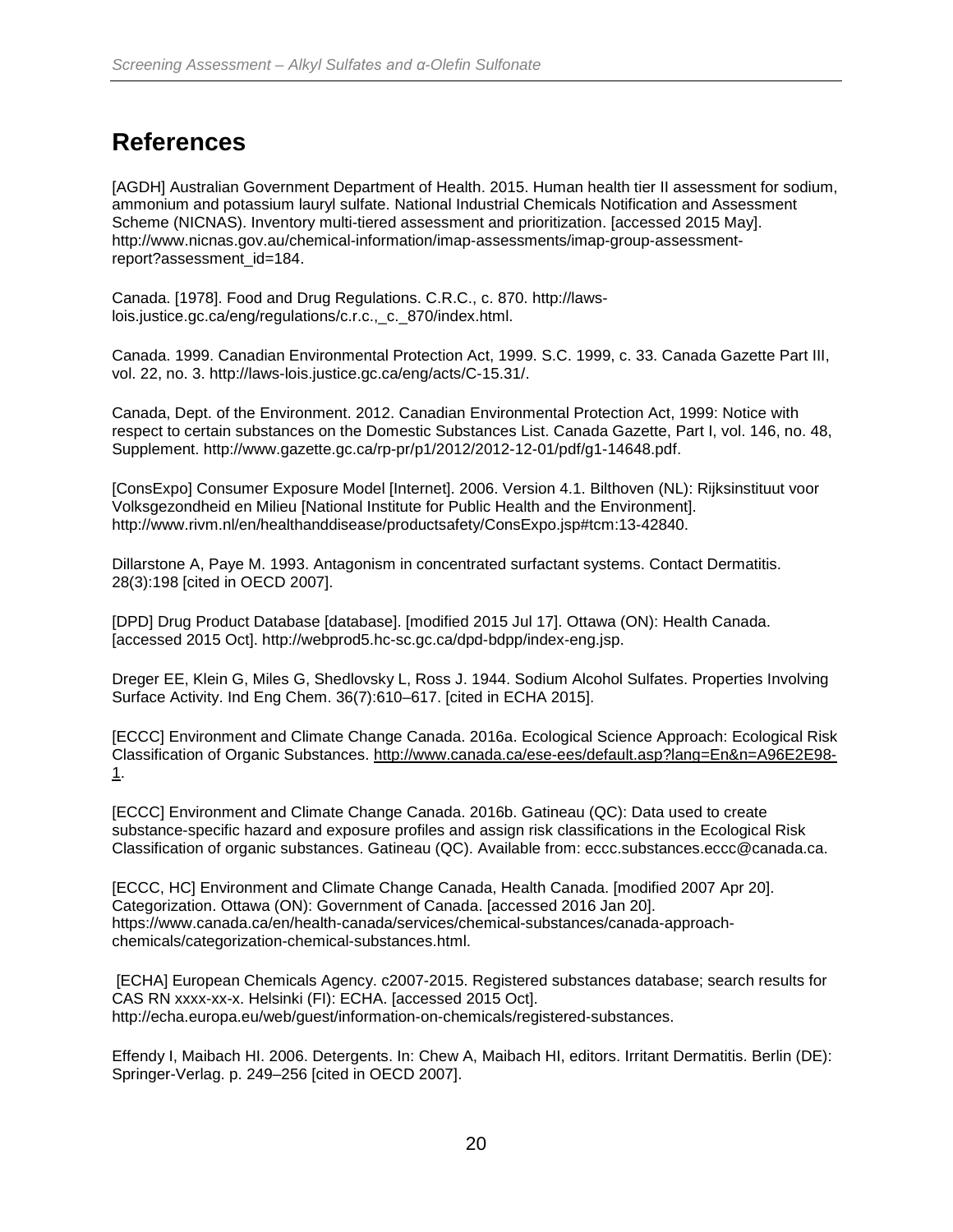Environment Canada. 2013. DSL Inventory Update data collected under the Canadian Environmental Protection Act, 1999, section 71: Notice with respect to certain substances on the Domestic Substances List. Data prepared by: Environment Canada, Health Canada; Existing Substances Program.

[EPI Suite] Estimation Programs Interface Suite for Microsoft Windows [Estimation Model]. c2000-2010. Version 4.10. Washington (DC): US Environmental Protection Agency, Office of Pollution Prevention and Toxics; Syracuse (NY): Syracuse Research Corporation. http://www.epa.gov/oppt/exposure/pubs/episuite.htm.

[EMA] European Medicines Agency. 2015. Background review for sodium laurilsulfate used as an excipient. London (UK): Committee for Human Medicinal Products. [accessed 2015 Dec]. http://www.ema.europa.eu/docs/en\_GB/document\_library/Report/2015/08/WC500191475.pdf.

Health Canada. 1998. Exposure factors for assessing total daily intake of priority substances by the general population of Canada. Unpublished report. Ottawa (ON): Health Canada, Environmental Health Directorate.

Health Canada. 2015. Environmental Assessment Unit Drinking Water Spreadsheets [Excel format]. Ottawa (ON): Health Canada. [cited 2016 Apr 8].

Henkel KGaA. 1987. Texapon K 12: 28-Tage-Test mit wiederholter oraler Verabreichung an Ratten. Dusseldorf (DE): Henkel KGaA. 67 p. Report No. 870121.

[HERA] Human and Environmental Risk Assessment on ingredients of European household cleaning products. 2002. Alkyl sulfates. Environmental risk assessment. [accessed 2015 Dec]. http://www.heraproject.com/files/3-E-417F36A9-DB35-F780-97A4CF8B60763C35.pdf.

Household Products Database [database]. 1993-. Bethesda (MD): US National Library of Medicine. [updated 2015 Aug; accessed 2016 Jul 18]. http://www.householdproducts.nlm.nih.gov/.

Huber S, Remberger M, Kaj L, Schlabach M, Jörundsdóttir HÓ, Vester J, Arnórsson M, Mortensen I, Schwartson R. Dam M. 2016. A first screening and risk assessment of pharmaceuticals and additives in personal care products in waste water, sludge, recipient water and sediment from Faroe Islands, Iceland and Greenland. Sci Total Environ. 562:13–25.

Hunter B, Benson HG. 1976. Long-term toxicity of the surfactant alpha-olefin sulphonate (AOS) in the rat. Toxicology. 5(3):359–370.

Lide DR, editor. 2005. CRC Handbook of Chemistry and Physics. 86th ed. Boca Raton (FL): CRC Press.

Lion Co. 1975. AOS toxicity following dietary administration to rats for two years. Huntingdon/Cambridgeshire (UK): Huntingdon Research Centre. 56 p. Report No.: LFO14/74987.

[LNHPD] Licensed Natural Health Products Database [database]. [modified 2016 Aug 10] Ottawa (ON): Health Canada. [accessed 2016 Aug]. https://health-products.canada.ca/lnhpd-bdpsnh/index-eng.jsp.

Loretz LG, Api AM, Barraj LM, Burdick J, Dressler WE, Gettings SD, Han Hsu H, Pan YHL, Re TA, Renskers KJ, Rothenstein A, Scrafford CG, Sewall C. 2005. Exposure data for cosmetic products: lipstick, body lotion, and face cream. Food Chem Toxicol. 43:279–291.

Minegishi KI, Osawa M, Yamaha T. 1977. Percutaneous absorption of alpha-olefin sulfonate (AOS) in rats. Chem Pharm Bull. 25(4):821–825.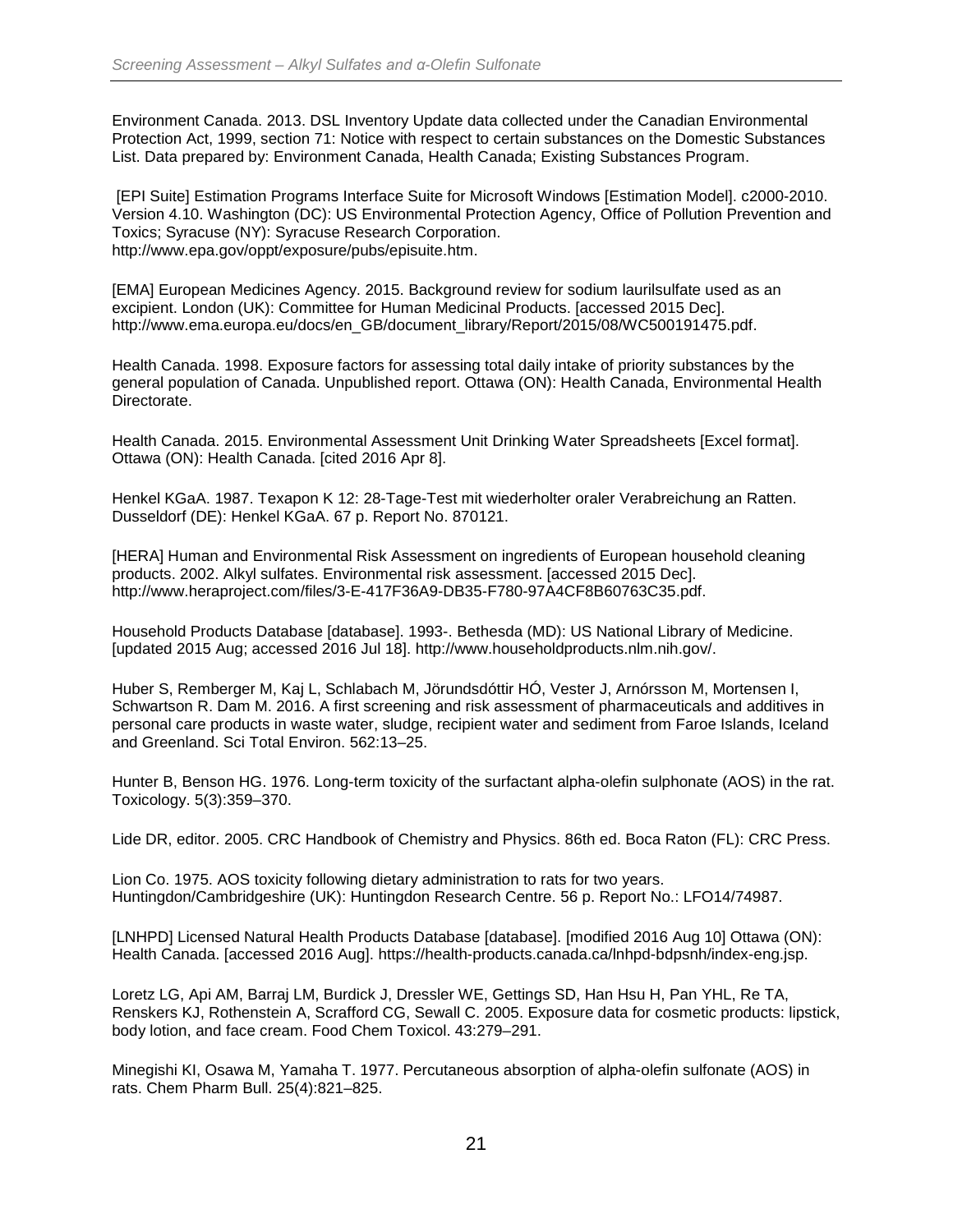Moore AF. 1983. Final report on the safety assessment of sodium lauryl sulfate and ammonium lauryl sulfate. J Am Coll Toxicol. 2(7):127–181.

[MSDS] Material Safety Data Sheet. 1996. Aluminum Metal Polish [Internet]. Mullins (SC): Dihoma Chemical Manufacturing, Inc. [accessed 2015 Dec 14]. http://hazard.com/msds/f2/ccj/ccjsl.html.

[MSDS] Material Safety Data Sheet. 2006a. Lysol Brand Powerons Gel Toilet Bowl Cleaner, All Scents [Internet]. Toronto (ON): Reckitt Benckiser (Canada) Inc. http://msds.canadiantire.ca.

[MSDS] Material Safety Data Sheet. 2006b. Iron Out Automatic Toilet Bowl Cleaner [Internet]. Fort Wayne (IN): Iron Out dba Summit Brands. [accessed 2015 Dec 14]. http://msds.walmartstores.com

[MSDS] Material Safety Data Sheet. 2006c. Medicated Fade Creme [Internet]. North Hellman (CA): Clear Essence Cosmetics USA. [accessed 2015 Dec 14]. http://msds.walmartstores.com

[MSDS] Material Safety Data Sheet. 2006d. Skin Beautifying Milk [Internet]. North Hellman (CA): Clear Essences Cosmetics USA. [accessed 2015 Dec 14]. http://msds.walmartstores.com

[MSDS] Material Safety Data Sheet. 2006e. Body Lotion/Hand Cream [Internet]. New York (NY): Enchante Accessories, Inc. [accessed 2015 Dec 14]. http://msds.walmartstores.com

[MSDS] Material Safety Data Sheet. 2006f. Body Scrub [Internet]. New York (NY): Enchante Accessories, Inc. [accessed 2015 Dec 14]. http://msds.walmartstores.com

[MSDS] Material Safety Data Sheet. 2006g. Queen Helene Apricot Hand and Body Lotion [Internet]. Hempstead (NY): Para Laboratories. [accessed 2015 Dec 14]. http://msds.walmartstores.com

[MSDS] Material Safety Data Sheet. 2006h. Clearasil Acne Control Deep Cleansing Scrub 150 ml/200 ml tube [Internet]. Beeston (UK): Reckitt Benckiser. [accessed 2015 Dec 14]. http://msds.walmartstores.com

[MSDS] Material Safety Data Sheet. 2007a. Fast Orange Wipes 30 CT Bucket [Internet]. Milton (CA): Permatex Canada, Inc. [accessed 2015 Dec 14]. http://msds.homehardware.ca

[MSDS] Material Safety Data Sheet. 2007b. Hero Liquid Soap with Aloe and Vitamin E [Internet]. Toronto (CA): Canadian Tire Corporation. [accessed 2015 Dec 14]. http://msds.canadiantire.ca

[MSDS] Material Safety Data Sheet. 2007c. DiDi Seven Ultra [Internet]. Toronto (CA): Interwood Marketing Group [accessed 2015 Dec 14]. http://msds.canadiantire.ca

[MSDS] Material Safety Data Sheet. 2007d. Aveeno Clear Complexion Daily Cleansing Pads [Internet]. Skillman (NJ): Wildlife Research Center, Inc. [accessed 2015 Dec 14]. http://msds.walmartstores.com

[MSDS] Material Safety Data Sheet. 2007e. Barbasol: Original [Internet]. Dublin (OH): Perio, Inc. [accessed 2015 Dec 14]. http://msds.walmartstores.com

[MSDS] Material Safety Data Sheet. 2007f. Lactovit Bath Gel [Internet]. San Juan (PR): Puerto Rico Supplies Group Inc. [accessed 2015 Dec 14]. http://msds.walmartstores.com

[MSDS] Material Safety Data Sheet. 2007g. Get Groomed Dog Beauty Products Dog Shampoo [Internet]. San Francisco (CA): SimplyShe, Inc. [accessed 2015 Dec 14]. http://msds.walmartstores.com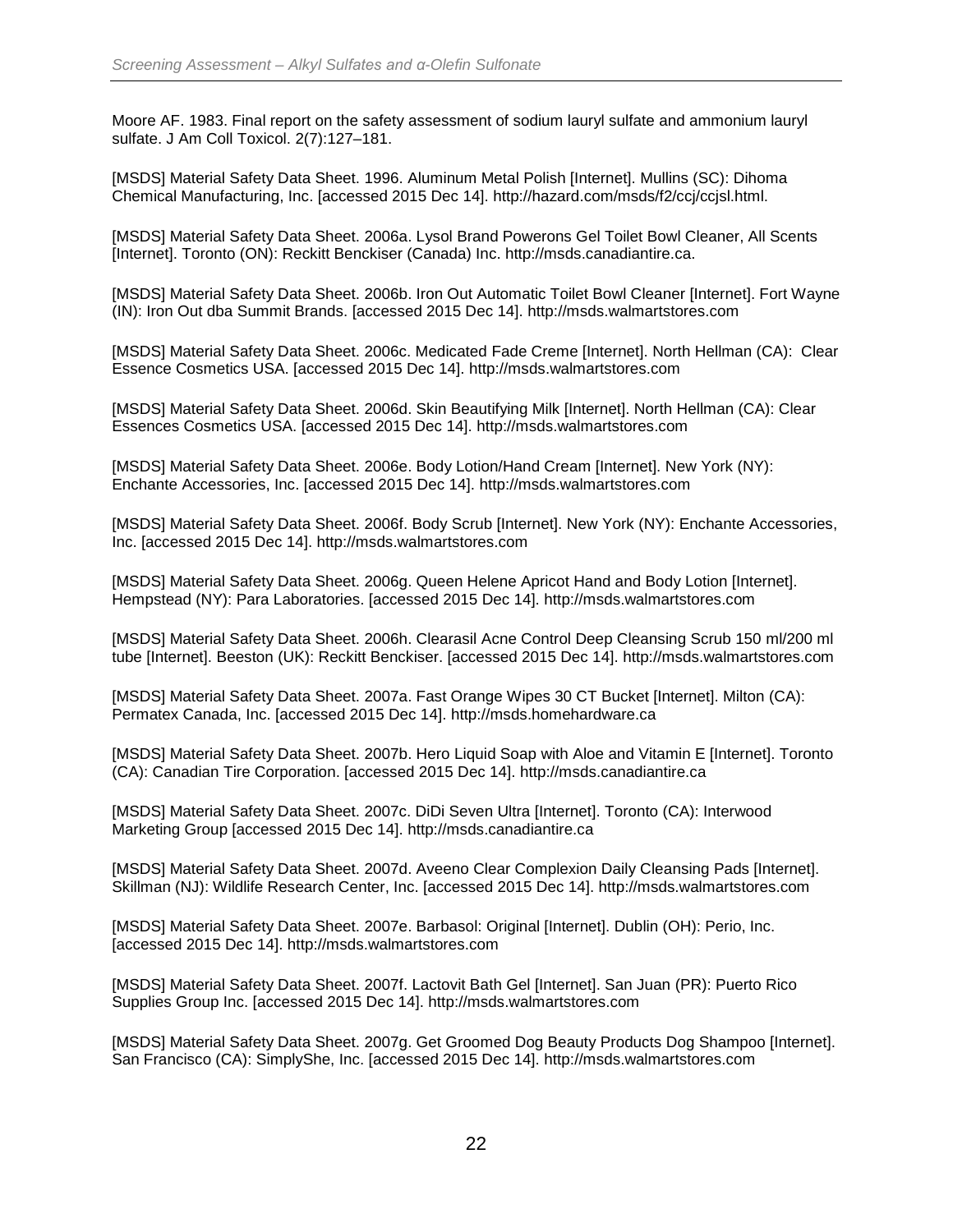[MSDS] Material Safety Data Sheet. 2008a. Cosrich Bubbling Bath Fizzie [Internet]. Bloomfield (NJ): Cosrich Group, Inc. [accessed 2015 Dec 14]. http://msds.walmartstores.com

[MSDS] Material Safety Data Sheet. 2008b. Baby Body Wash & Shampoo [Internet]. Durham (NC): Secco Technologies, LLC. [accessed 2015 Dec 14]. MSDS previously obtained at http://msds.walmartstores.com/.

[MSDS] Material Safety Data Sheet. 2009. SBTC Nutritive Body Cleanser-All Fragrances [Internet]. Dallas (TX): Delicious Brands LLC. [accessed 2015 Dec 14]. MSDS previously obtained at http://msds.walmartstores.com/.

[MSDS] Material Safety Data Sheet. 2010a. Natural 2X Concentrated Laundry Detergent [Internet]. Burlington (VT): Seventh Generation, Inc. [accessed 2015 Dec 14]. http://msds.canadiantire.ca

[MSDS] Material Safety Data Sheet. 2010b. Natural Dish Liquid [Internet]. Burlington (VT): Seventh Generation, Inc. [accessed 2015 Dec 14]. http://msds.canadiantire.ca

[MSDS] Material Safety Data Sheet. 2010c. Case Tri pack Facial Aromasense Spa [Internet]. Cali (CO): Belleza Express S.A. [accessed 2015 Dec 14]. MSDS previously obtained at http://msds.walmartstores.com/

[MSDS] Material Safety Data Sheet. 2010d. Mirtha's Milk Shampoo 8 oz [Internet]. Miami (FL): Mirta de Perales, Inc. [accessed 2015 Dec 14]. http://msds.walmartstores.com

[MSDS] Material Safety Data Sheet. 2010e. Soap [Internet]. New York (NY): Townley, Inc. [accessed 2015 Dec 14]. MSDS previously obtained at http://msds.walmartstores.com/.

[MSDS] Material Safety Data Sheet. 2010f. Prell Original Rinse Clean Shampoo [Internet]. King of Prussia (PA): Ultimark Products, LLC. [accessed 2015 Dec 14]. http://msds.walmartstores.com

[MSDS] Material Safety Data Sheet. 2010g. HairSil Accelerator Shampoo [Internet]. Clinton (MI): Universal Products. [accessed 2015 Dec 14]. http://msds.walmartstores.com

[MSDS] Material Safety Data Sheet. 2011. pHisoderm 6 0z. Anti-blemish Gel Facial Wash [Internet]. Orchard Park (NY): The Mentholatum Company. [accessed 2015 Dec 14]. http://msds.walmartstores.com

[MSDS] Material Safety Data Sheet. 2012a. Homex [Internet]. Fergus (CA): CP Industries Ltd. [accessed 2015 Dec 14]. http://msds.homehardware.ca

[MSDS] Material Safety Data Sheet. 2012b. Oven Cleaner [Internet]. Ningbo (CN): Ningbo Rejoice I/E Co., Ltd. [accessed 2015 Dec 14]. http://msds.homehardware.ca

[MSDS] Material Safety Data Sheet. 2012c. Hartz Maximum Protection Stain & Odor Remover [Internet]. Secaucus, (NJ): The Hartz Mountain Corporation. http://msds.walmartstores.com

[MSDS] Material Safety Data Sheet. 2012d. Softsoap Liquid Hand Soap Pump Aloe Vera [Internet]. Toronto (CA): Colgate-Palmolive Canada Inc. [accessed 2015 Dec 14]. http://msds.homehardware.ca

[MSDS] Material Safety Data Sheet. 2013a. Klear-Glass Cleaning Solution. Toronto (CA): Klear-Glass of Canada, Ltd. [accessed 2015 Dec 14]. http://msds.canadiantire.ca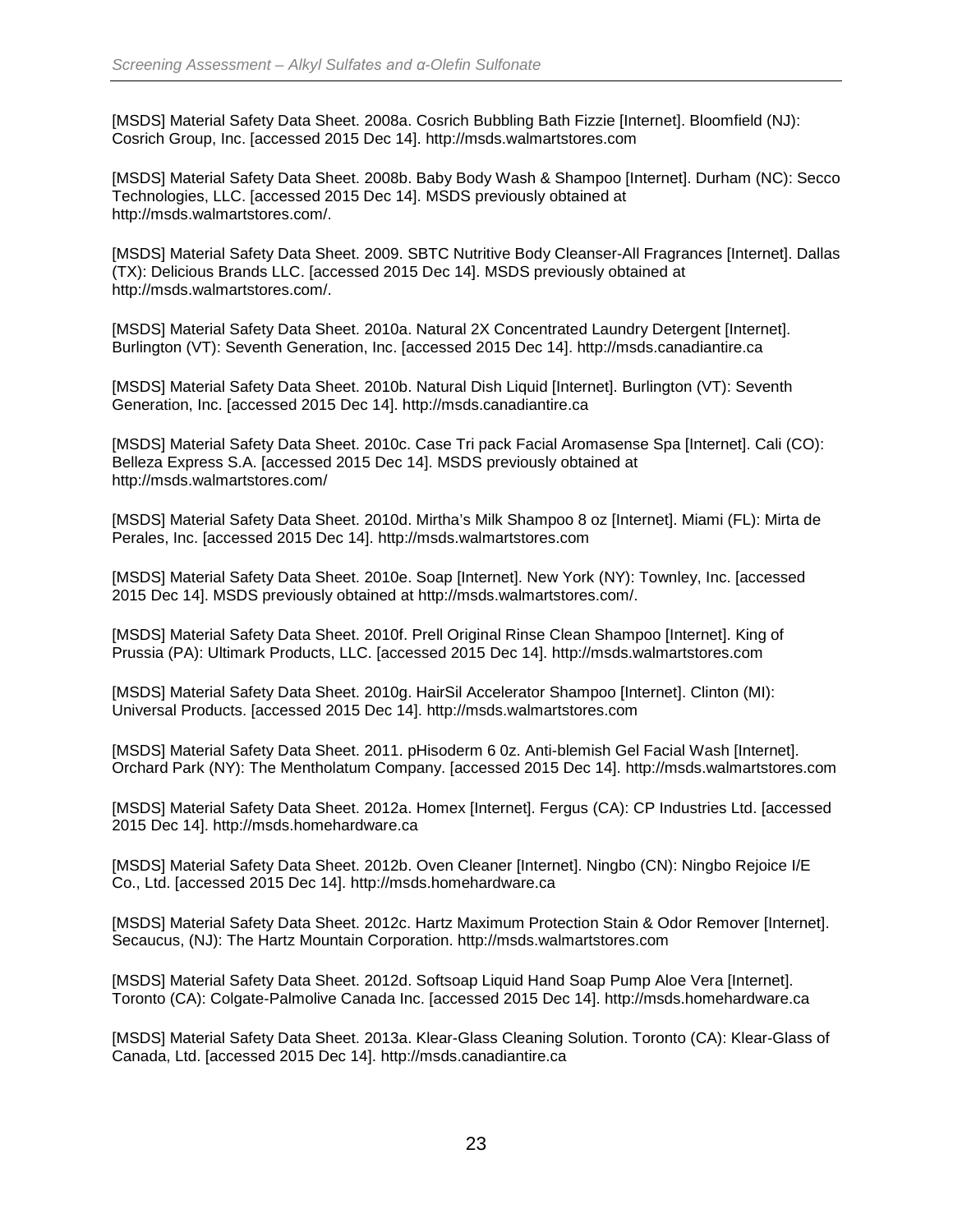[MSDS] Material Safety Data Sheet. 2013b. Bref Toilet Care [Internet]. Scottsdale (AZ): The Dial Corporation. [accessed 2015 Dec 14]. http://msds.canadiantire.ca

[MSDS] Material Safety Data Sheet. 2013c. Simple Green Scrubbing Pad [Internet]. Huntington Beach (CA): Sunshine Makers, Inc. [accessed 2015 Dec 14]. https://hecsb.hres.ca/msds/ [restricted access].

[MSDS] Material Safety Data Sheet. 2013d. Ammonia-Free Glass Cleaner Concentrate [Internet]. Atlanta (GA): Zep Commercial Sales & Service. [accessed 2015 Dec 14]. http://msds.canadiantire.ca

[MSDS] Material Safety Data Sheet. 2013e. Tide To Go Stain Pen [Internet]. Cincinnati (OH): Proctor & Gamble Company. [accessed 2015 Dec 14]. http://msds.homehardware.ca

[MSDS] Material Safety Data Sheet. 2014a. Ad Jewelry Cleaner Concentrate [Internet]. Woburn (MA): Connoisseurs Products Corporation. [accessed 2015 Dec 14]. MSDS previously obtained at http://msds.walmartstores.com/.

[MSDS] Material Safety Data Sheet. 2014b. Simple Green Naturals Multi-Surface Care [Internet]. Huntington Beach (CA): Sunshine Makers Inc. [accessed 2015 Dec 14]. http://msds.walmartstores.com

[MSDS] Material Safety Data Sheet. 2014c. Lemon Suds [Internet]. Acheson (AB): Sci-Tech Inc. [accessed 2015 Dec 14]. http://msds.homehardware.ca

[MSDS] Material Safety Data Sheet. 2014d. Pert Plus 2 in 1 Shampoo & Conditioner Classic Clean [Internet]. El Paso (TX): Wildlife Research Center, Inc. [accessed 2015 Dec 14]. http://msds.walmartstores.com

[MSDS] Material Safety Data Sheet. 2014e. SkinMilk Foaming Bath [Internet]. El Paso (TX): Idelle Labs Ltd. [accessed 2015 Dec 14]. MSDS previously obtained at http://msds.walmartstores.com/.

[MSDS] Material Safety Data Sheet. 2015a. Glisten Disposer Care [Internet]. Fort Wayne (IN): Iron Out dba Summit Brands. [accessed 2015 Dec 14]. http://msds.walmartstores.com

[MSDS] Material Safety Data Sheet. 2015b.Comet Cleaner with Bleach Ready to Use [Internet]. Cincinnati (OH): Procter & Gamble Professional. [accessed 2015 Dec 14]. http://msds.walmartstores.com

[MSDS] Material Safety Data Sheet. 2015c. Lysol No Mess Automatic Toilet Bowl Cleaner Lavender [Internet]. Parsippany (NJ): Rechitt Benckiser LLC. [accessed 2015 Dec 14]. http://msds.homehardware.ca

[MSDS] Material Safety Data Sheet. 2015d. Simple Green Carpet Cleaner [Internet]. Huntington Beach (CA): Sunshine Makers Inc. [accessed 2015 Dec 14]. http://msds.walmartstores.com

[MSDS] Material Safety Data Sheet. 2015e. Simple Green Glass Cleaner [Internet]. Huntington Beach (CA): Sunshine Makers Inc. [accessed 2015 Dec 14]. http://msds.walmartstores.com

[MSDS] Material Safety Data Sheet. 2015f. Hunter Specialties/Scent-a-way Clean Rinse Laundry Detergent Fragrance Free [Internet]. Cedar Rapids (IA): Hunter's Specialties. MSDS previously obtained at http://msds.walmartstores.com/.

[MSDS] Material Safety Data Sheet. 2015g. Big Sexy Hair Shampoo [Internet]. Glendale (NY): Primary One, LLC. [accessed 2015 Dec 14]. http://msds.walmartstores.com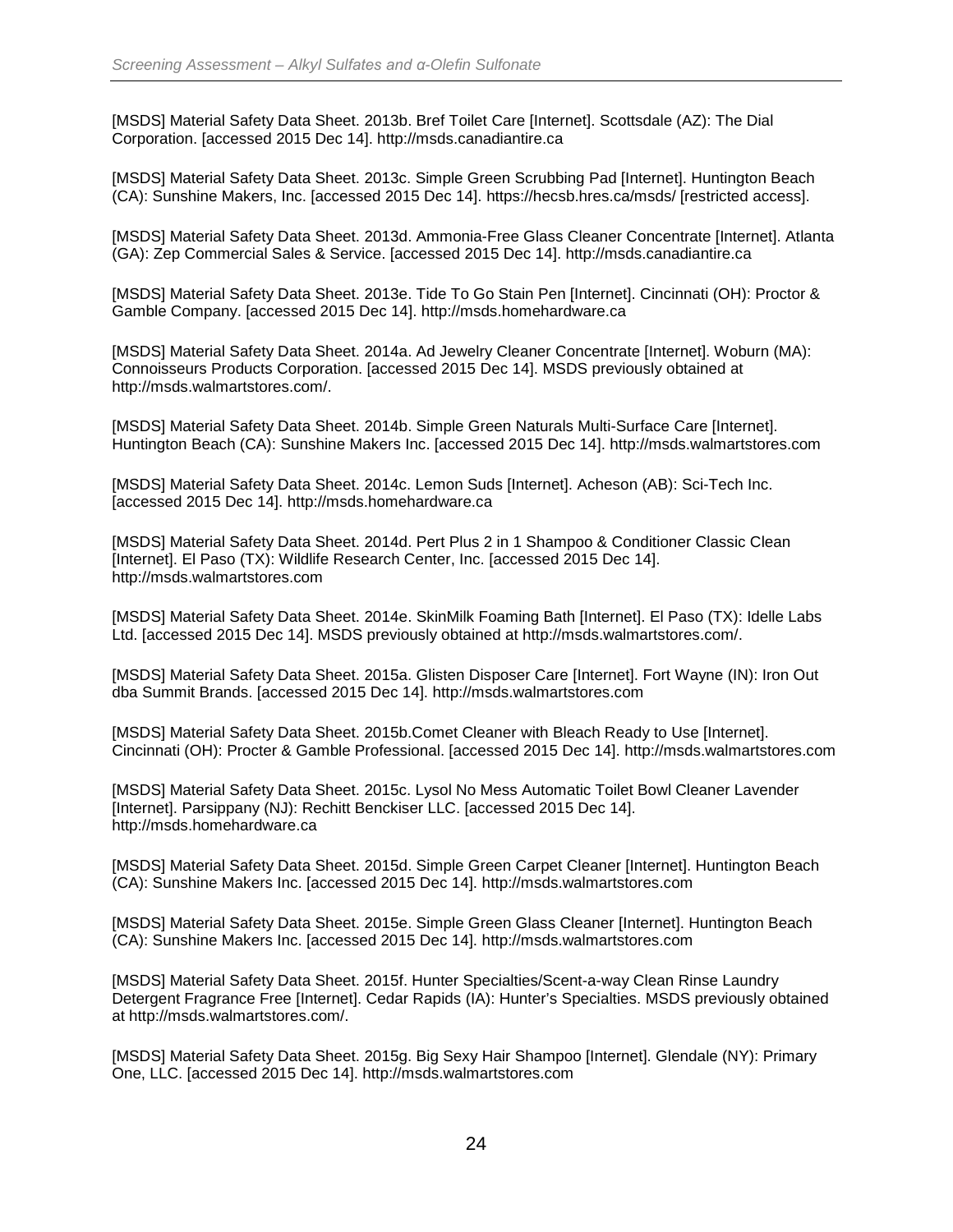[MSDS] Material Safety Data Sheet. 2015h. L'Oreal Shampoo [Internet]. Glendale (NY): Primary One, LLC. [accessed 2015 Dec 14]. MSDS previously obtained at http://msds.walmartstores.com/.

[MSDS] Material Safety Data Sheet. 2015i. Organic Root Stimulator Uplifting Shampoo [Internet]. Chicago (IL): Namaste Laboratories LLC. [accessed 2015 Dec 14]. http://msds.walmartstores.com

[MSDS] Material Safety Data Sheet. 2015j. Dove Beauty Bars Gentle Exfoliating [Internet]. Englewood Cliffs (NJ): Unilever. [accessed 2015 Dec 14]. MSDS previously obtained at http://msds.walmartstores.com/.

[MSDS] Material Safety Data Sheet. 2015k. Oral-B Stages Toothpaste Princess [Internet]. Mason (OH): Procter & Gamble Company. [accessed 2015 Dec 14]. http://msds.walmartstores.com

[MSDS] Material Safety Data Sheet. 2015l. Colgate Max Fresh Toothpaste: Clear Mint [Internet]. New York (NY): Colgate-Palmolive Co. [accessed 2015 Dec 14]. http://msds.walmartstores.com

[MSDS] Material Safety Data Sheet. 2015m. Aquafresh Toothpaste [Internet]. Research Triangle Park (NC): GlaxoSmithKline. [accessed 2015 Dec 14]. http://msds.walmartstores.com

[MSDS] Material Safety Data Sheet. Date unknown. LCD Lens Cleaning Kit [Internet]. New York (NY): Merkury Innovations LLC. [accessed 2015 Dec 14]. MSDS previously obtained at http://msds.walmartstores.com/.

[NHPID] Natural Health Products Ingredients Database [Internet]. [modified 2016 Apr 18]. Ottawa (ON): Health Canada. [accessed 2016 Aug]. http://webprod.hc-sc.gc.ca/nhpid-bdipsn/searchrechercheReq.do?lang=eng.

[OECD] Organisation for Economic Co-operation and Development. 1995. SIDS Initial Assessment Report for: Sodium dodecyl sulfate. SIDS Initial Assessment Meeting; 28-30 October 1995. http://webnet.oecd.org/HPV/UI/SIDS\_Details.aspx?key=f8440838-0e76-4ce5-95a9 c4ca07b90603&idx=0.

[OECD] Organisation for Economic Co-operation and Development. 2007. SIDS Initial Assessment Report for: Category of alkyl sulfates, alkane sulfonates and α-olefin sulfonates. SIDS Initial Assessment Meeting. Bonn (DE): United Nations Environment Programme (UNEP). [updated 2007 Oct 19, accessed 2015 May 5]. http://webnet.oecd.org/hpv/ui/SIDS\_Details.aspx?id=f831fcb3-cdc0-458a-ad43- 3226107998b0.

Paye M, Block C, Hamaide N, Hüttmann GE, Kirkwood S, Lally C, Lloyd PH, Makela P, Razenberg H, Young R. 2006. Antagonisms between surfactants: The case of laundry detergents. Tenside Surfactants Detergents. 43:290–294. [cited in OECD 2007].

[PMRA] Pest Management Regulatory Agency. 2006. Proposed Regulatory Decision Document PRDD2005-04. EXITTM ISP. Ottawa (ON): Health Canada, PMRA. Cat. No.: H113-9/2005-4E. [accessed 2016 Apr 08]. http://publications.gc.ca/collections/Collection/H113-9-2005-4E.pdf.

[RIVM] Rijksinstituut voor Volksgezondheid en Milieu. 2006a. Cleaning products fact sheet: To assess the risks for the consumer: updated version for ConsExpo 4. Bilthoven (NL): RIVM. Report No.: 320104003/2006. http://www.rivm.nl/bibliotheek/rapporten/320104003.pdf.

[RIVM] Rijksinstituut voor Volksgezondheid en Milieu [National Institute for Public Health and the Environment (NL)]. 2006b. Cosmetics fact sheet: To assess the risks for the consumer: updated version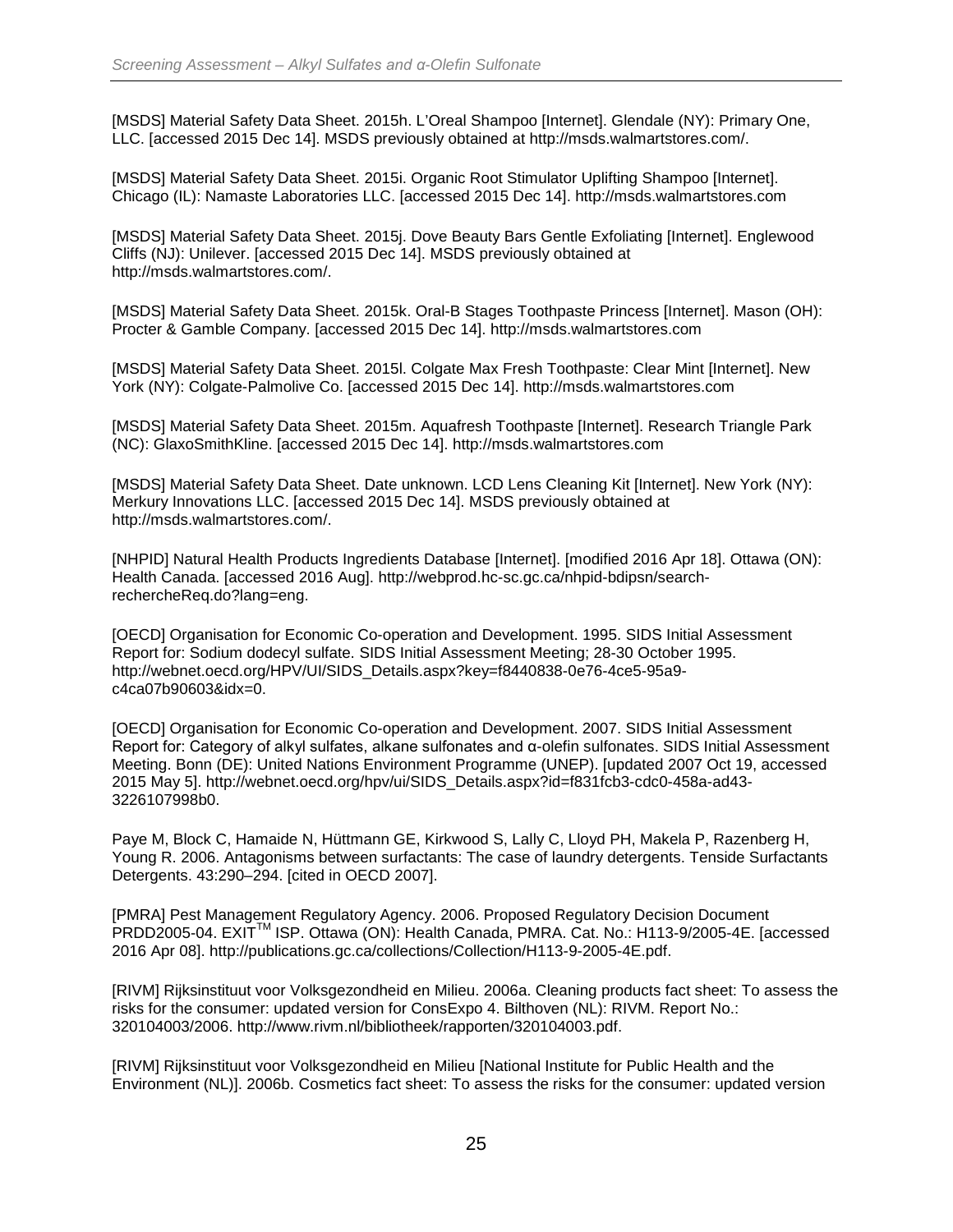for ConsExpo 4. Bilthoven (NL): RIVM. Report No.: 320104001/2006. http://www.rivm.nl/bibliotheek/rapporten/320104001.pdf.

[RIVM] Rijksinstituut voor Volksgezondheid en Milieu [National Institute for Public Health and the Environment (NL)]. 2007. Paint products fact sheet: To assess the risks for the consumer: updated version for ConsExpo 4. Bilthoven (NL): RIVM. Report No.: 320104008/2007. http://www.rivm.nl/bibliotheek/rapporten/320104008.pdf.

[RIVM] Rijksinstituut voor Volksgezondheid en Milieu [National Institute for Public Health and the Environment (NL)]. 2009. The ConsExpo spray model. Modeling and experimental validation of the inhalation exposure of consumers to aerosols from spray cans and trigger sprays. Bilthoven (NL): RIVM. RIVM Report 320104005/2009. http://www.rivm.nl/dsresource?objectid=1d347421-99e3-4d32-a685- 6d3a70a59b1c&type=org&disposition=inline.

[SCCS] Scientific Committee on Consumer Safety. 2011. The SCCS's notes of guidance for the testing of cosmetic ingredients and their safety evaluation. 7th Revision. [Internet]. Scientific Committee on Consumer Safety. [accessed 27 Jul 2012]. http://ec.europa.eu/health/scientific\_committees/consumer\_safety/docs/sccs\_s\_004.pdf.

Statistics Canada. 2012. Canadian Health Measures Survey (CHMS). Cycle 2. 2009-2011. http://www23.statcan.gc.ca/imdb-bmdi/pub/instrument/5071\_Q2\_V2-eng.htm.

[US EPA] United States Environmental Protection Agency. 2006. Inert reassessment decision document for alkyl sulfates. Washington (DC): US EPA, Office of Prevention, Pesticides and Toxic Substances. [accessed 2016 Jan 18]. http://www.epa.gov/sites/production/files/2015-04/documents/alkyl.pdf.

Walker AIT, Brown VKH, Ferrigan LW, Pickering RG, Williams DA. 1967. Toxicity of sodium lauryl sulphate, sodium lauryl ethoxysulphate and corresponding surfactants derived from synthetic alcohols. Food Cosmet Toxicol. 5:763–769.

Wibbertmann A, Mangelsdorf I, Gamon K, Sedlak R. 2011. Toxicological properties and risk assessment of the anionic surfactants category: Alkyl sulfates, primary alkane sulfonates, and α-olefin sulfonates. Ecotoxicol Environ Saf. 74(5):1089–106.

Wu X, Bennett DH, Ritz B, Cassady DL, Lee K, Hertz-Picciotto I. 2010. Usage pattern of personal care products in California households. Food Chem Toxicol. 48:3109–3119.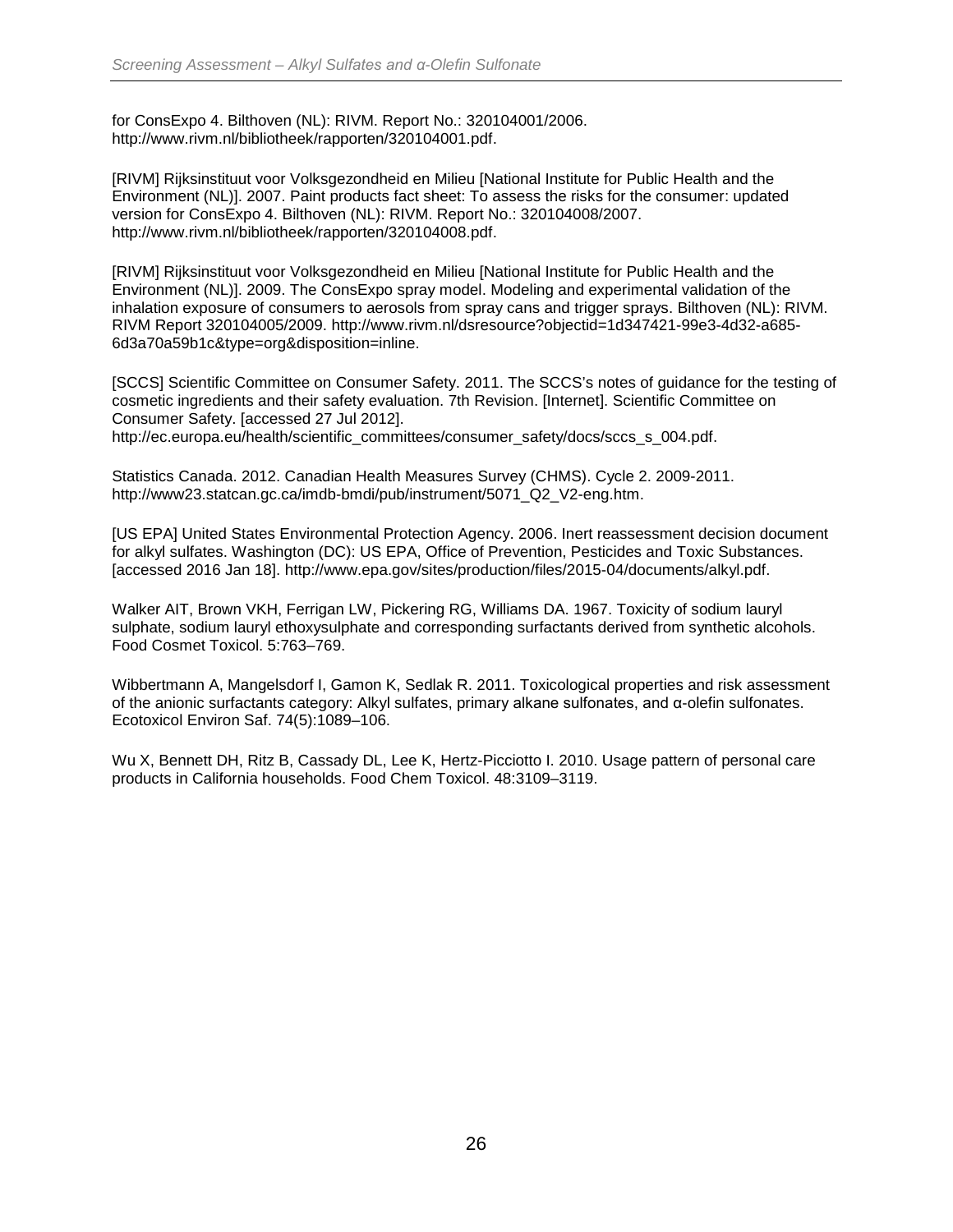### <span id="page-33-0"></span>**Appendix A. Dermal and inhalation exposures from cosmetics and cleaning products**

Exposures were estimated for different age groups based on body weights from Health Canada's exposure factors for the general population of Canada (Health Canada 1998):

Toddlers (0.5–4 years): 15.5 kg Children (5–11 years): 31.0 kg Adults (20–59 years): 70.9 kg

Dermal and inhalation exposures from cosmetics and cleaning products were estimated for adults using ConsExpo version 4.0 or algorithms from the model (ConsExpo 2006). Dermal absorption was conservatively assumed to be 1%. An inhalation rate of 16.2 m<sup>3</sup>/day was assumed for adults (Health Canada 1998). Scenario-specific assumptions are provided in Table A-1. An overall retention factor of 1 was used unless otherwise specified.

| <b>Exposure scenario</b> | <b>Assumptions</b>                                              |
|--------------------------|-----------------------------------------------------------------|
| Body cream               | Exposure frequency: 1.13/day (Loretz et al. 2005)               |
|                          | Product amount: 4.4 g/application (mean) (Loretz et al. 2005)   |
|                          | Exposure frequency: 0.02/day (7.99/year) (Statistics Canada     |
| Permanent hair dye       | 2012)                                                           |
| (wash-in)                | Product amount: 100 g/application (RIVM 2006b)                  |
|                          | Overall retention factor: 0.10 (SCCS 2011)                      |
| Hair                     | Exposure frequency: 0.017/day (6/year) (Wu et al. 2010)         |
| perm/straightener        | Product amount: 80 g/application (RIVM 2006b)                   |
|                          | Overall retention factor: 0.10 (SCCS 2011)                      |
| Spray perfume            | Exposure frequency: 1.7/day (Loretz et al. 2006)                |
| (aerosol)                | Product amount: 0.33 g/application (Loretz et al. 2006)         |
|                          | Frequency: 18x/month (Loretz et al. 2006)                       |
| Hairspray                | Product amount: 2.58 g/application (Loretz et al. 2006)         |
|                          | Retention factor: 0.085 (Assuming 15% is loss from spray action |
|                          | and a transfer factor of 0.1 from hair to scalp)                |
|                          | Concentration of sodium lauryl sulfate: 5% (MSDS 2015b)         |
|                          | Frequency: 365/year (RIVM 2006a)                                |
|                          | Exposure duration: 60 min (RIVM 2006a)                          |
| All purpose cleaner      | Room volume: 15 m <sup>3</sup> (kitchen) (RIVM 2006a)           |
| (spraying away from      | Ventilation rate: 2.5/h (kitchen) (RIVM 2006a)                  |
| exposed person;          | Mass generation rate: 1.6 g/sec (RIVM 2009)                     |
| spraying kitchen         | Spray duration: 0.41 min (RIVM 2006a)                           |
| top)                     | Airborne fraction: 0.006 g/g (RIVM 2009)                        |
|                          | Weight fraction non-volatile: 0.05 g/g (RIVM 2006a)             |
|                          | Density non-volatile: 1.8 g/cm <sup>3</sup> (RIVM 2006a)        |
|                          | Room height: 2.5 m (standard room height) (RIVM 2006a)          |

**Table A-1. Dermal and inhalation exposure parameter assumptions**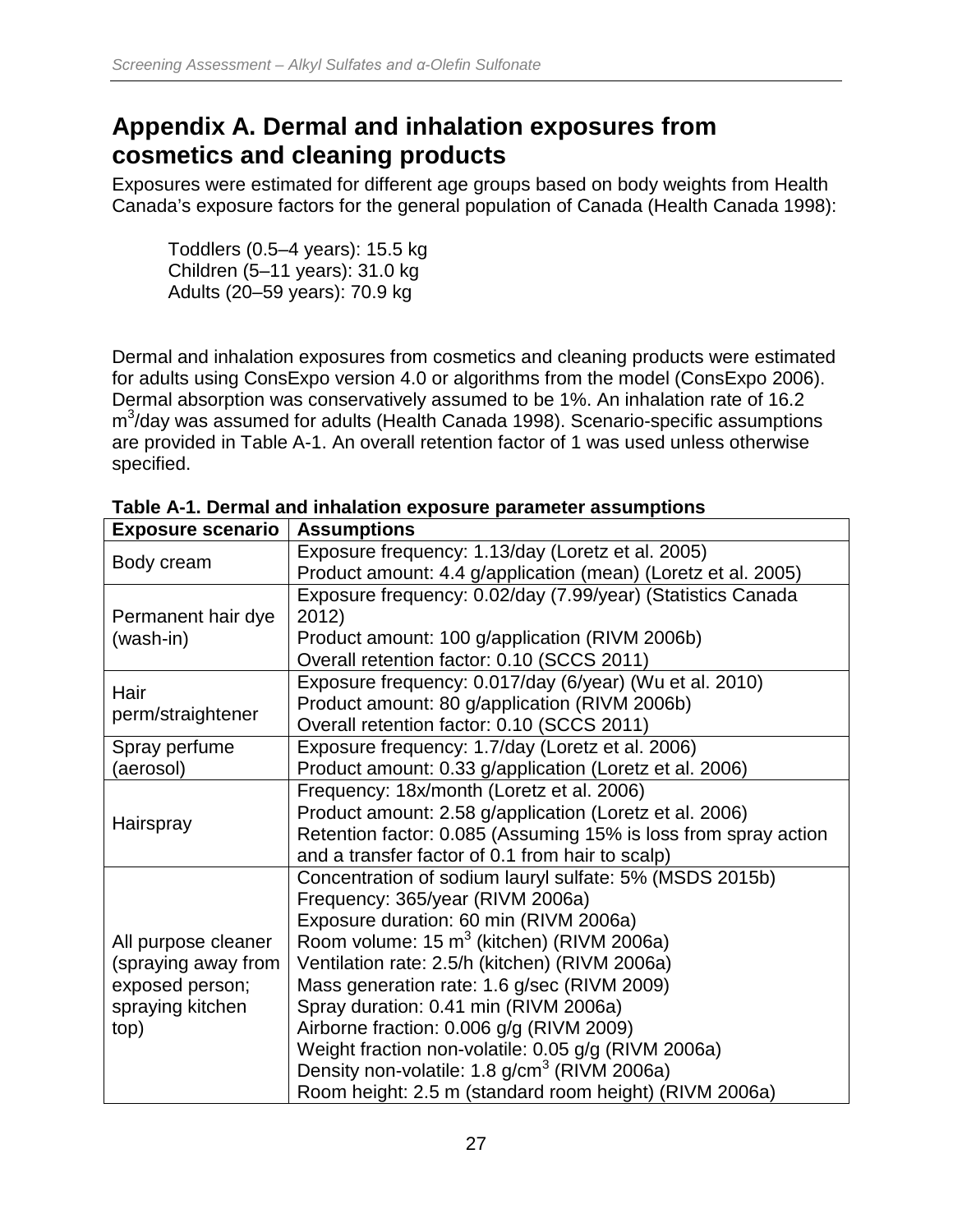| <b>Exposure scenario</b> | <b>Assumptions</b>                                             |
|--------------------------|----------------------------------------------------------------|
|                          | Inhalation cut-off diameter: 10 µm (RIVM 2006a,b)              |
|                          | Non-respirable uptake fraction: 1 (RIVM 2006a)                 |
|                          | Concentration of ammonium lauryl sulfate: 3% (MSDS 2013d)      |
|                          | Frequency: 365/year (RIVM 2006a)                               |
|                          | Exposure duration: 240 min (RIVM 2006a)                        |
|                          | Room volume: 58 m <sup>3</sup> (living room) (RIVM 2006a)      |
|                          | Ventilation rate: 0.5/h (living room) (RIVM 2006a)             |
| Glass cleaner spray      | Mass generation rate: 1.6 g/sec (RIVM 2009)                    |
| (spraying away from      | Spray duration: 0.7 min (RIVM 2006a)                           |
| exposed person)          | Airborne fraction: 0.006 g/g (RIVM 2009)                       |
|                          | Weight fraction non-volatile: 0.05 g/g (RIVM 2006a)            |
|                          | Density non-volatile: 1.8 g/cm <sup>3</sup> (RIVM 2006a)       |
|                          | Room height: 2.5 m (standard room height) (RIVM 2006a)         |
|                          | Inhalation cut-off diameter: 10 µm (RIVM 2006a,b)              |
|                          | Non-respirable uptake fraction: 1 (RIVM 2006a)                 |
|                          | Concentration of sodium $C_{14-16}$ olefin sulfonate: 5% (MSDS |
|                          | 2012a)                                                         |
|                          | Frequency: 52/year (RIVM 2006a)                                |
|                          | Exposure duration: 25 min (RIVM 2006a)                         |
|                          | Room volume: 10 m <sup>3</sup> (bathroom) (RIVM 2006a)         |
| Bathroom cleaning        | Ventilation rate: 2/h (bathroom) (RIVM 2006a)                  |
| spray                    | Mass generation rate: 1.6 g/sec (RIVM 2009)                    |
| (spraying away from      | Spray duration: 1.5 min (RIVM 2006a)                           |
| exposed person)          | Airborne fraction: 0.006 g/g (RIVM 2009)                       |
|                          | Weight fraction non-volatile: 0.1 g/g (RIVM 2006a)             |
|                          | Density non-volatile: 1.8 g/cm <sup>3</sup> (RIVM 2006a)       |
|                          | Room height: 2.5 m (standard room height) (RIVM 2006a)         |
|                          | Inhalation cut-off diameter: 10 µm (RIVM 2006a,b)              |
|                          | Non-respirable uptake fraction: 1 (RIVM 2006a)                 |

### <span id="page-34-0"></span>**Appendix B. Oral exposure from dish detergent left as residue on dinnerware, toothpaste, and use of nonprescription drugs and natural health products formulated as capsules/tablets**

Oral exposure to ammonium lauryl sulfate and sodium  $C_{14-16}$  olefin sulfonate from dish detergent left as residue on dinnerware and to sodium lauryl sulfate from use of toothpaste was estimated using ConsExpo version 4.0 or algorithms from the model (ConsExpo 2006). The body weights used are indicated in Appendix A. Scenariospecific assumptions are provided in Table B-1.